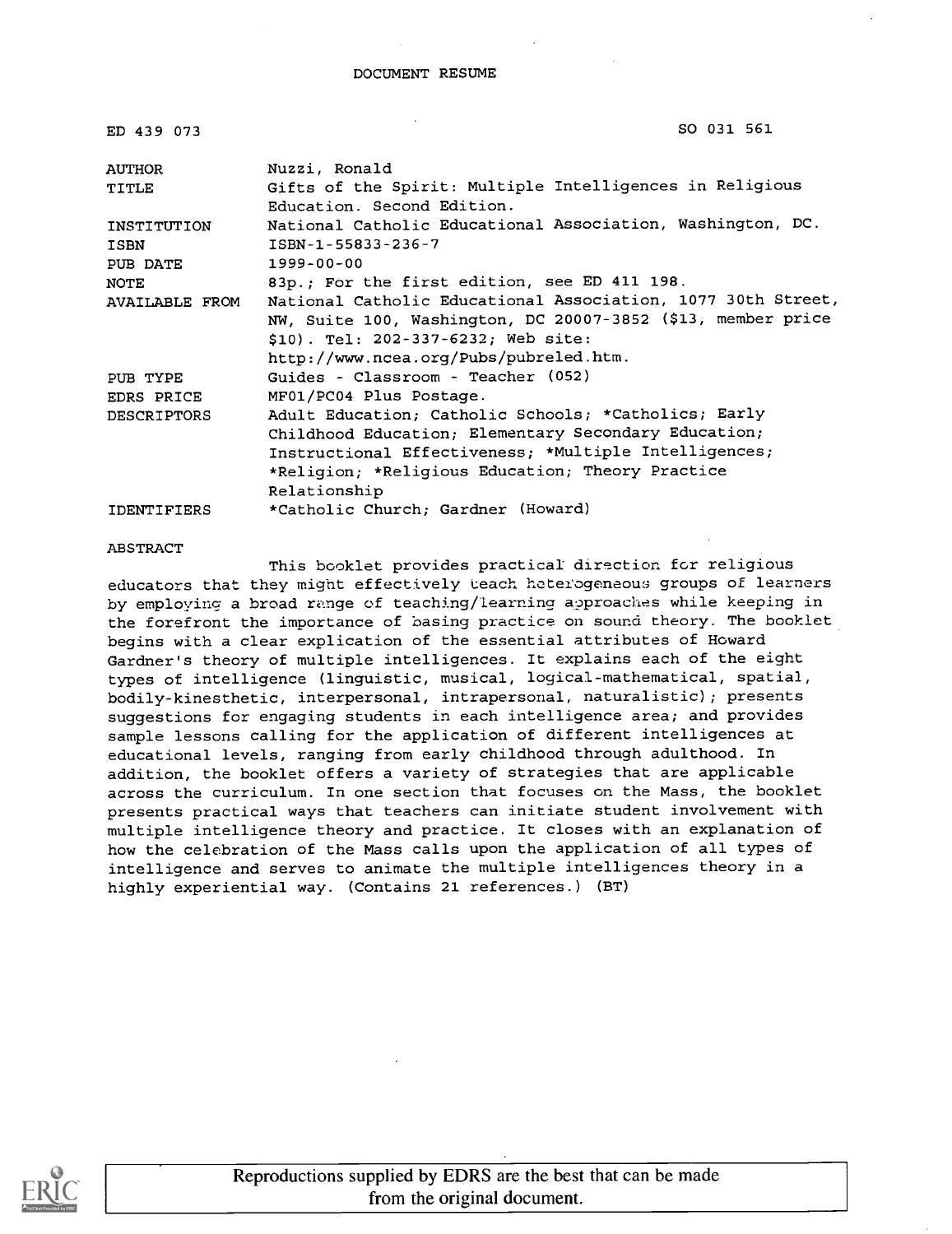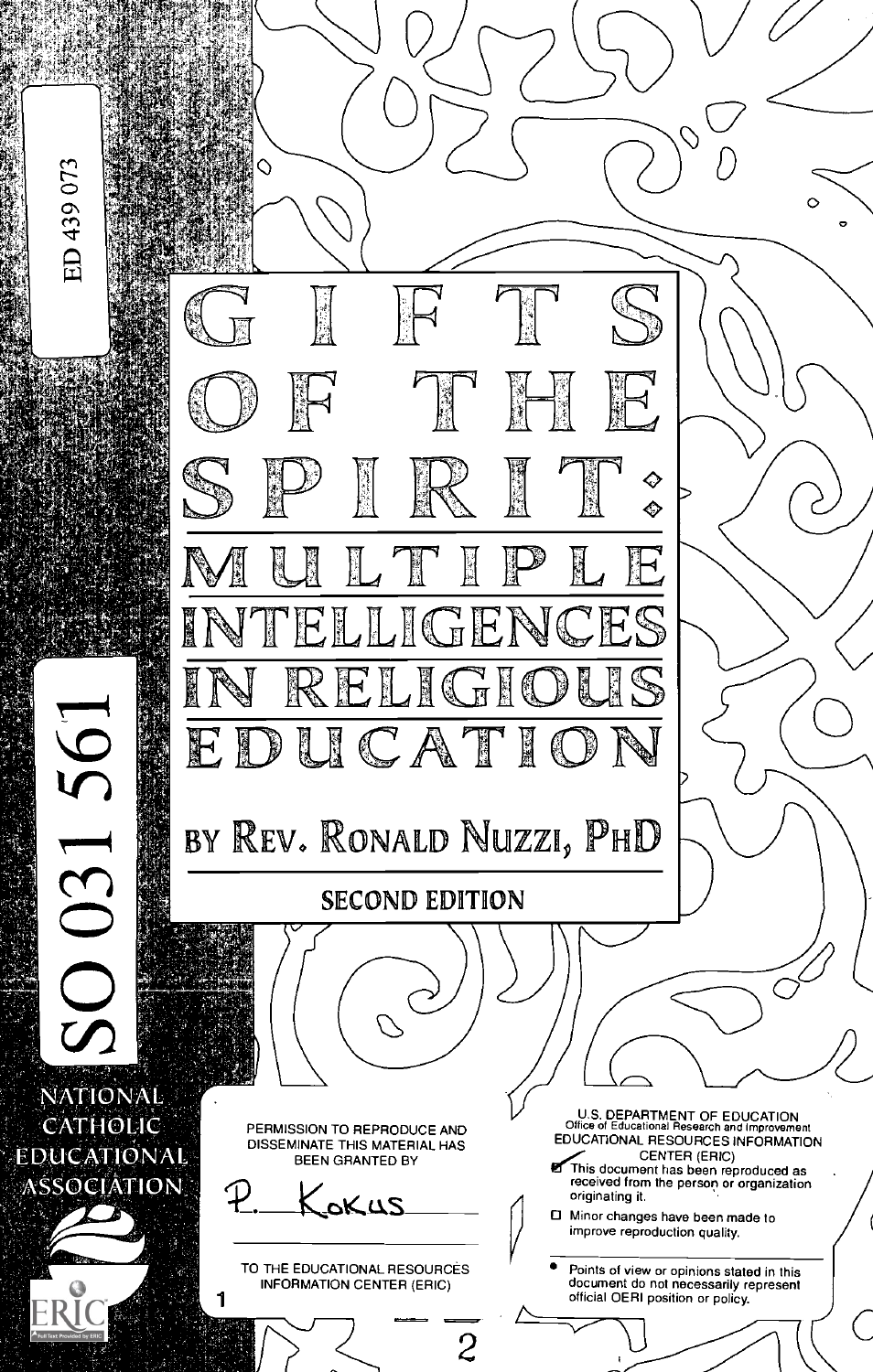

# BY REV. RONALD NUZZI, PHD

### SECOND EDITION



NATIONAL CATHOLIC EDUCATIONAL ASSOCIATION 3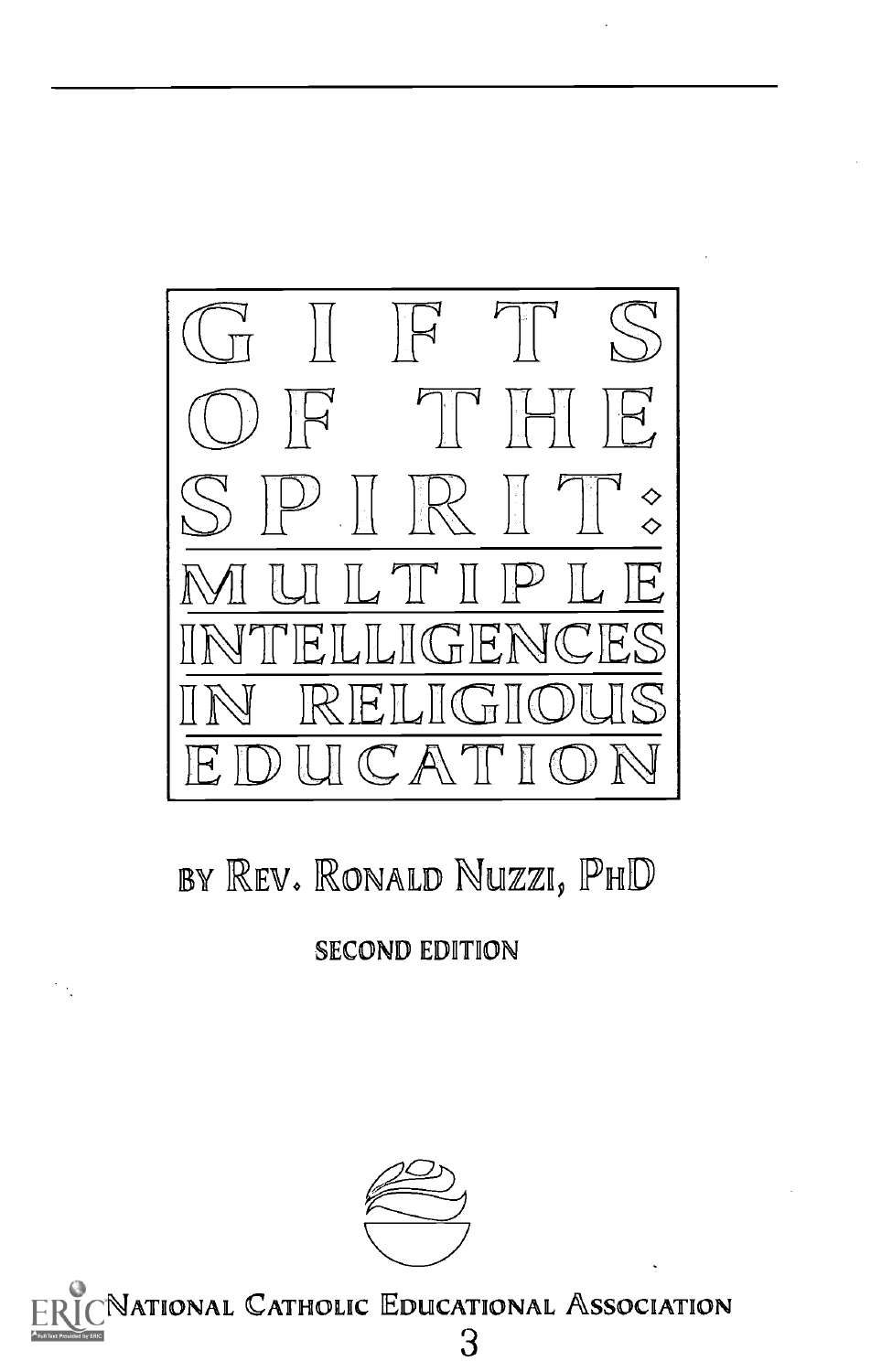Page TABLE OF CONTENTS

V About the Author vi  $V$ iii x Preface 11 5 Chapter II  $\sigma$  $8^{\circ}$  $\mathcal{P}$ 110  $\P$  $\P$  $\overline{1}$  2 113  $\overline{15}$ 116 18  $\mathbb{I} \mathfrak{D}$ Foreword Acknowledgements Chapter I Introduction The Theory of Multiple Intelligences How You Are Smart vs. How Smart You Are Are You Smart? The Eight Intelligences Linguistic Musical Logical-Mathematical Spatial Bodily-Kinesthetic Interpersonal Intrapersonal Naturalistic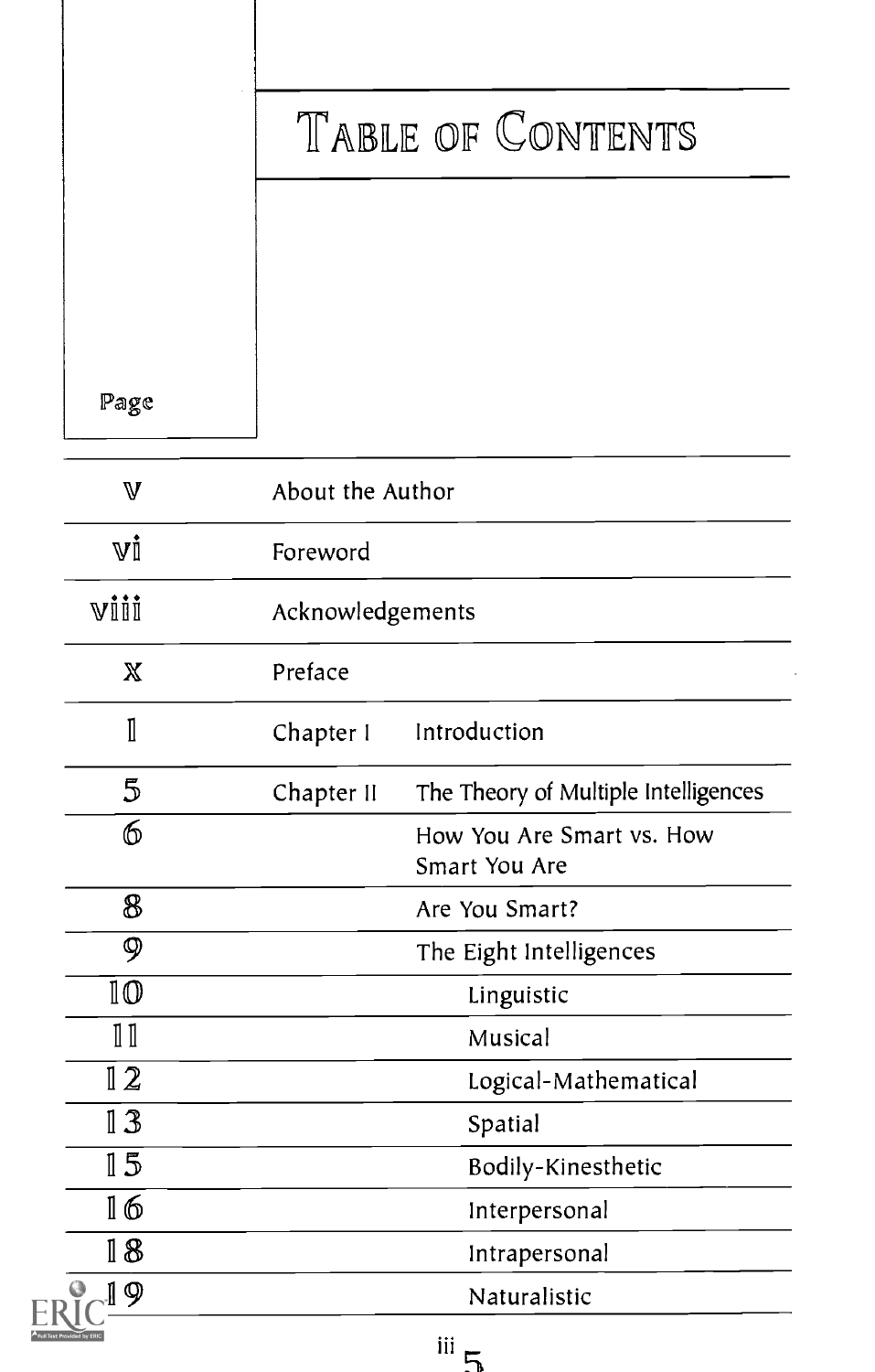| 21 | Chapter III    | The Multiple Intelligences<br>in Religious Education |
|----|----------------|------------------------------------------------------|
| 22 |                | Linguistic                                           |
| 24 |                | Musical                                              |
| 26 |                | Logical-Mathematical                                 |
| 28 |                | Spatial                                              |
| 30 |                | Bodily-Kinesthetic                                   |
| 32 |                | Interpersonal                                        |
| 34 |                | Intrapersonal                                        |
| 36 | Naturalistic   |                                                      |
| 38 | Sample Lessons |                                                      |
| 51 |                | <b>Enhancement Strategies</b>                        |
| 54 |                | <b>Getting Started</b>                               |
| 57 | Chapter IV     | Multiple Intelligence Theory<br>and the Mass         |
| 57 |                | The Mass Yesterday and Today                         |
| 60 |                | The Multiple Intelligences at Mass                   |
| 61 |                | Celebrating the Mass                                 |
| 68 | Bibliography   |                                                      |
|    |                |                                                      |

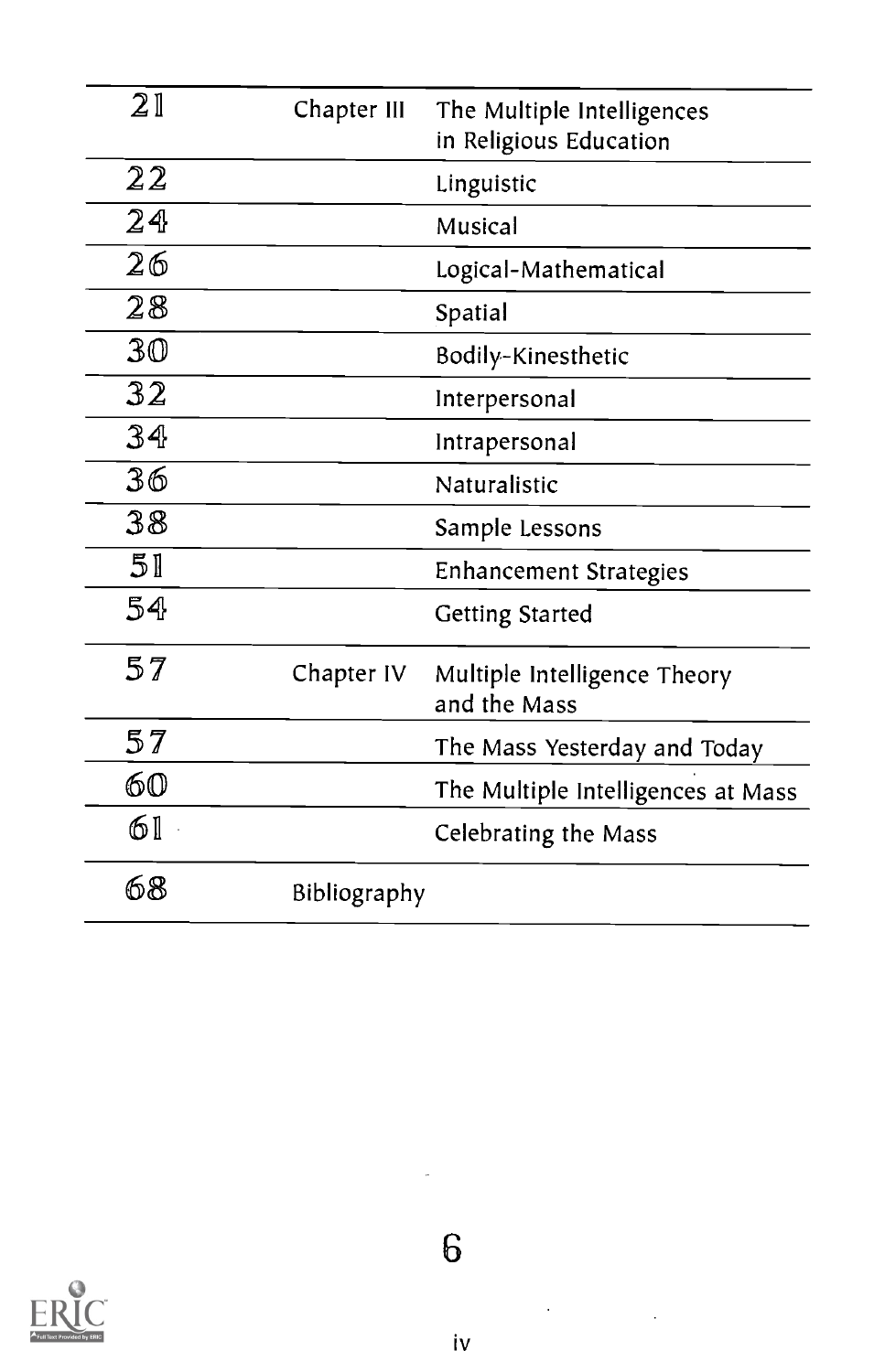# About the Author



ev. Ronald J. Nuzzi is a priest of the Diocese of Youngstown, Ohio and an associate of the Center for Catholic Education at the University of Dayton. He holds a doctorate of philosophy in

educational administration and specializes in the application of educational and pedagogical theory in Catholic schools. Father Nuzzi has conducted many workshops across the United States and Canada to encourage the use of the Multiple Intelligences Theory in religious education. He is currently co-editor of the research publication, Catholic Education: A Journal of Inquiry & Practice, the only scholarly journal in the world dedicated exclusively to Catholic educational matters. In addition to his work with the multiple intelligences, Father Nuzzi is actively engaged in working for the inclusion of persons with special needs into all aspects of church life and ministry. A frequent con-

tributor to national journals, his work has appeared in Momentum, Today's Catholic Teacher, Priest, National Catholic Reporter, Church Magazine, and Catholic School Studies.



Rev. Ronald J. Nuzzi

7

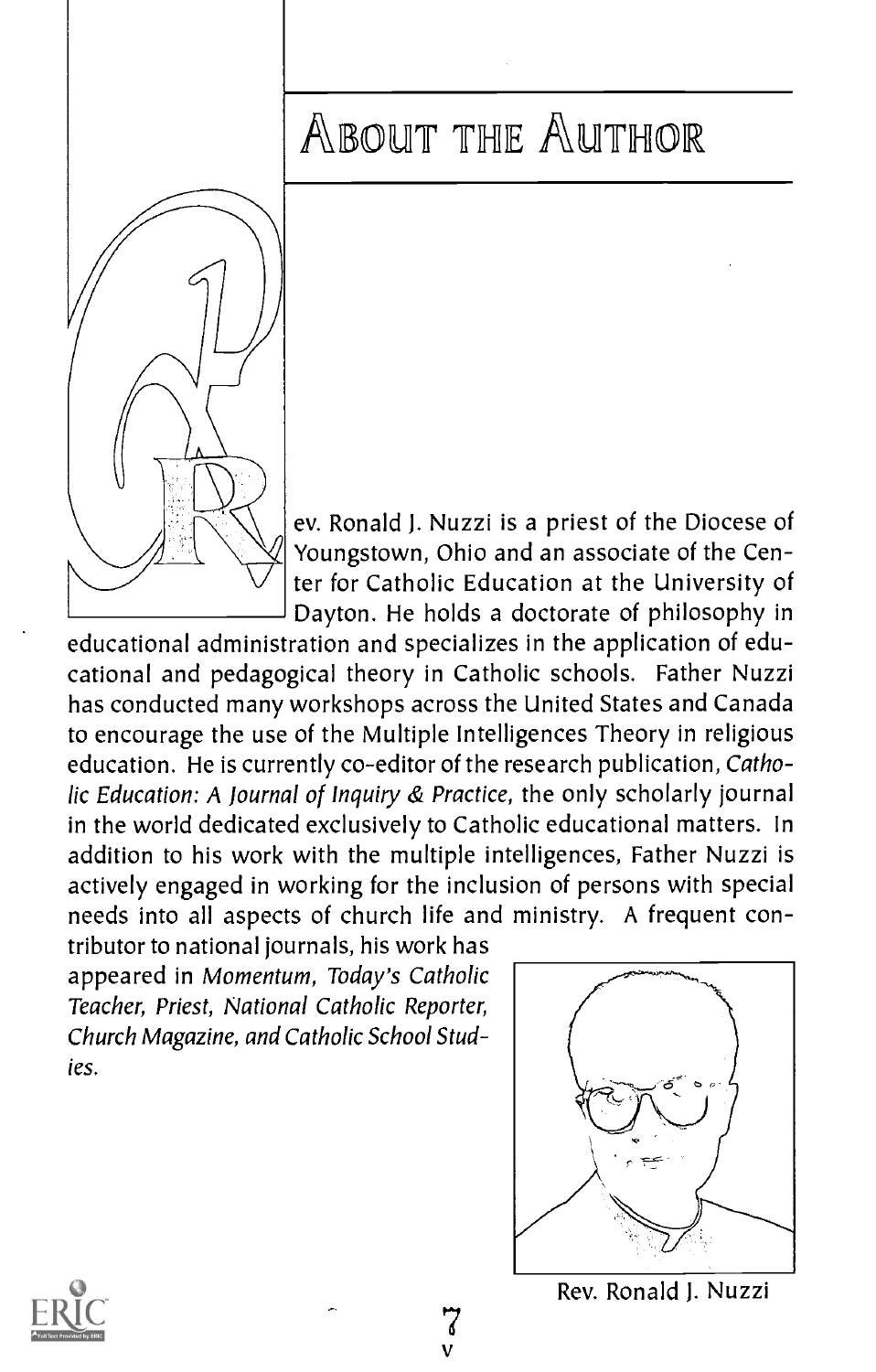### FOREWORD



ffective teachers plan carefully, employ a broad range of learning strategies, and methodically assess the extent to which students achieve desired program outcomes. They create hospitable

learning environments and act on a commitment to help all students achieve. Their major focus is whether students are learning. When students experience difficulty in class and a teacher's particular instructional approach does not work, effective teachers try another and another. They are relentless in their persistence.

Honoring the commitment to help all learners achieve and employing a variety of instructional approaches requires an important shift in perspective for most teachers, a shift from what and how teachers teach to how well students have learned. This shift is difficult to internalize, because most educators are products of a university education in which the dominant paradigm holds the teacher at the center of the learning process. Within this paradigm, students primarily experience the lecture/recitation/discussion approach to instruction.

Upon completing their professional preparation, first year teachers usually teach as they were taught. They employ a limited set of teaching strategies, which are effective with some students and ineffective with others. This latter fact makes it essential for teachers to work to expand their instructional repertoire.

In this text, Gifts of the Spirit: Multiple Intelligences in Religious Education, Father Ron Nuzzi provides cogent, practical direction for religious educators that they might effectively teach heterogeneous groups

of learners by employing a broad range of teaching/learning appaches. He does so while keeping in the forefront the importance of vi 8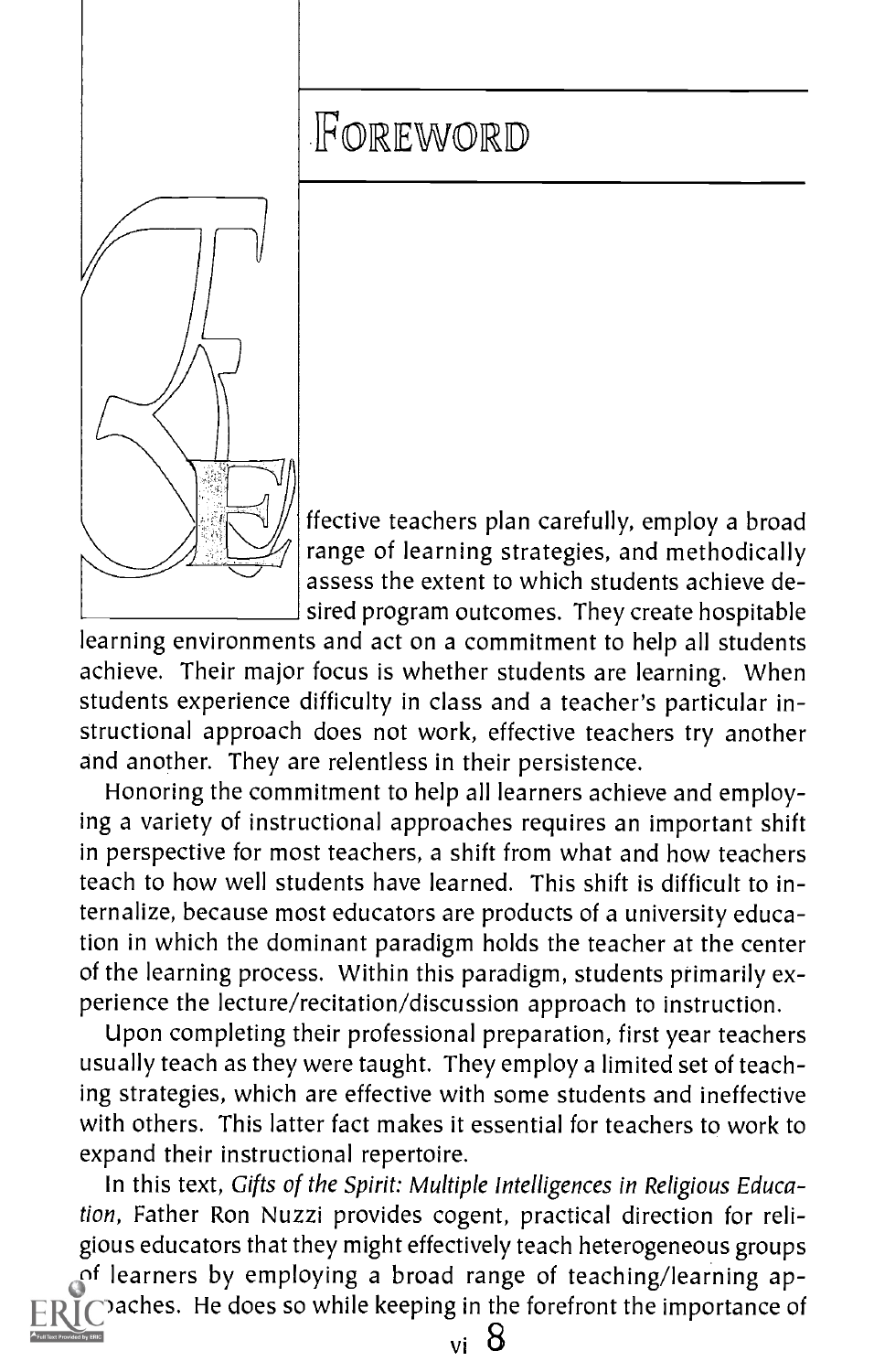basing practice on sound theory.

Father Nuzzi begins with a clear explication of the essential attributes of the Multiple Intelligences Theory. He explains each of the eight types of intelligence; presents suggestions for engaging students in each intelligence area; and provides sample lessons calling for the application of different intelligences at educational levels, ranging from early childhood through adulthood. In addition, he offers a variety of strategies that are applicable across the curriculum. In a particularly strong section that focuses on the Mass, Father Nuzzi presents practical ways in which teachers can initiate student involvement with multiple intelligence theory and practice. He closes with an explanation of how the celebration of the Mass calls upon the application of all types of intelligence and serves to animate the multiple intelligence theory in a highly experiential way.

Teaching is a highly complex activity. In the ideal form, it is the selfless art of helping others cultivate their gifts and talents. It requires discipline and creativity, as well as a commitment to continue developing different instructional approaches until each student achieves. With the emphasis of this work on the practical implications of the Multiple Intelligences Theory, Father Nuzzi has made a distinct contribution to the literature on teaching in general and on religious education in particular.

Religious educators will find this manuscript most beneficial as they continue the challenging work of helping students internalize the message of the Gospel, become members of a supportive faith community, and grow in holiness.

The late Joseph F. Rogus Kuntz Professor of Education University of Dayton

June 1996



vii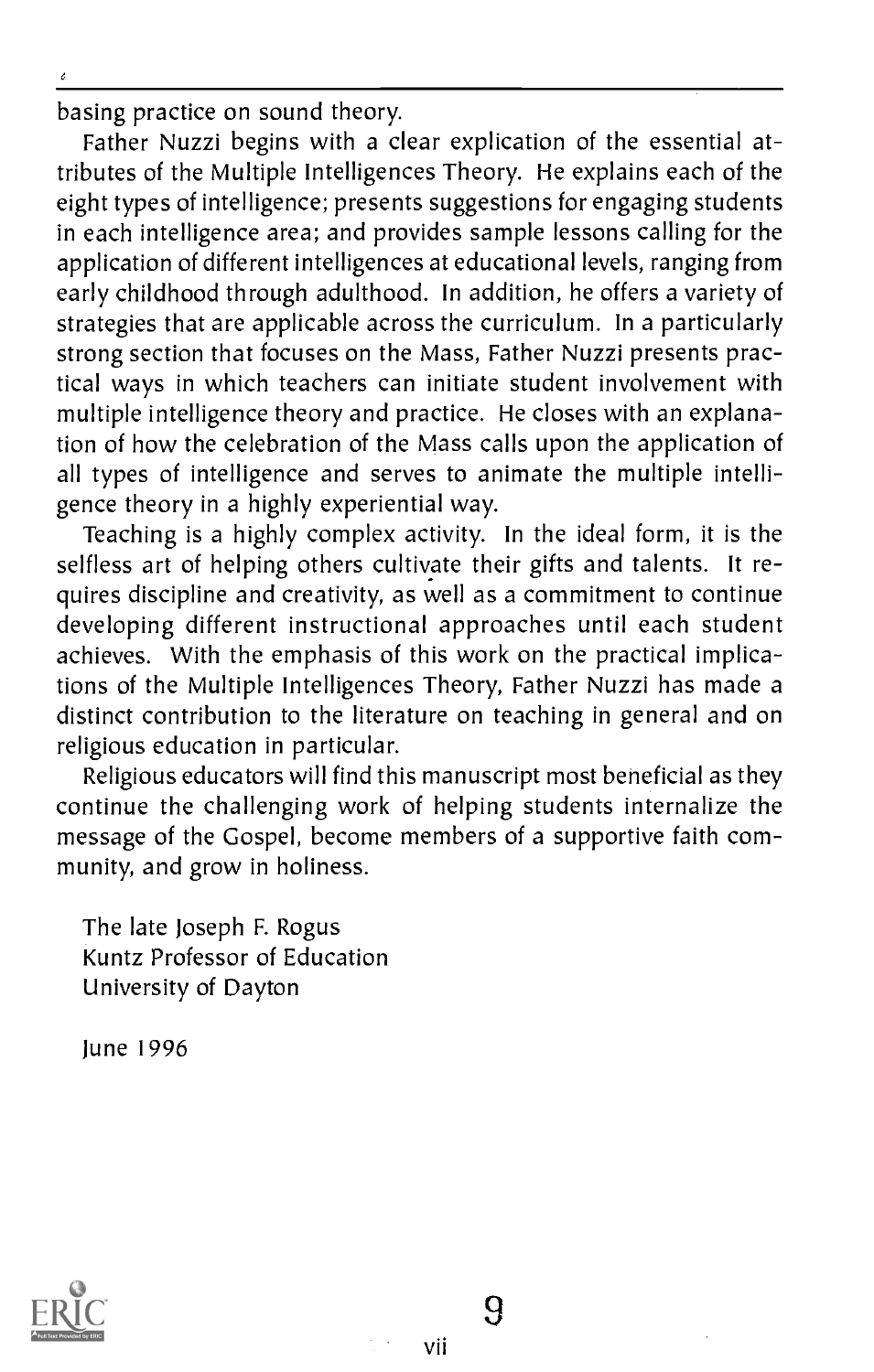## ACKNOWLEDGEMENTS



any events influence the development of new ideas and the application of those ideas to new situations. While my reliance on the work of Howard Gardner is clear, I have relied on the

contributions of many others in unseen ways concerning the concepts presented here. Among those people are the following:

- Maureen Burke, SND; Principal; Regina High School; Cleveland, Ohio; for her thoughtful review of the manuscript.
- Anne Battes Kirby; Principal; Prince of Peace Catholic School; Plano, Texas; for many inspiring lessons using the theory.
- James M. Frabutt; The University of North Carolina-Greensboro; for editing and helpful revisions.
- Thomas J. Lasley; The University of Dayton; for first introducing me to Gardner's theory.
- Lars J. Lund; Assistant Superintendant for Faith Formation and Religion Curriculum; Archdiocese of San Francisco; for a careful analysis of the lessons offered here.



Lisa Ray; Loyola College; Maryland; for her research efforts.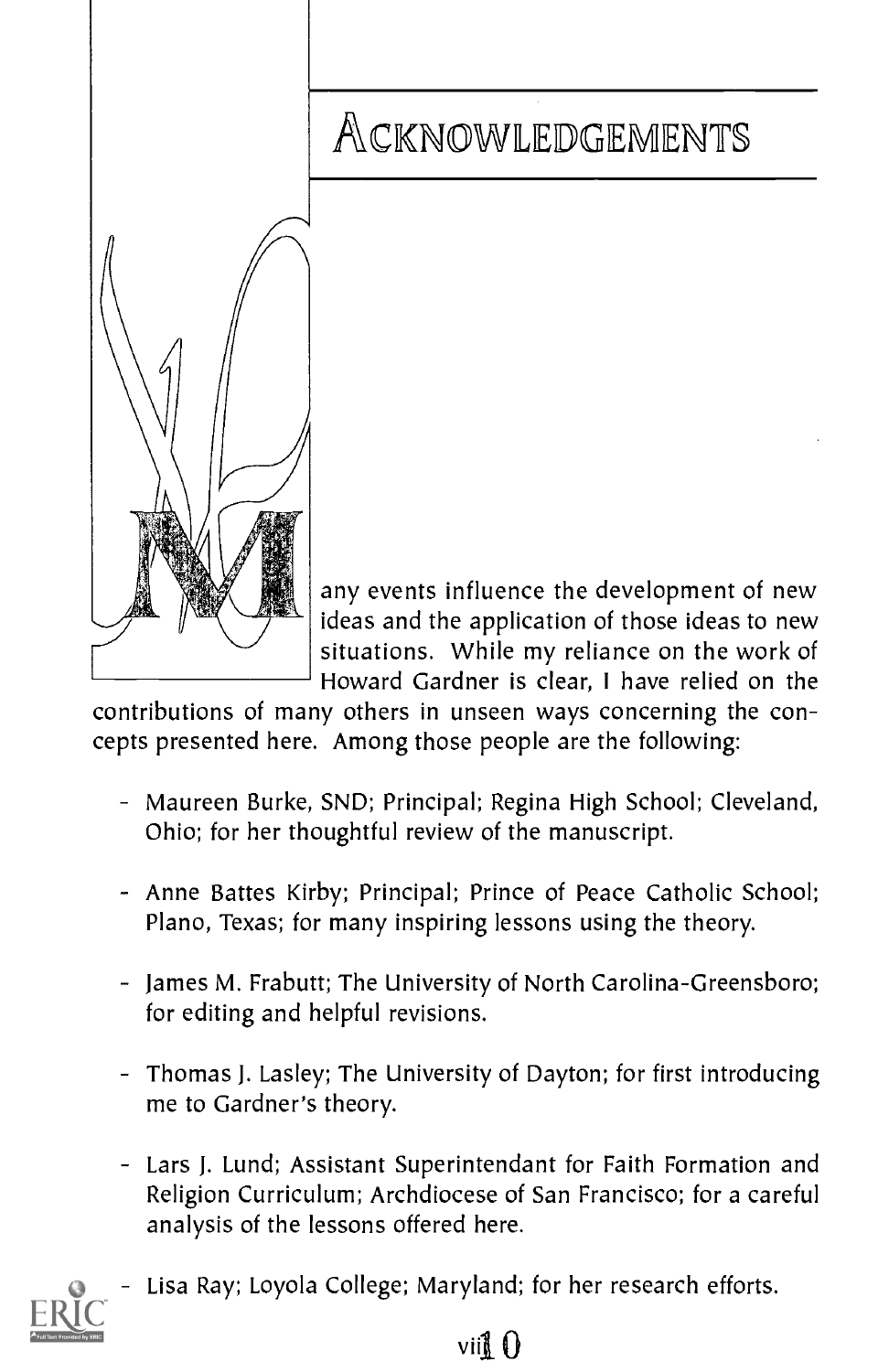- Joseph F. Rogus; The University of Dayton; for his steady support and encouragement. Joe died in 1998 and is sorely missed by Catholic educators everywhere.
- Mary Frances Taymans, SND; Assistant Executive Director of the Secondary Schools Department; NCEA; for the invitation to pursue this topic and to consider this timely revision of the original work.
- Tracy Hartzler-Toon current Development Director for Bishop McNamara High School and Cecilia Edwards of NCEA, for shepherding the first edition through its many stages, and Bridget Barry, for the second edition.
- Fellow teachers and catechists in Vancouver, British Columbia; Amarillo, Texas; and Seattle, Washington; who are already applying these concepts.

Many thanks to all for your generous spirit and dedicated work!

Rev. Ronald J. Nuzzi, PhD



 $11$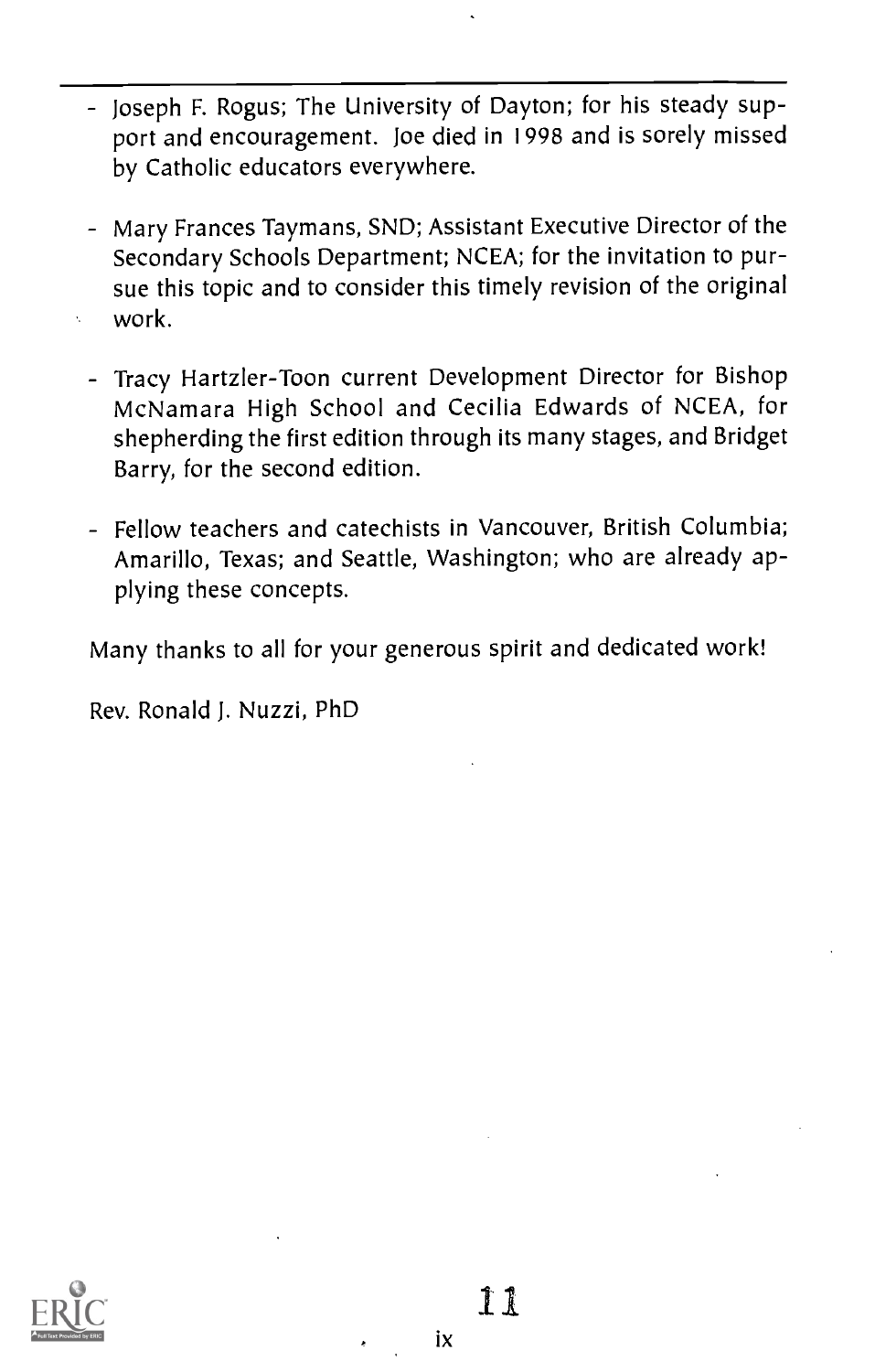

ment, and shared Catholic identity. This is seen even more so when a particular focus shapes the agenda and conversation. Such was the case when the NCEA Secondary Schools Department sponsored a conference for Catholic high school religion teachers and campus ministers at The University of Dayton during the summers of 1995 and 1998.

During these conferences, the patterns and possibilities defining curriculum and shaping instruction in the area of religious education were examined and explored along with the foundation for and many expressions of campus ministry. The best of pedagogy was blended with the richness of Catholic identity as expressed in classrooms and through the climate, culture and community inherent in a Catholic school. The presentations and conversation seemed too significant to end in Dayton or to be limited to specific points in time. Gift of the Spirit: Multiple Intelligences in Religious Education continues these discussions. The author, Father Ron Nuzzi, builds a bridge between the Multiple Intelligences (MI) Theory and religious education at the elementary and secondary levels both in the more formal classroom setting as well as in ritual and liturgy.



MI Theory may have its origin in recent history, but as is evident in.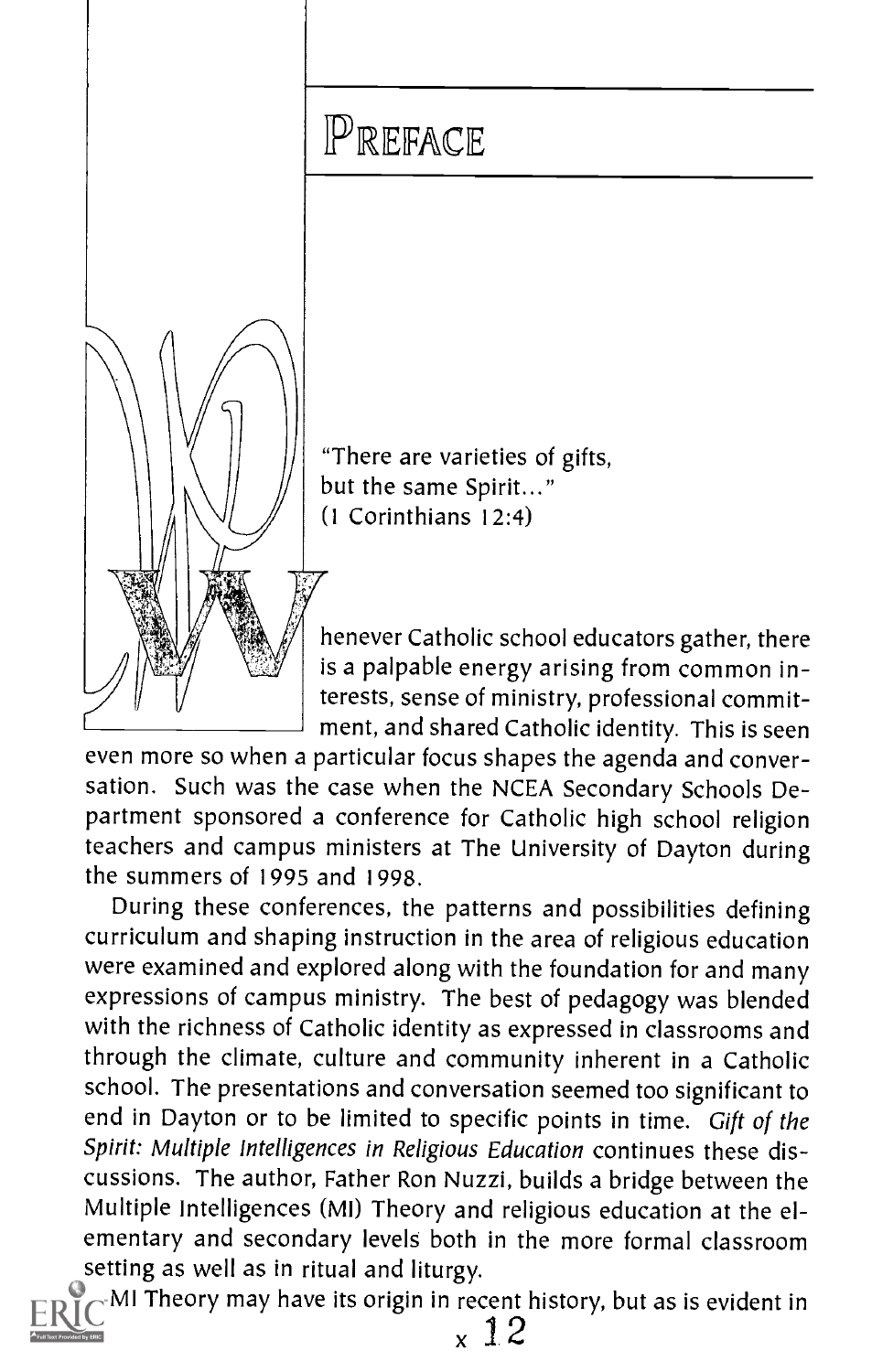this manuscript as well as in the pages of Scripture, our faith and our teaching abound with expression and understanding of its meaning. Jesus the teacher and Paul the commentator draw us into the significance of many ways of learning and knowing; water and boat trips, walking and talking, fish and loaves, and coins and parables long preceded the terms linguistic, musical, logical-mathematical, spatial, bodily-kinesthetic, interpersonal, intrapersonal, and naturalistic.

So we begin with the blessing, "There are varieties of gifts, but the same Spirit..."

Mary Frances Taymans, SND, Ed.D. Associate Executive Director Secondary Schools Department National Catholic Educational Association

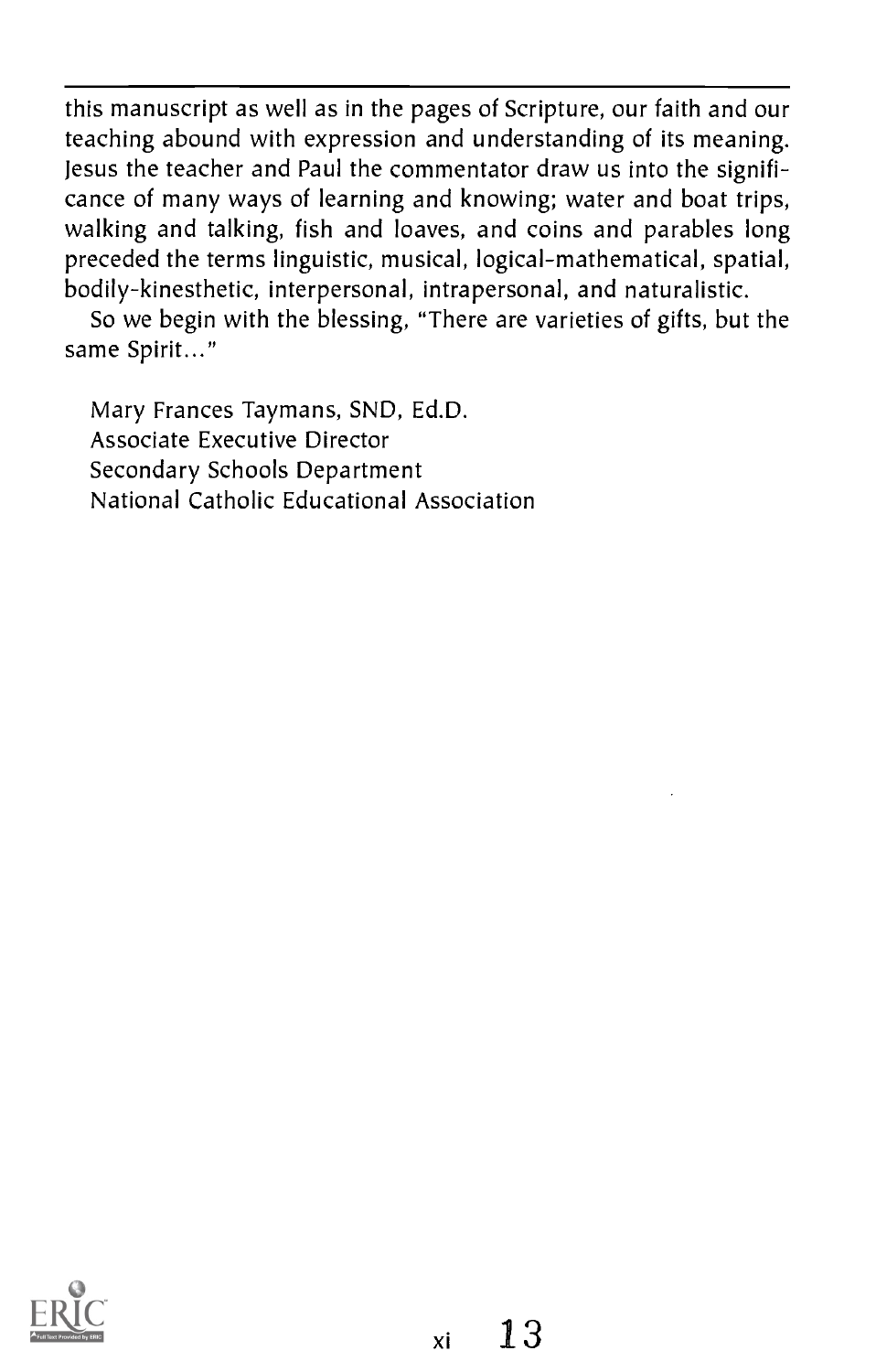Chapter I

### INTRODUCTION



eachers of religious education face tremendous challenges today. Whether in the Catholic school or in the parish catechetical program, sharing the faith with the next generation of

believers often presents many difficulties to even the veteran teacher. Among these challenges are the following questions: How can Gospel values be taught in persuasive and engaging ways? What is the best way to make the faith come alive for young people? What teaching techniques are best suited for study of the sacraments? of the Scriptures? of church history?

Adult catechists and religion teachers confront these challenges every day. Their own faith may be a deeply held, solidly grounded set of religious convictions. Teaching others, however, requires a clear, articulate presentation of the values one may have accepted a long time ago. Furthermore, while teachers have had extensive pedagogical preparation in the areas of classroom management and instructional techniques, few have received practical and professional preparation regarding the teaching of religion. In fact, few such courses exist. Teachers learn to teach religion usually by teaching religion.

In the language of teacher education, religious educators need a methods course, a "how to" discussion about teaching religion. One  $\tilde{\Gamma}$ ponent of such a course would surely be Howard Gardner's Theory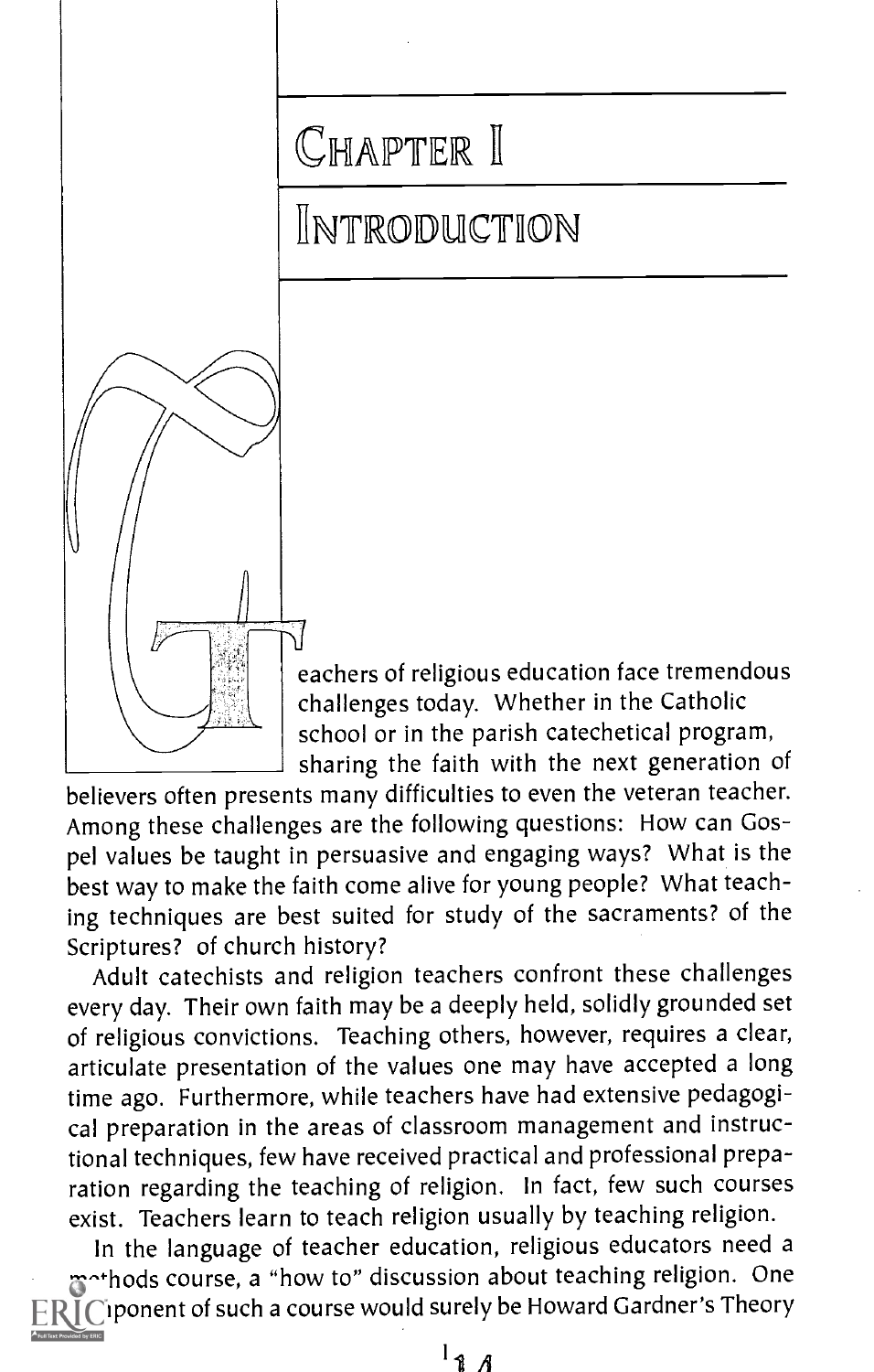of Multiple Intelligences. Gardner, a Harvard psychologist, first published his theory of an alternative view of intelligence in his 1983 book, Frames of Mind. The response was remarkable, and soon professionals around the country began exploring ways in which the Theory of Multiple Intelligences could be implemented. Schools soon recognized the implications of the theory for education, and teachers gradually incorporated multiple intelligences into their teaching repertoire. The theory today is a popular teaching technique that enriches classroom learning around the country.

As this publication demonstrates, Gardner's theory has cross-curricular appeal and can be particularly helpful in religious education. In the following pages, the Theory of Multiple Intelligences is explored and then applied to religious education. In an effort to support the teaching of religion, this publication provides teachers with both the theoretical foundation and some concrete examples of multiple intelligence applications. While it is understood that the MI Theory is but one among many possible pedagogical strategies, it is an exciting approach and one that has great potential for renewing and invigorating the traditional religion class.

In a recent publication devoted to implementing the MI Theory in the classroom, Thomas Armstrong observed that the theory represents a philosophy of education. Armstrong's book, Multiple Intelligences in the Classroom, explores a variety of teaching strategies and assessment ideas that are congruent with the MI Theory. For the purposes of religious education, we can now explore how the MI Theory is congruent with many religious values and supportive of some of the basic tenets of the Christian faith.

Fundamental to Gardner's theory is the conviction, based on scientific research, that everybody possesses at least eight different intelligences, many of which have gone unnoticed. Working with a diverse population of human subjects, Gardner observed what he believed to be a biological basis for intelligence. Through studying the development of different abilities in children, the breakdown of mental capacities after brain damage, and the intellectual prowess of exceptional populations like prodigies and savants, Gardner discerned that intelligence is a pluralistic phenomenon. Some children are very gifted in art or language. Others have special talent in physical activities like sports and dance. Still others are strong in language and math. One area of strength, furthermore, does not necessarily indicate how gifted a child might be in another area. Thus, Gardner arrived at a

15

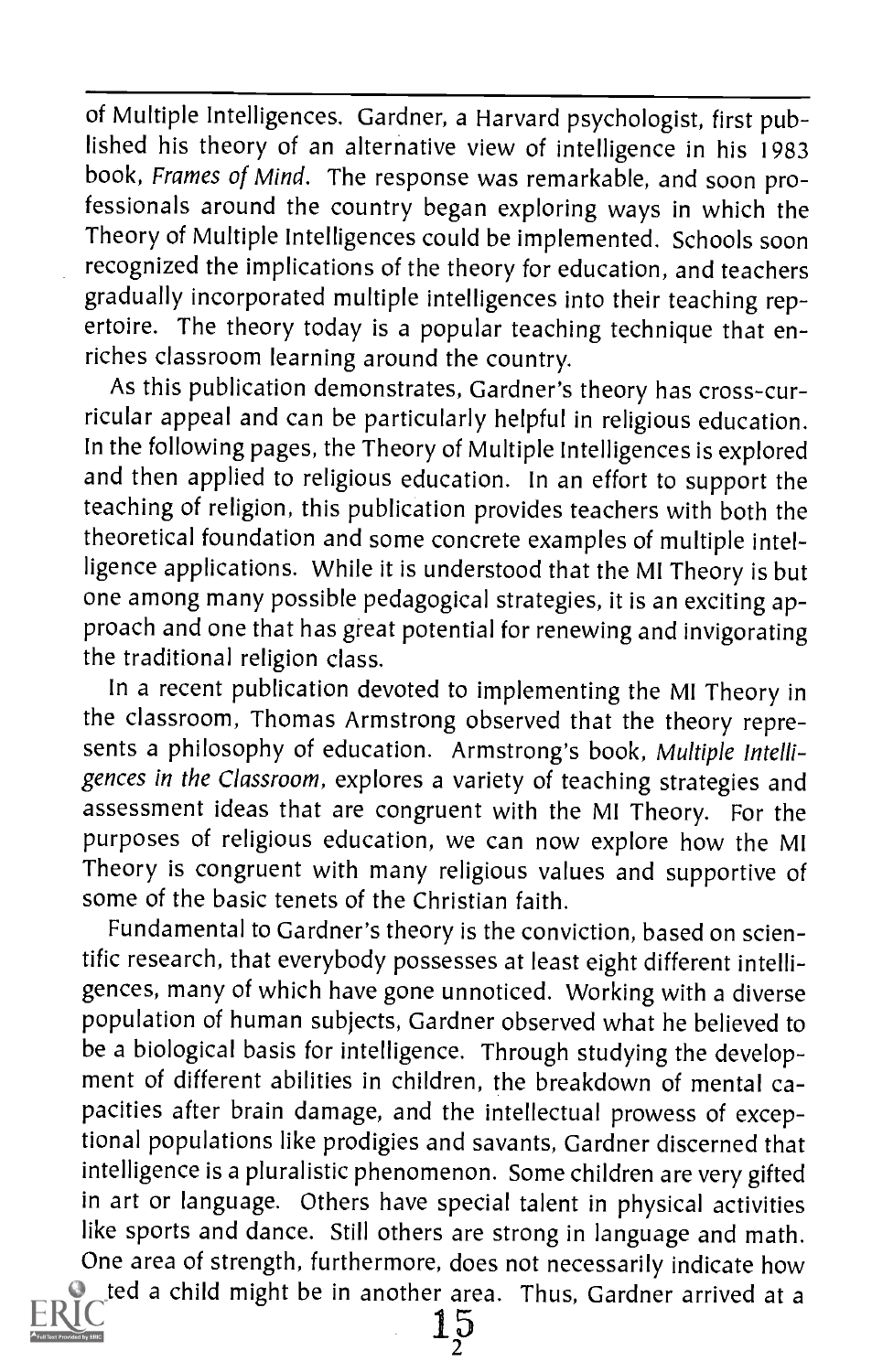dynamic, fluid view of intelligence.

Catholic theology has a similar point of departure, founded not on scientific study and research, but on the witness of the Scriptures and the constant tradition of the Church. Inspired by the creation accounts in the book of Genesis, Catholic teaching has clearly stated that creation is good and of God (Gen. 1:18, 21, 25, 30). A foundational text, establishing a source for human rights and human dignity, can be found nearby in Genesis 1:27: "God created us in the divine image; male and female we were created." Each person has an inherent, God-given dignity. In each person resides the divine image, a divine spark, a specialness, a uniqueness that has its origin in God. It is no wonder that St. Paul claims:

There are different kinds of gifts, but the same spirit; there are different forms of service, but the same Lord; there are different workings but the same God who produces all of them in everyone. To each individual the manifestation of the Spirit is given for some benefit (1 Cor. 12: 4-7).

Paul is suggesting that God blesses people in different ways, and while all gifts ultimately come as a grace from God, people respond to the offer of God's grace differently. Some deny it; others embrace it. Some exploit it; others develop it. But in the measure that all are possessed by a divine presence, a divine image that empowers a unique dimension of their humanity, all have some gifts to offer the human family. To each believer a unique manifestation of the divine is given for the good of the community.

Gardner may not have intended it, and Scripture may not suggest it, but it is not too far a leap to build a connection between this Theory of Multiple Intelligences and the convictions of Scripture and the Christian faith. All of us are gifted in certain ways. The MI Theory suggests the possible concrete manifestations of these gifts. Gardner does not appear to have been influenced by religious faith and the Bible in his scientific studies. The Scriptures certainly do not include the term multiple intelligences, but the basic thrust of both of these approaches seems to be moving in the same direction. Moreover, for people of faith, Gardner's theory provides an extremely useful context for understanding, appreciating and analyzing the goodness of creation.

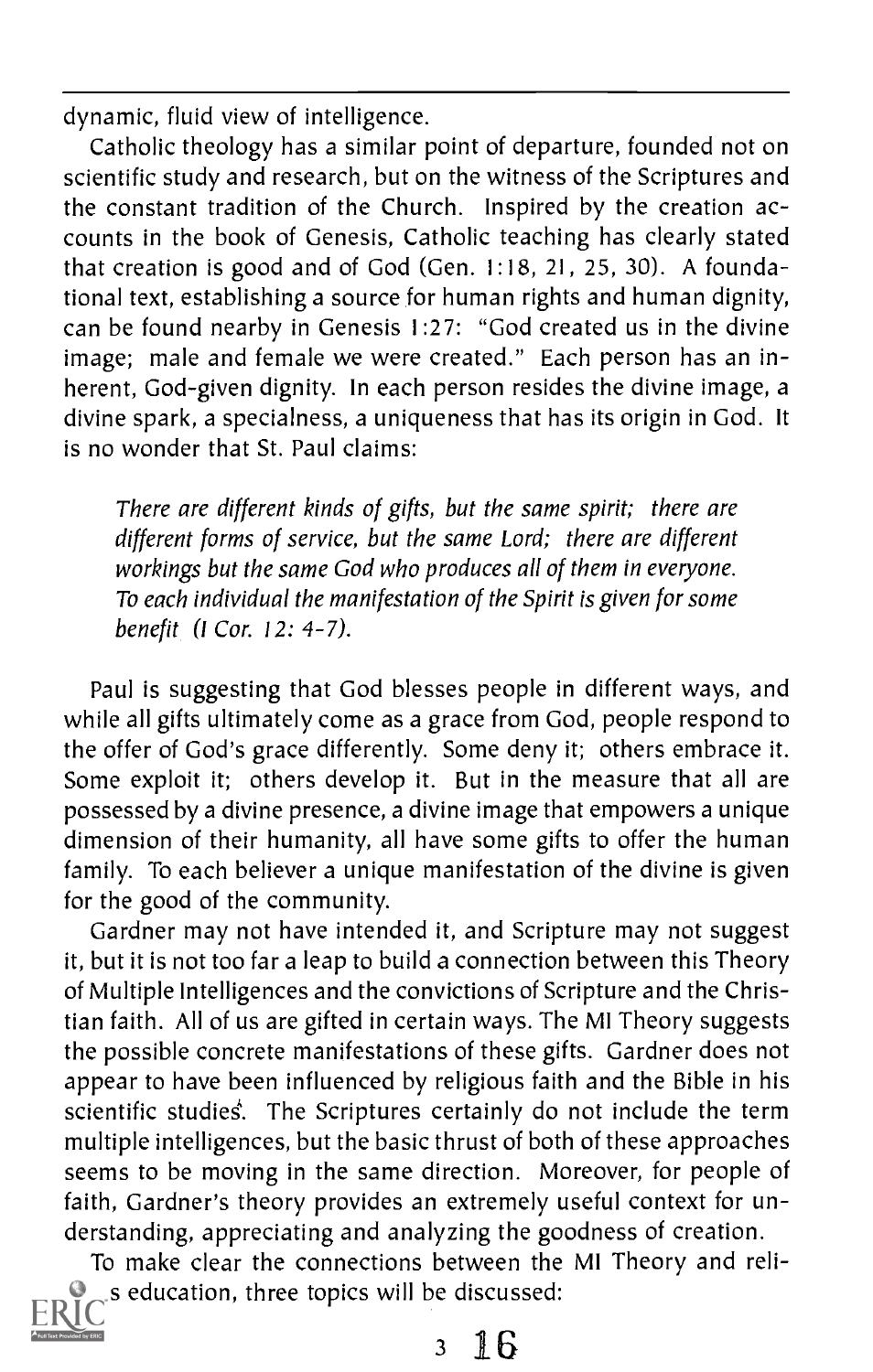- 1) an overview of the Theory of Multiple Intelligences
- 2) concrete examples and lesson plans for using the MI Theory in religious education classes at various levels
- 3) Multiple Intelligence Theory and the Mass.

Chapter II discusses the details of the theory with particular attention given to each of Gardner's eight intelligences. Appreciating the nature and manifestation of the intelligence is a necessary first step if one plans to teach to the intelligence and call forth its potential.

Chapter III includes practical teaching strategies for religious education that respect the multiple intelligences. Lesson plans for a variety of subject areas in religious education and for different grade levels are offered. The sample lessons give witness to resonance of the MI Theory with the richness of Catholic teaching.

Chapter IV explores the relationship between the MI Theory and the central act of Catholic life, the Eucharist. The wisdom, both of the MI Theory and church practice, is abundantly clear as we see in the Mass a veritable festival of the multiple intelligences.

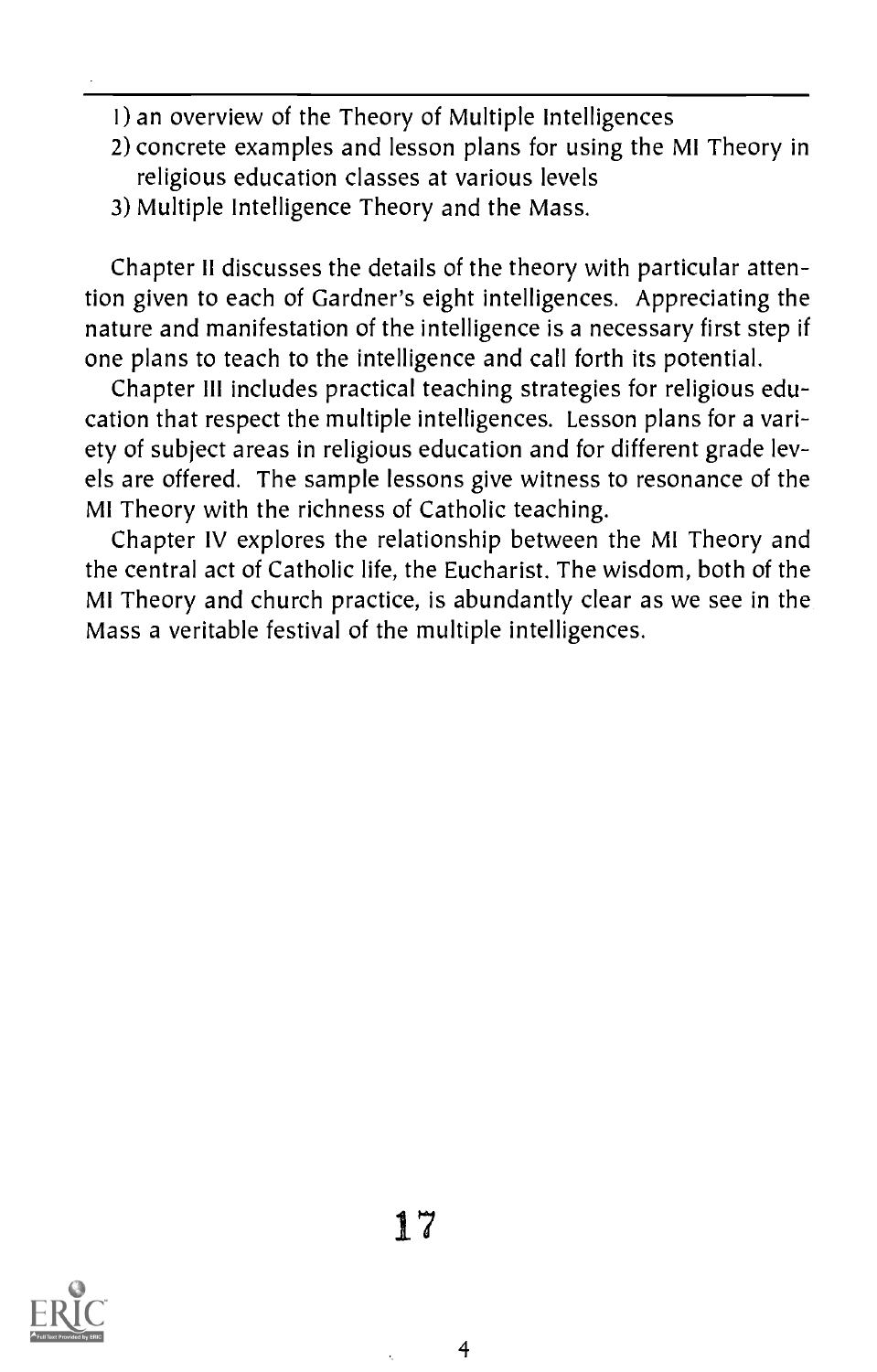

Anne Bruetsch

Schools are highly competitive places. Much of the competition in the classroom comes from a desire on the part of students to perform well academically. From the first time they are assigned homework or take a test, students learn that they will be evaluated on the basis of their work. They will receive a grade, a number or letter that measures their productivity. While educators readily affirm that these grades are not reflections of any individual's self-worth, everyone who has been a student knows the impact of receiving grades.

A good or high grade produces feelings of accomplishment and pleasure. It means that the material has been mastered, perhaps even in an excellent fashion. When students receive such evaluations, they are encouraged in their work, feel motivated to proceed, and think themselves smart.

w or failing grades can produce just the opposite reaction.

<sup>5</sup> 18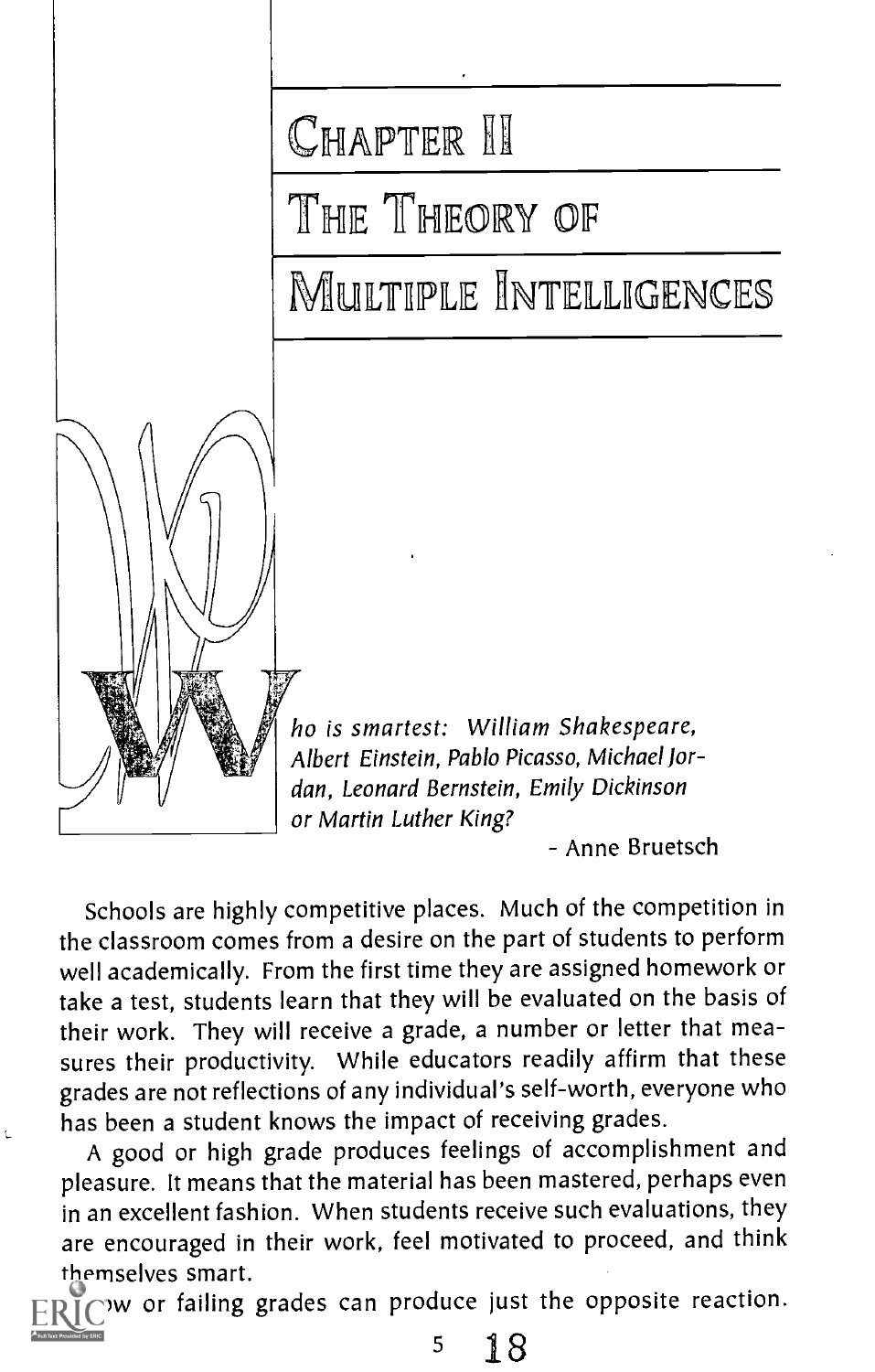Remediation may be necessary at this point for the significant parts of the lesson have yet to be grasped. A low or failing grade communicates to the student that much has been left unlearned and that it may be time to revisit the material. Such an evaluation drains a student's energy and enthusiasm and diminishes the motivation to move forward. While teachers say that a failing grade is not the end of the world, but a call to work harder, students receiving such marks often feel differently. They conclude that they are failures and not smart.

Smart. It is, perhaps, the most commonly repeated word within the walls of schools. Students with good grades are smart. Those with poor grades are not. Students with average grades are smarter than the ones with poor grades, and the top-notch, straight-A students are the smartest of all. To a certain extent, schools function as a way to sort and separate varying degrees of smartness among students. Grades, tests, awards, class ranks, grade point averages, and standardized tests all serve as ways to determine how smart students are.

### HOW YOU ARE SMART VS. HOW SMART YOU ARE

The Theory of Multiple Intelligences challenges this view of smart as being a single and isolated measure of a student's intelligence. The MI Theory suggests that educational efforts measuring student intelligence may be misdirected. In short, schools should not be investing energy in evaluating how smart students are, but in helping students discern how they are smart.

Questioning the traditional measure of intelligence and the single IQ score, Gardner sought in Frames of Mind to study human cognitive development in a broader way. Proceeding from the conviction that intelligence is observed to be contextual, Gardner refashioned the definition of intelligence. His studies reveal a group of at least eight intelligences under which the wide spectrum of human potential and giftedness can be understood. Schools and society have come to characterize intelligence much too simply, Gardner believes, and as a result of an extended observation and study, he offers a new view of intelligence.

For Gardner, intelligence includes at least three characteristics:

o the ability to solve problems



® the ability to pose new problems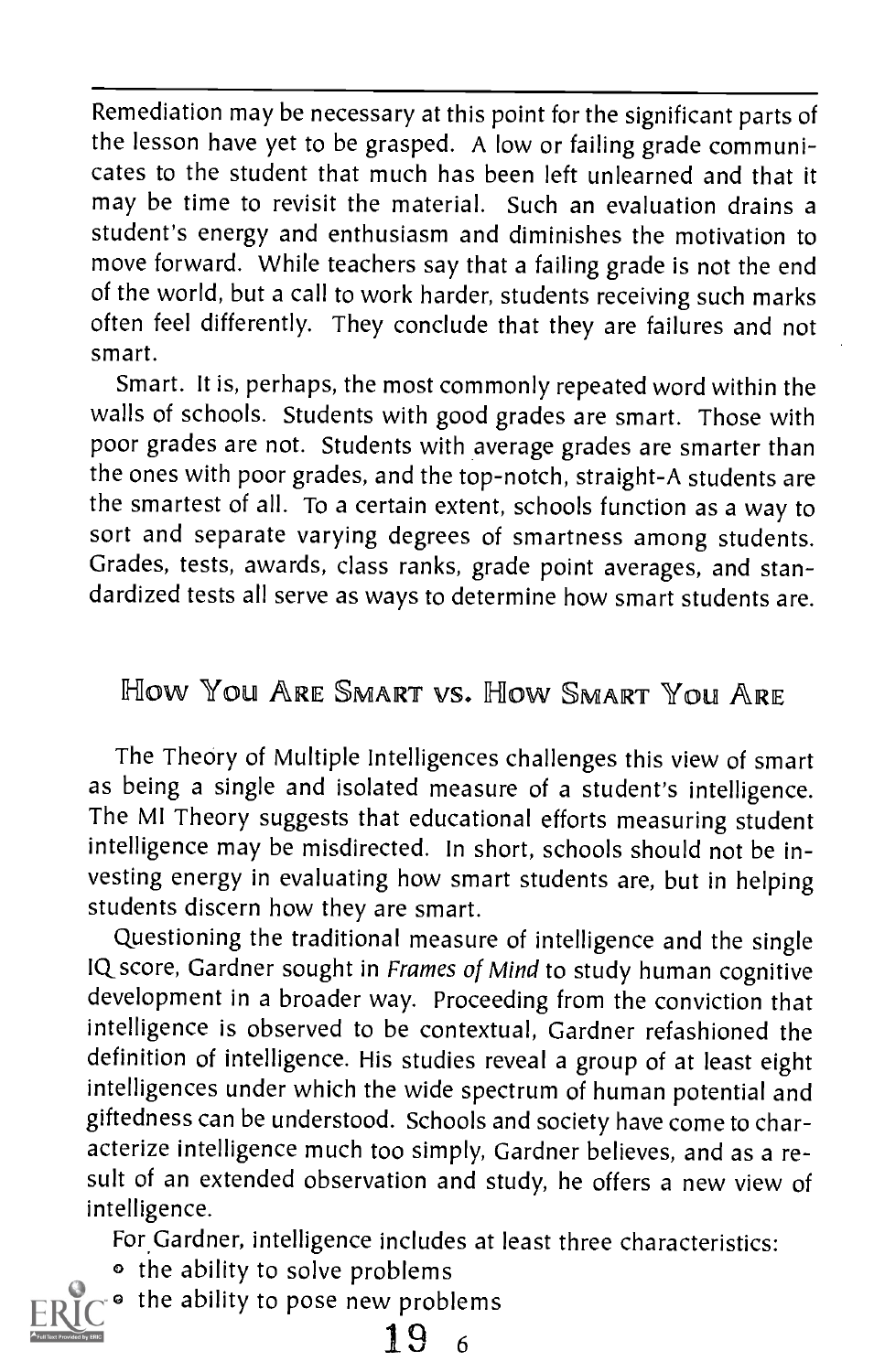o the ability to fashion a product or provide a service which is valued in one or more cultural settings.

This description of intelligence is provocative more for what it does not say than for what it says. The new description is not focused on measurement or on attempts to quantify intelligence. It does not address the classic question of nature versus nurture, i.e., whether intelligence is natural and inborn or learned and acquired through practice. It does direct our attention to a specific cultural context, leading to the inevitable conclusion that whatever intelligence is, it is first of all, highly contextual.

Everyday human experiences provide credible proof of this claim. Think of the young child, struggling with music lessons, but remarkably adept with the latest video game. The notes on the scale seem confusing, but hand-eye coordination comes with ease. There is the fifth grader who moves somewhat awkwardly and is often embarrassed in physical education class. Yet, in the classroom this individual demonstrates a talent with mathematical calculations equal to a high school junior. A high school student cannot make heads or tails out of geography, but is fluent in several languages, due in large part to a multicultural early-childhood. A five-year-old boy seems more comfortable and relaxed with his pets than with people.

Adults are no different. Some adults can disassemble just about anything in an effort to repair or understand its functioning. Others are immensely challenged by the turning of a simple screw. With a set of directions and a map, some drivers can find their way around unfamiliar territory without difficulty. Others get lost or distracted a few miles from home. While everyone has met the highly verbal chatter-box who just loves to talk, socialize, and be the life of the party, we know, too, that others prefer quiet, solitude, and their own company over that of other people. The talker is accustomed to articulate, verbal persuasion and thinks nothing of arguing about a traffic violation. The introspective individual, completely shaken by the experience of being pulled over, just wants to get it over with as soon as possible.

Intelligence, understood as the ability to solve and create problems or the ability to fashion valued products, is contextual. It goes far beyond what might ordinarily be accepted in school as smart. It involves a range of human experiences, situations, and real life prob-



that are encountered in life every day.

 $7 \t20$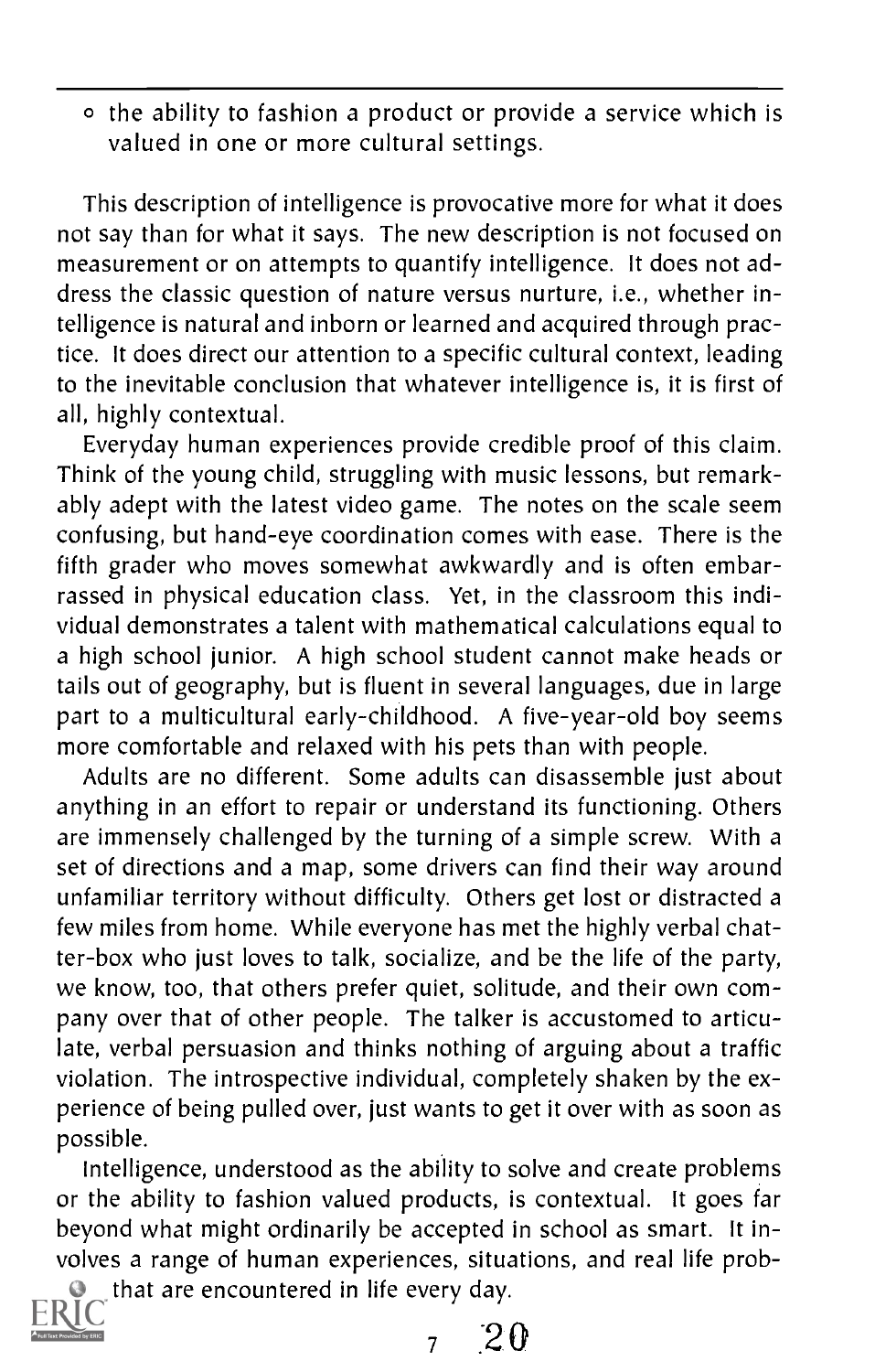### ARE You SMART?

According to the Theory of Multiple Intelligences, every person is smart and has abilities in at least eight different areas. All of the varying types and degrees of giftedness and intelligence that we observe in school and in normal, daily living can be categorized under one or more of eight intelligences. The eight kinds of smart or the eight types of intelligence are:

- $\circ$  linguistic intelligence or word smart
- G musical intelligence or music smart
- G logical-mathematical intelligence or number smart
- o spatial intelligence or picture smart
- o bodily-kinesthetic intelligence or body smart
- G interpersonal intelligence or people smart
- G intrapersonal intelligence or self smart.
- o naturalistic intelligence or nature smart.

These eight intelligences can be further classified according to their relationship to the learning environment. Thus, the eight intelligences can be understood as language-related, object-related, and personrelated.

| Language-related | Object-related       | Person-related |
|------------------|----------------------|----------------|
| linguistic       | logical-mathematical | interpersonal  |
| musical          | spatial              | intrapersonal  |
|                  | bodily-kinesthetic   |                |
|                  | naturalistic         |                |

Language-related intelligence, including verbal and musical skills, engages both auditory and oral functions. Gardner is convinced that these functions are central to the development of verbal and rhythmic skill. In fact, Gardner hypothesized that back in some uncharted area of evolution, music and language must have arisen from the same early attempts at communication and self-expression.

Object-related intelligences are stimulated and engaged by concrete objects and experiences one encounters in the environment. Such objects may include the physical structure of the environment itself, such as plants and animals, concrete things that are found in the environment, and abstractions or numbers that are used to organize

21 <sup>8</sup>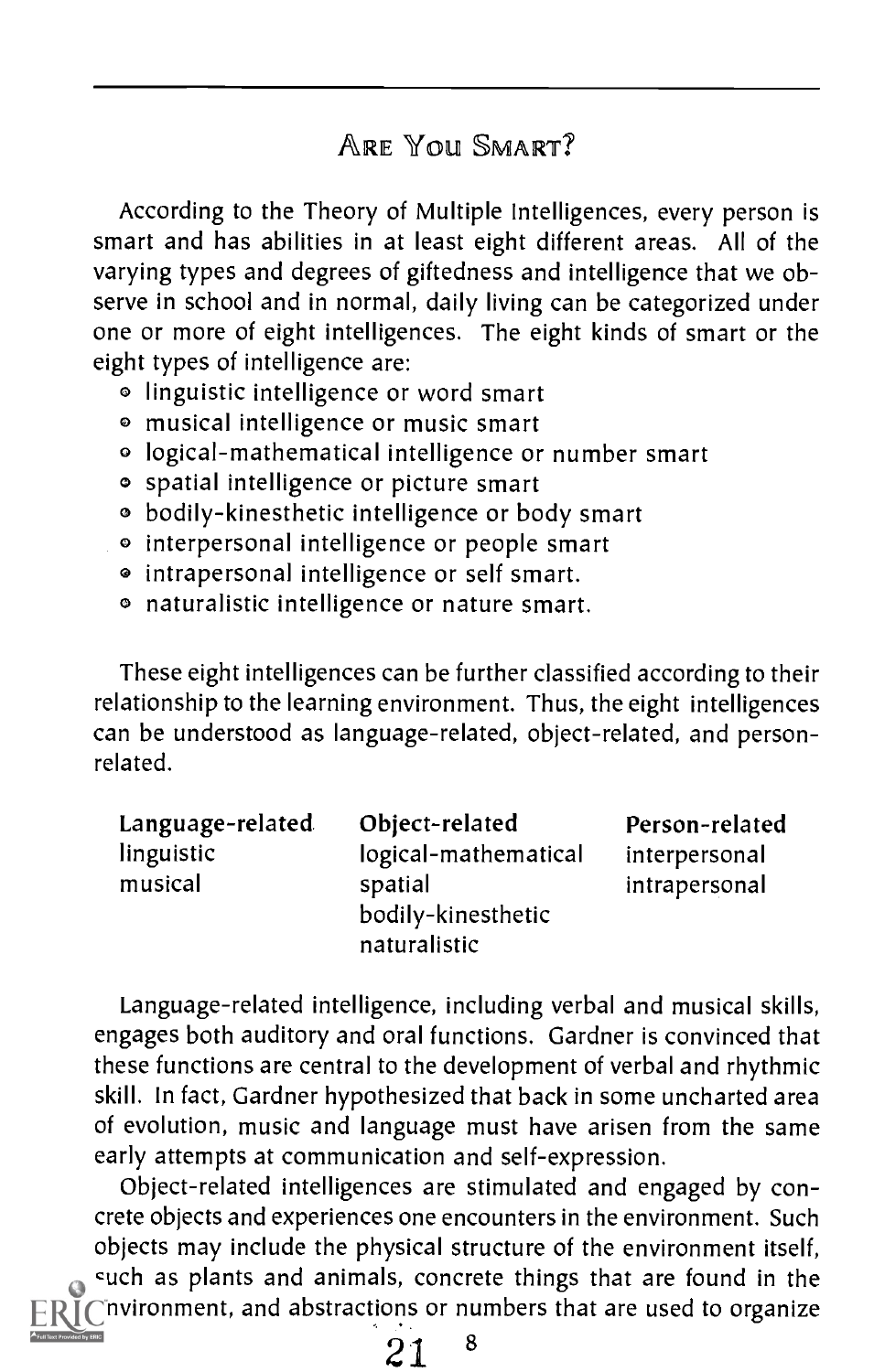the environment.

Person-related intelligences engage the sense of self and the relationship of the self to other persons. They include the often competing and simultaneous interests of coming to know oneself as an individual and discovering one's community.

#### THE EIGHT INTELLIGENCES

it is important to remember that Gardner claims that every person possesses all eight intelligences to some degree. In fact, part of what constitutes the uniqueness of each person may be understood as a particular mix of the intelligences present in any individual. If this is true, then the task of education becomes fashioning instruction in such a way that it respects the eight intelligences. It means taking care to teach to the different intelligences, to discover students' strengths and weaknesses, and to address their different learning styles. By nurturing those intelligences that are strong and developing those that are not as strong, teachers can facilitate a healthy integration of the eight intelligences in their students.

A brief look at each intelligence will foster an understanding of the unique properties it manifests. Such an understanding will also facilitate planning to teach to specific intelligences.

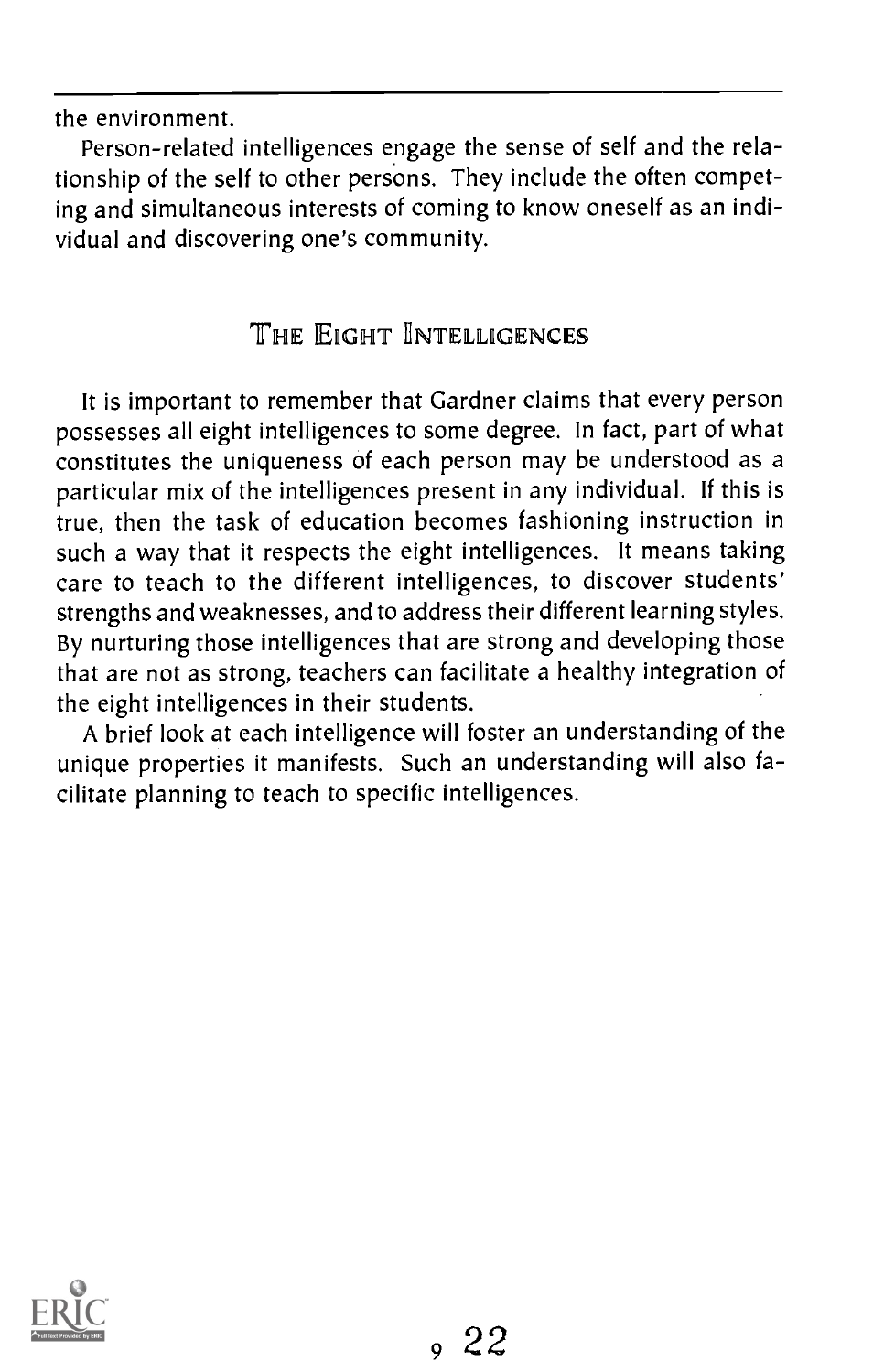



#### Linguistic Intelligence

 $\textbf{LMGUISTIC}$   $\begin{array}{r} \begin{array}{c} \textit{Linguistic intelligence} \\ \textit{Linguistic intelligence is the ability to} \end{array} \end{array}$ use words and language effectively. It is manifested in both oral and written form. Gardner believes that poetry represents a prime example of linguistic intelligence (Frames of Mind, 73). Persuasive speakers, lawyers, politicians, homilists, and salespeople have this intelligence and use it to communicate their ideas clearly and forcefully. Writers and poets ex-

hibit linguistic intelligence, as well, and call upon it often to craft a particularly clever phrase, imaginative metaphor, or creative thought.

Gardner asserts that at least four aspects of linguistic intelligence have proven themselves important in today's society.

- 1) the rhetorical aspect of language—the ability to use language to convince others of a course of action,
- 2) the mnemonic potential of language-the ability to use language to help in recalling information,
- 3) the ability to use language to explain-a critical requirement in educational processes,
- 4) the ability to use language to explain language-another key component of the educational setting (Frames of Mind, 78).

Armstrong calls this intelligence, "word smart," because of its intrinsic relationship to words and language (Seven Kinds of Smart, 9). This phrase helps to explain the intelligence, for it often manifests itself as a strong interest in the spoken or printed word. Individuals with linguistic intelligence love to read, tell jokes, make plays on words or puns, write letters, and develop slogans and sayings.

Due to their strong emphasis on lectures, written assignments, reading and textbooks, schools have traditionally had a clear interest in linguistic intelligence. Gardner maintains that this focus on linguistic intelligence often means that other intelligences are ignored or forgotten.

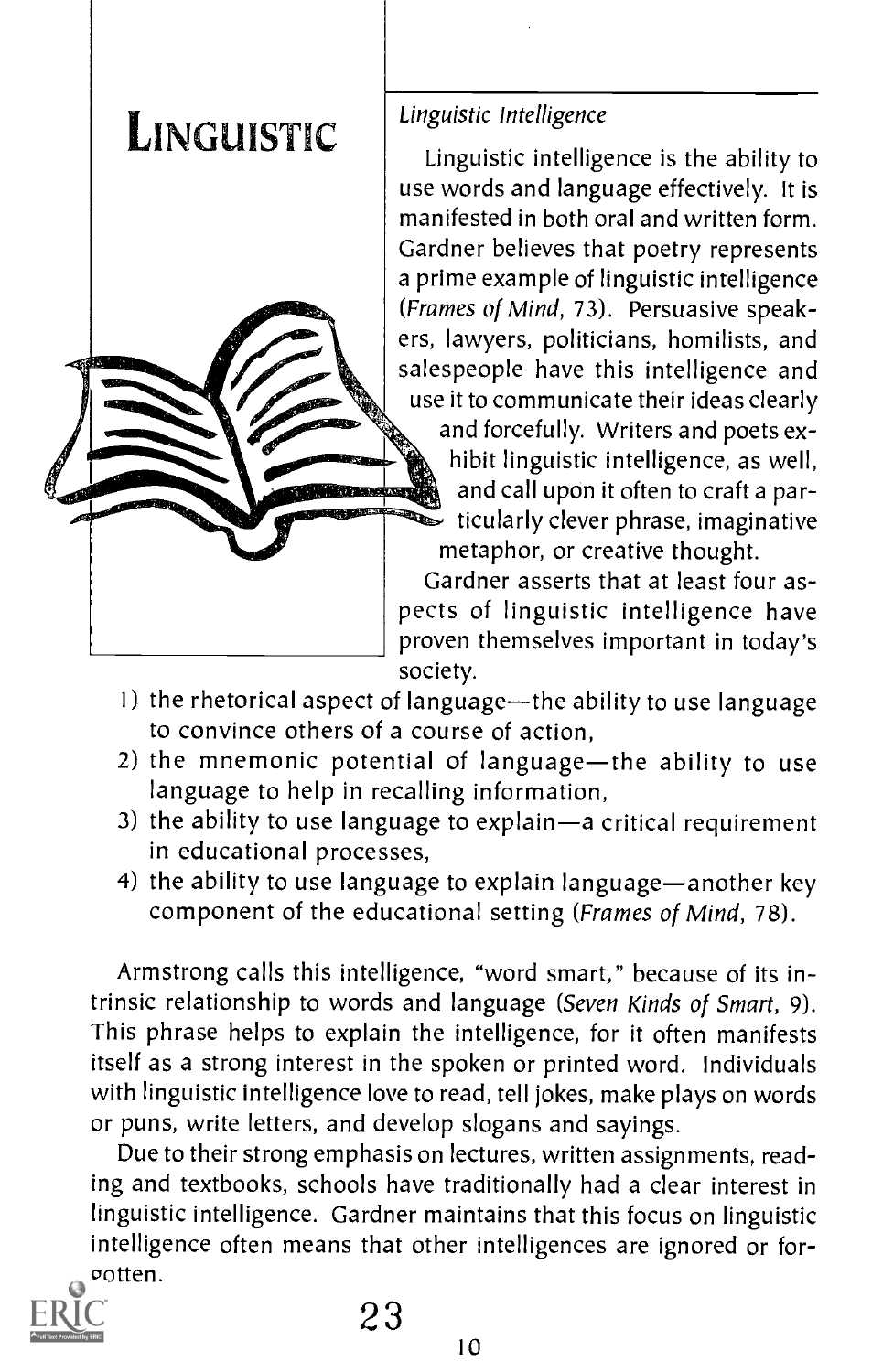#### Musical Intelligence

Musical intelligence is the ability to perceive and express variations in rhythm, pitch and melody. It includes the ability to compose music as well as the capacity to appreciate music and to distinguish subtleties in its form. Individuals with musical intelligence often turn to writing music and composing as a vehicle for self-expression. Some of the greatest pieces of classical  $\mathbb{Z}$ music, contemporary country music, and Rock-and-Roll Hall of Fame pieces come from those gifted in this area.

But musical intelligence goes beyond the ability to compose. A person with musical intelligence has an ear for tunes. This is the person who is always humming some melody or who cannot stop



singing the last song heard. Singing in the shower, singing along with the car radio while driving, tapping along to the beat—these are all signs of musical intelligence.

Schools have regularly addressed musical intelligence as a talent or special gift only for the musician or choir member. Music classes are often the first to be cut or dropped for a special schedule or curriculum reduction. Unfortunately, musical education has been seen as a curricular extra, a nice course if there is time and money, but expendable if courses must be limited. Many theorists today believe that music is an appropriate vehicle to teach a variety of skills that are readily transferable to learning in any area. From Gardner's study of music's dependence on special ratios, proportions, and recurring patterns, he concludes that mathematics has an intrinsic relationship to music.

One does not have to look far to observe the influence that music has on today's young people. The ubiquitous walkman; large, portable stereo systems; the popularity of concerts and music groups; and 24-hour-a-day MTV all testify to the broad appeal of music to modern culture. Because schools have been myopic in their treatment of musical intelligence, this is a particularly fertile area for edus to mine.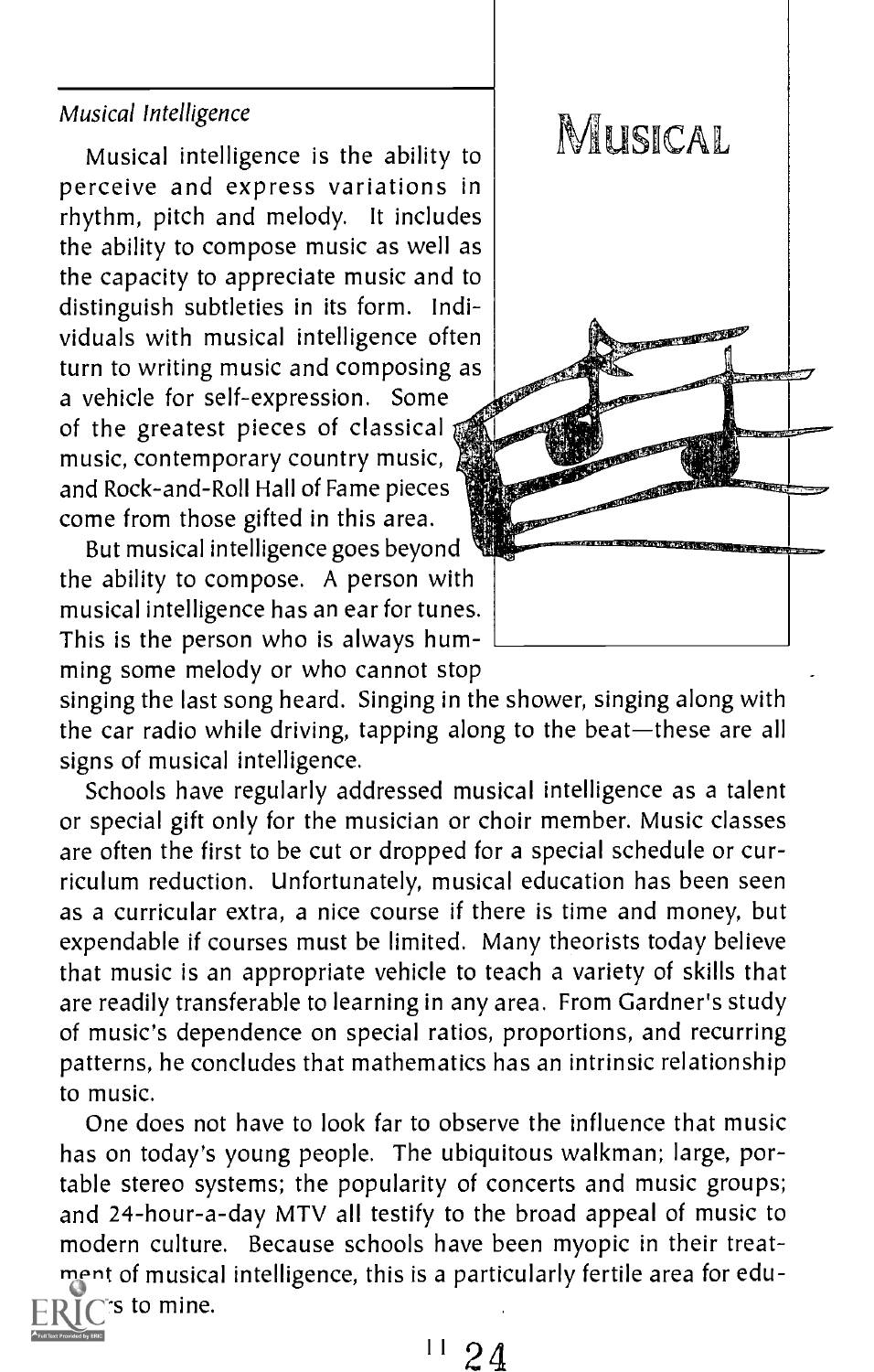

#### Logical-Mathematical Intelligence

Logical-mathematical intelligence is the ability to use numbers correctly and effectively and to use reason to solve problems. This intelligence is readily observed in one's ability to solve mathematical calculations of increasing complexity and in one's capacity to generate categories and classifications. The person with logical-mathematical intelligence easily perceives patterns and can follow complex series of commands.

Logical-mathematical intelligence is a highly prized ability in our culture. Bankers, mathematicians, scientists of all types, statisticians, computer technicians, engineers, architects and tax collectors are all people with logical-

mathematical intelligence. Calculating the anticipated total price of your groceries requires logical-mathematical intelligence, as does dividing the miles to the beach or ski slopes by the speed you are driving to determine how much longer you will be on the road.

Scientific reasoning and the scientific method are properly understood as being manifestations of logical-mathematical reasoning. Such reasoning includes the ability to conduct experiments, create and test competing hypotheses, and make predictions based on observed patterns. Exercising a process of elimination is an example of logicalmathematical intelligence at work, as well.

Because society places a high value on logical-mathematical dexterity, schools have traditionally emphasized these skills. Science and math scores are often the first standards used to evaluate academic achievement or to compare one group of students' learning to another. Logical-mathematical ability has come to be seen as a prerequisite for advanced work or study in nearly all fields of science.

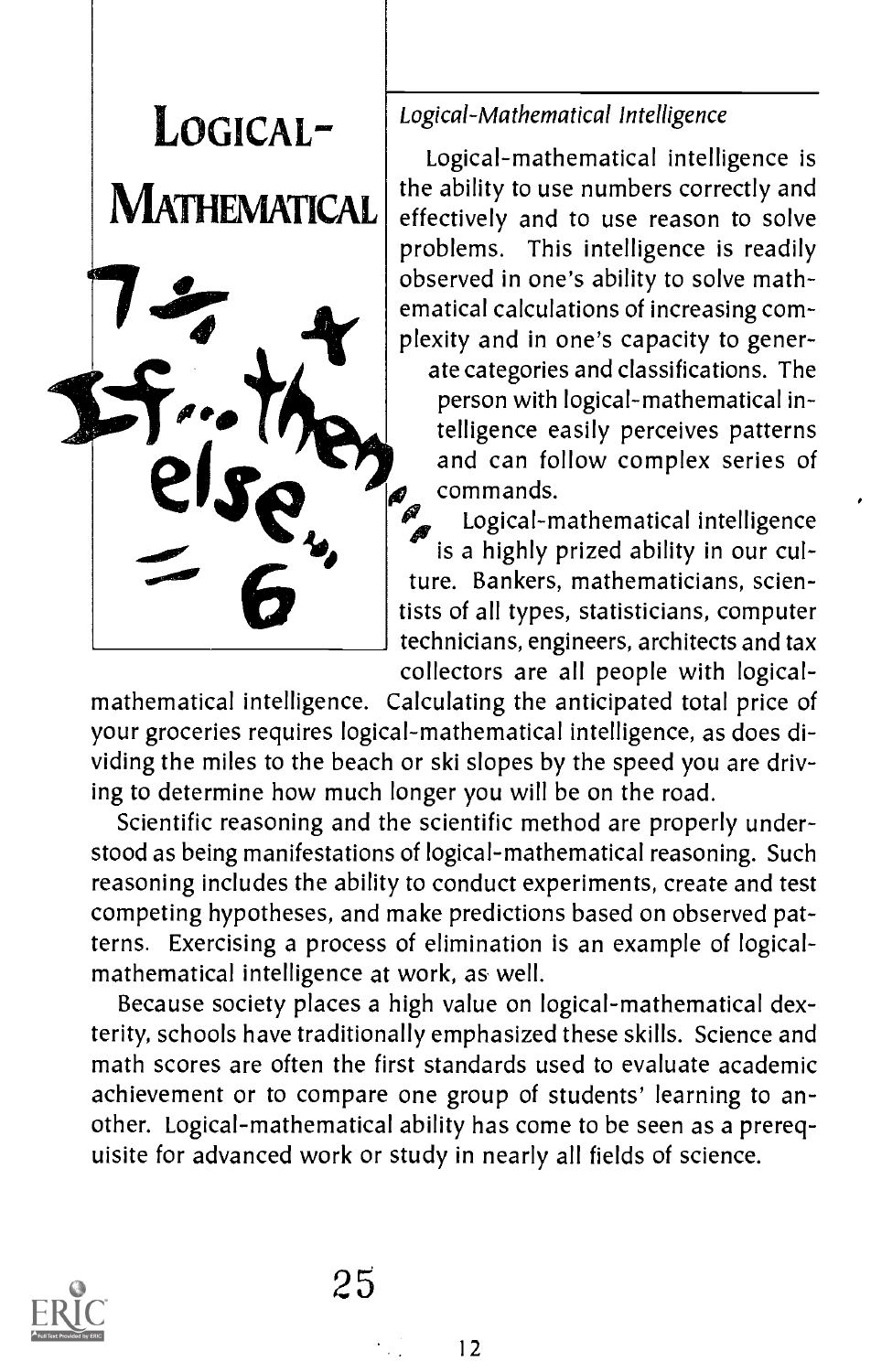#### Spatial Intelligence

Spatial intelligence is the ability to perceive the physical world clearly and to think in images, pictures, and mental illustrations. People with spatial intelligence are highly visual learners, needing to see and to experience a phenomenon before they can adequately understand. Gardner believes that spatial intelligence manifests itself in at least three ways:

- o the ability to perceive things accurately
- accurately<br>• the ability to maneuver an object  $\beta$ through space by imagining it rotated or by seeing it from various perspectives
- o the ability to represent one's ideas in a two or three dimensional form.



It should be noted that while spatial intelligence has a strong visual component, it is not synonymous with accurate vision. The visual component of spatial intelligence refers more directly to the ability to visualize in one's mind and create mental representations of reality. Thus, a blind person may have keen spatial intelligence.

Individuals with spatial intelligence are very observant of shapes, colors, lines, the use of space, and relationships between objects. They have a strong sense of geographical orientation and can easily orient themselves in unfamiliar surroundings. They read maps well and follow directions without problems. Even in a new environment, such as a large, sprawling amusement park, they quickly learn their way around and provide directions to assist others. They remember where the car is parked and have a certain passion about things being in their proper places, for it is by visualizing the proper place that they find the things they seek.

Spatial intelligence is required for such occupations as artists, pilots, professional drivers, tour guides, architects, interior designers, and contractors. Hunters use spatial intelligence, as do the Girl Scouts and Boy Scouts. Photography involves an appreciation and expresof spatial intelligence, as well.

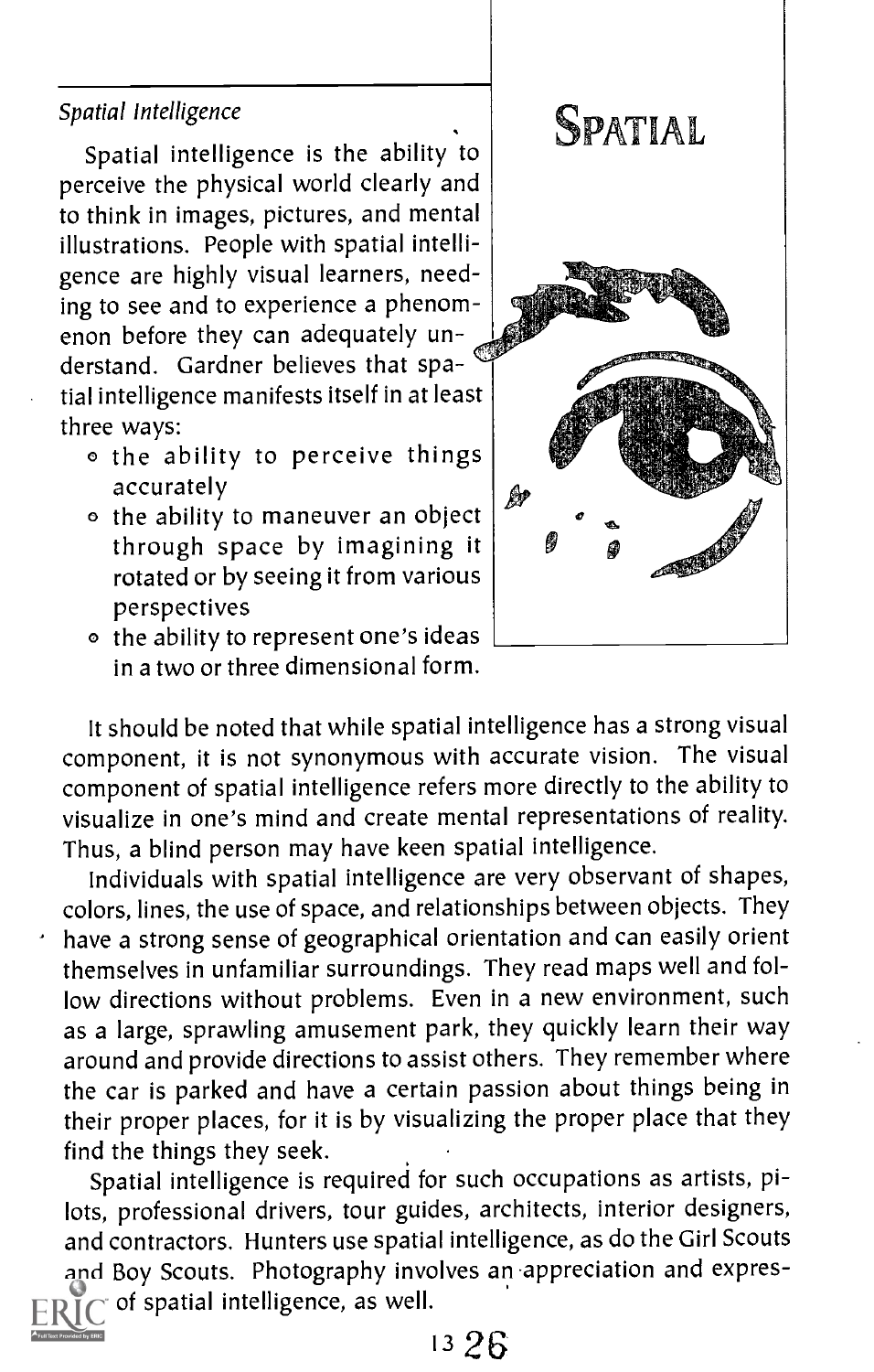Schools have not been especially strong or interested in teaching spatial intelligence. While spatial thinking is directly connected to the visual arts, artistic expression is rarely taught with the same rigor and dedication as other subjects. Indeed, as we have observed in the case of music, art is often the very first class cast aside, skipped, or even ignored. This lack of interest in art as a true expression of an intelligence is also betrayed by our vocabulary. Art is not a class, but an activity. Math is a class. English is a class. Art is something else.

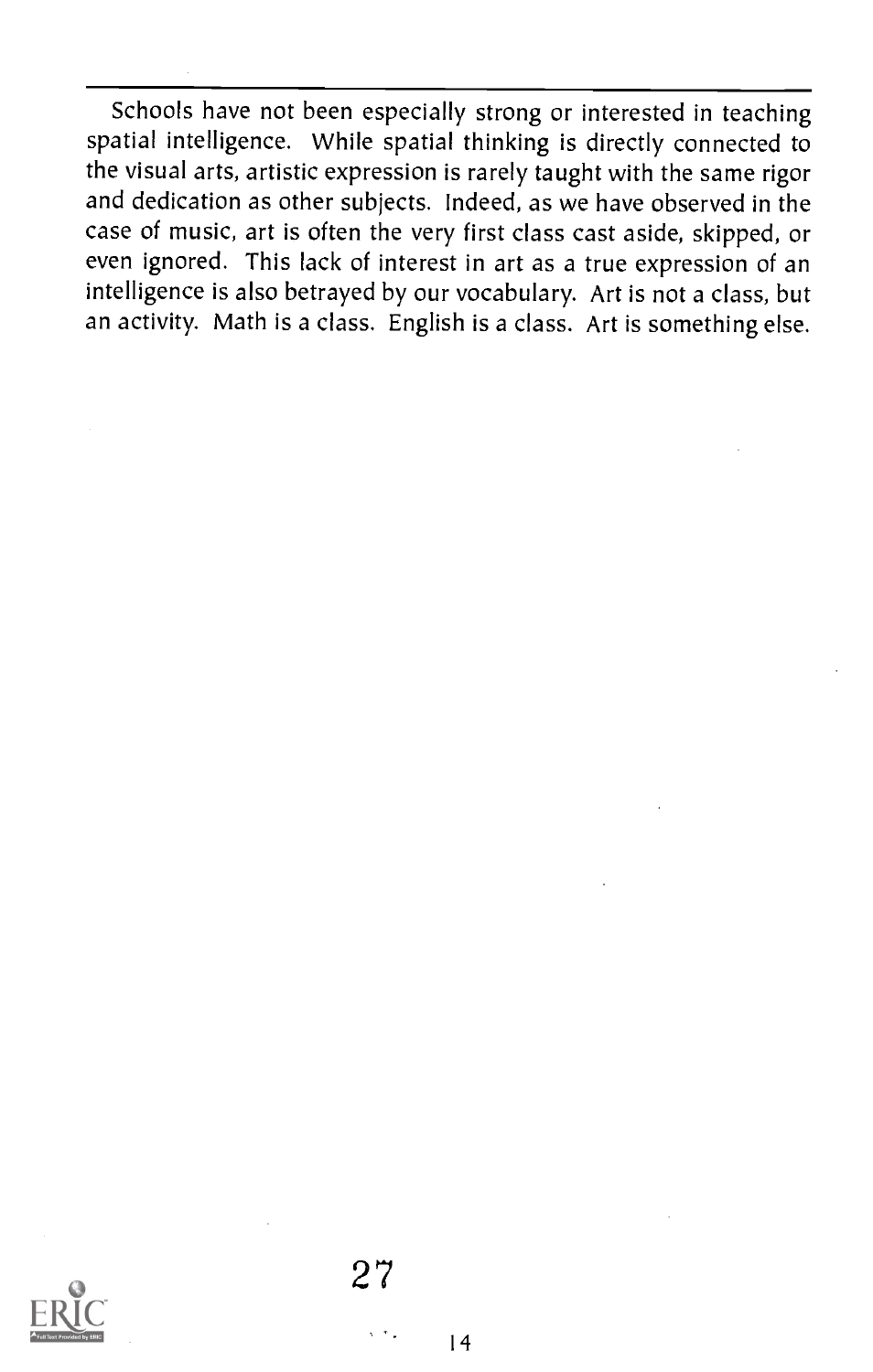#### Bodily-Kinesthetic Intelligence

is the ability to use our bodies to express ideas and feelings and to perform certain valuable functions, as well as the capacity to manipulate and handle objects skillfully. As the name indicates, this intelligence really addresses two related abilities: the ability to exercise a certain degree of control over one's body movements and a facility in using one's hands to shape, transform, produce, or create things. Since we are sensory beings, bodily-kinesthetic intelligence concerns the avenue through which we come to know and experience all of reality. We do not simply have bodies; we are our bodies.



This intelligence is evident in many valued settings today. The professional athlete must have it. The dancer, sculptor, painter, and mime possess it. Surgeons work on developing and strengthening this intelligence. Mechanics and builders must have a well developed bodilykinesthetic intelligence also.

Individuals manifest their bodily-kinesthetic intelligence through their chosen leisure activities. Running, racquetball, horse-back riding, basketball, swimming, walking, and hiking are all examples of bodilykinesthetic energy at work. Since everything that happens to us in some way must happen to our bodies, we engage this intelligence constantly.

Society in general has become very health and body conscious in recent years. Exercise programs, health spas, and diet workshops all attest to the increasing interest in developing and caring for our bodies. This interest is present in schools, especially in physical education programs that now focus on developing life-long interests and activities, rather than on recreational interests. Intramural sports teams, organized more for cooperation than competition, encourage players of varying ability to participate in physical activity without the concern for winning that drives interscholastic events. Bodilykinesthetic development is, however, far too often confined to the playield or gymnasium.

$$
15\quad28^{\circ}
$$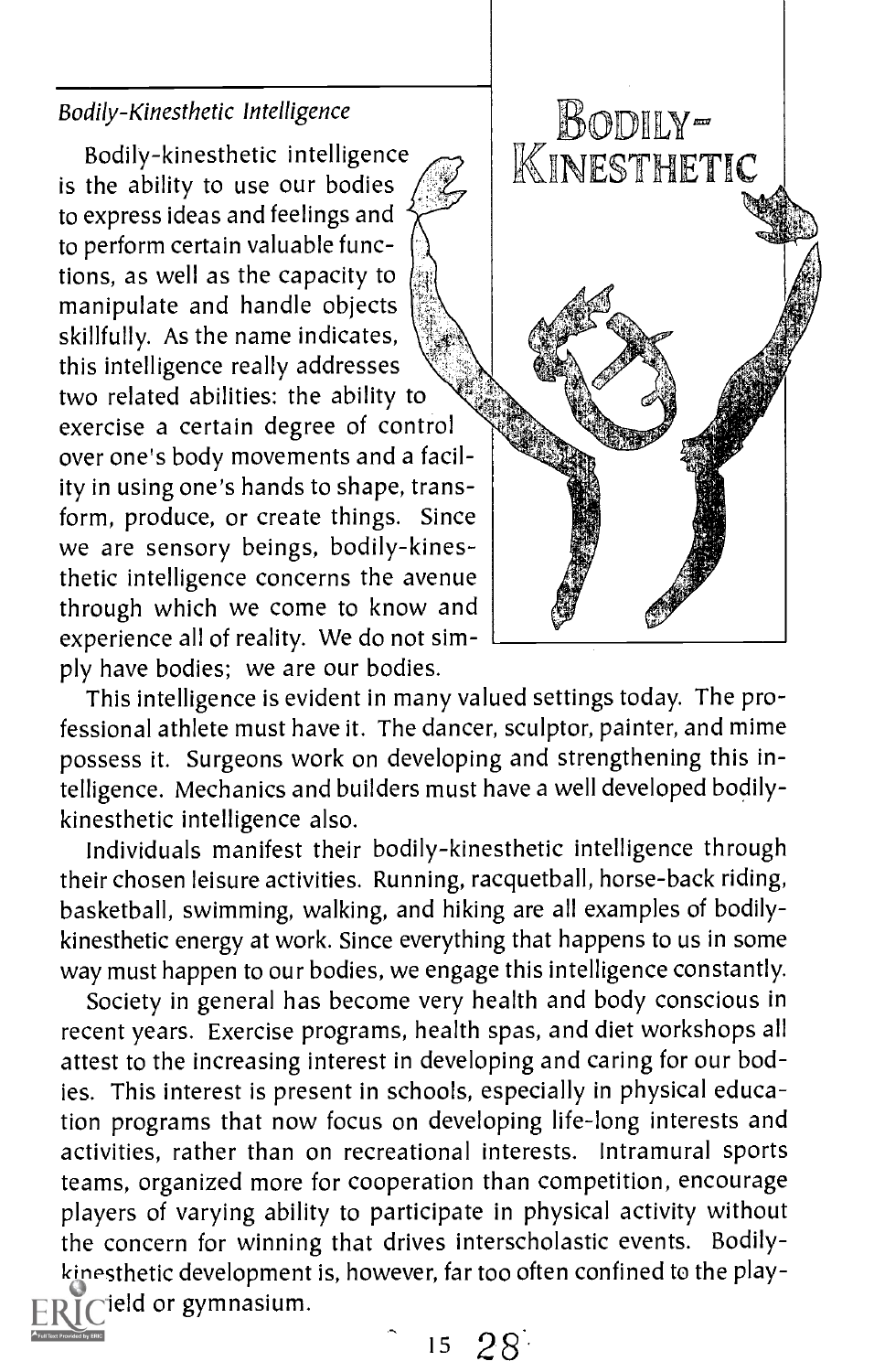INTERPERSONAL Interpersonal intelligence is the skill



#### Interpersonal Intelligence

of understanding, perceiving, and appreciating the feelings and moods of others. It manifests itself in the ability to get along well with others, work cooperatively, and communicate effectively. The individual with interpersonal intelligence can see things from the perspective of others. With this understand- $\sum$  ing of the alternative perspective, such

individuals are often able to motivate others to do certain things.

Gardner believes that interpersonal intelligence includes the ability to persuade or influence others. The ability to see things as others see them gives the leader, for example, an uncanny advantage in addressing the concerns of

the opposition. For this reason, interpersonal intelligence may be found in a compassionate, selfless, altruistic person, who senses the needs of others and moves to meet them immediately. A more selfcentered person with interpersonal intelligence might use the same ability to discern the fear of the community in an effort to control the group for sinister purposes. History is replete with both types of leade rs.

Students learn a great deal about interpersonal intelligence through the normal process of socialization that occurs when they first arrive at school. Learning to interpret and respond to facial expressions, voice, gestures, and other signals all point to a growing interpersonal intelligence. Group projects or tasks that require collaboration also draw out interpersonal skills.

While some interpersonal intelligence is required of everyone, it is particularly important for those who would lead others or be charged with the care of others. Administrators, supervisors and politicians need this skill in order to understand and respond to the needs of their respective constituencies. Physicians are often praised or criticized for having developed or ignored this intelligence in relationship to their medical expertise. Interpersonal intelligence is thus a part of ery social interaction. And as we can see from the above examples,<br> $29<sup>16</sup>$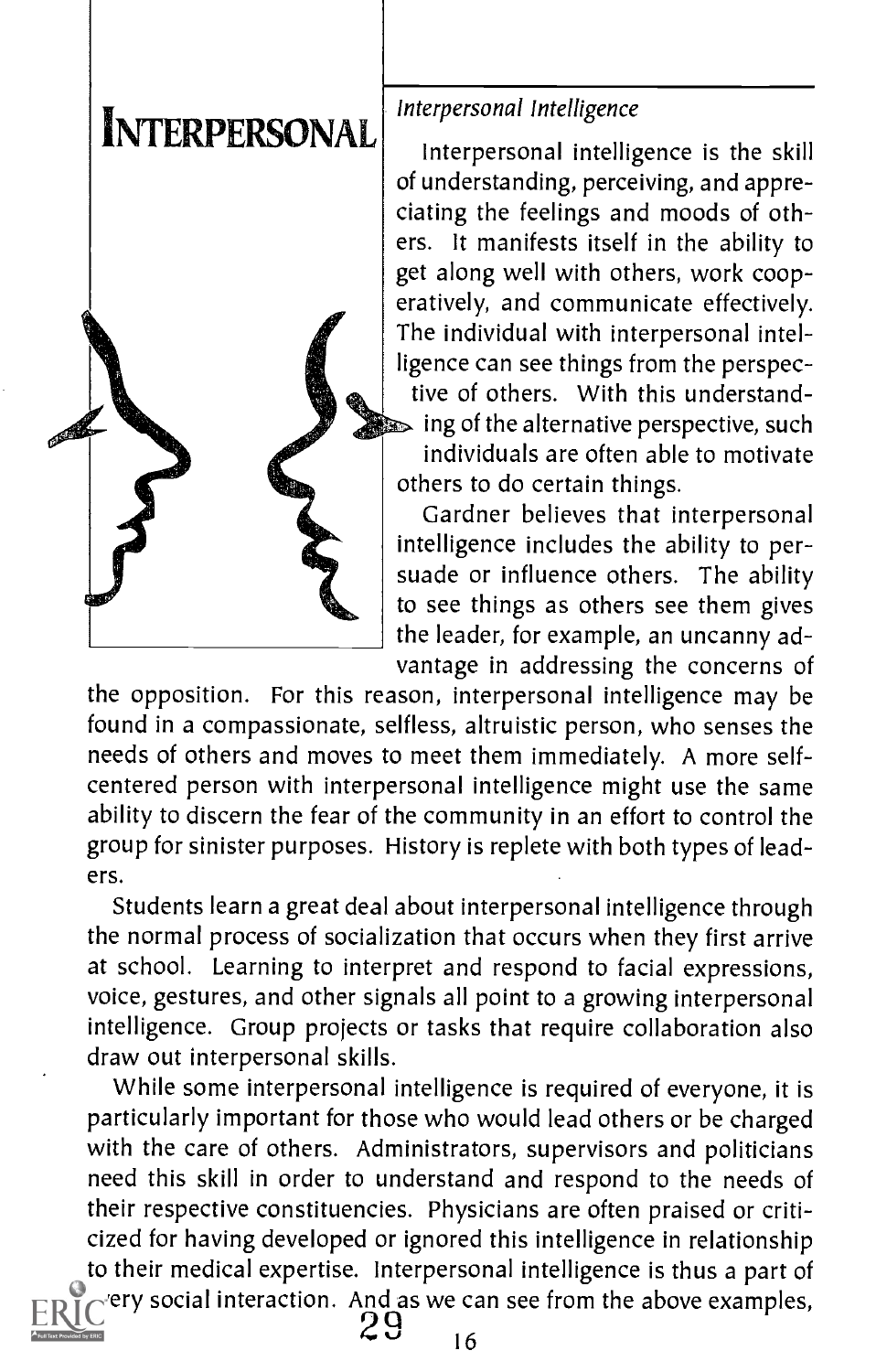it has more to do with being able to sense the feelings and needs of others than it does with being highly verbal and articulate. While interpersonal intelligence may be a part of the personality profile of the incessant talker, its essence lies in attentiveness to others, not self.

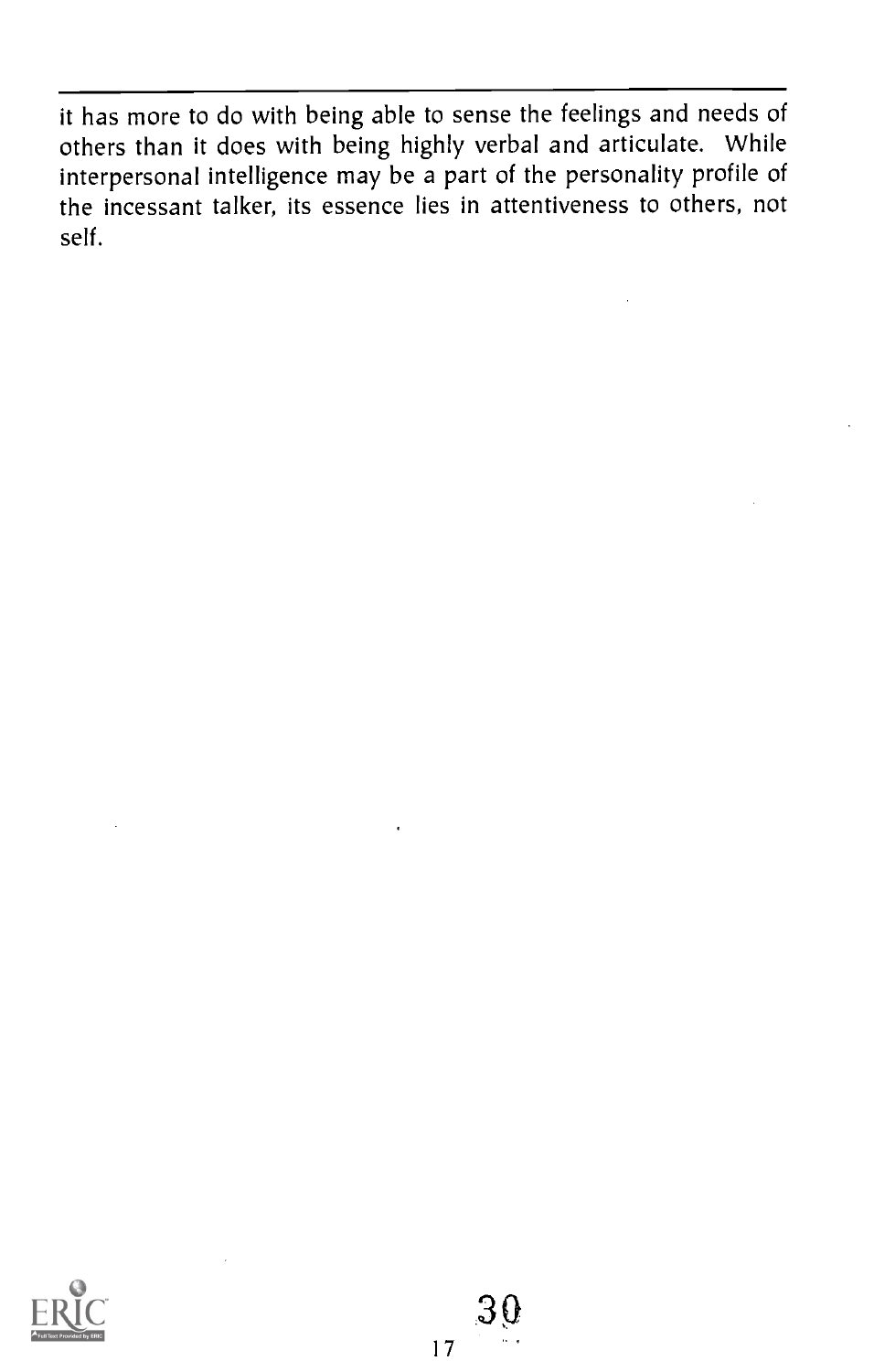INTRAPERSONAL



#### Intrapersonal Intelligence

Intrapersonal intelligence is best described as self-knowledge. "To thine own self be true," the advice of Socrates, expresses the core of this intelligence. Intrapersonal intelligence is the ability to understand one's own self, perceive accurately one's strengths and weak-

nesses, and draw on this understanding as a means to direct one's actions. It is a type of introspective focus that directs its attention to self-analysis and self-understanding.

Intrapersonal intelligence manifests itself in the desire to be alone to sort things out, the need for quiet and free time, and the desire to meditate or reflect. People strong in this intelligence are often deep thinkers and can occupy

themselves for long periods of time with their own thoughts and questions. Gardner believes that intrapersonal intelligence is directly related to interpersonal intelligence in that the ability to reach out effectively to others is rooted in knowing oneself first.

This is not an intelligence that has been addressed in the traditional curriculum found in schools. With all the noise and distractions of modern life, there hardly seems an appropriate place to encourage people to be quiet, get in touch with themselves and reflect silently. Yet, if Gardner is correct, developing this quiet, contemplative sense of self is a necessary step in the process of socialization. Too often we spend our time fleeing silence or solitude. Has anyone been taught to be still, not simply as a disciplinary exercise—quiet for the sake of order-but for the sake of listening to one's innermost self?

Individuals with high intrapersonal intelligence may be perceived as loners or as excessively individualistic. They may prefer to work on their own rather than in a group, or feel the need to sort things out on their own before being comfortable contributing to the group. As we will see, this intelligence is a particularly fertile area to develop a religious sensibility. By relating intrapersonal dynamics to prayer and

a religious tradition, intrapersonal intelligence can been seen as a hicle for spiritual reflection.

31 Is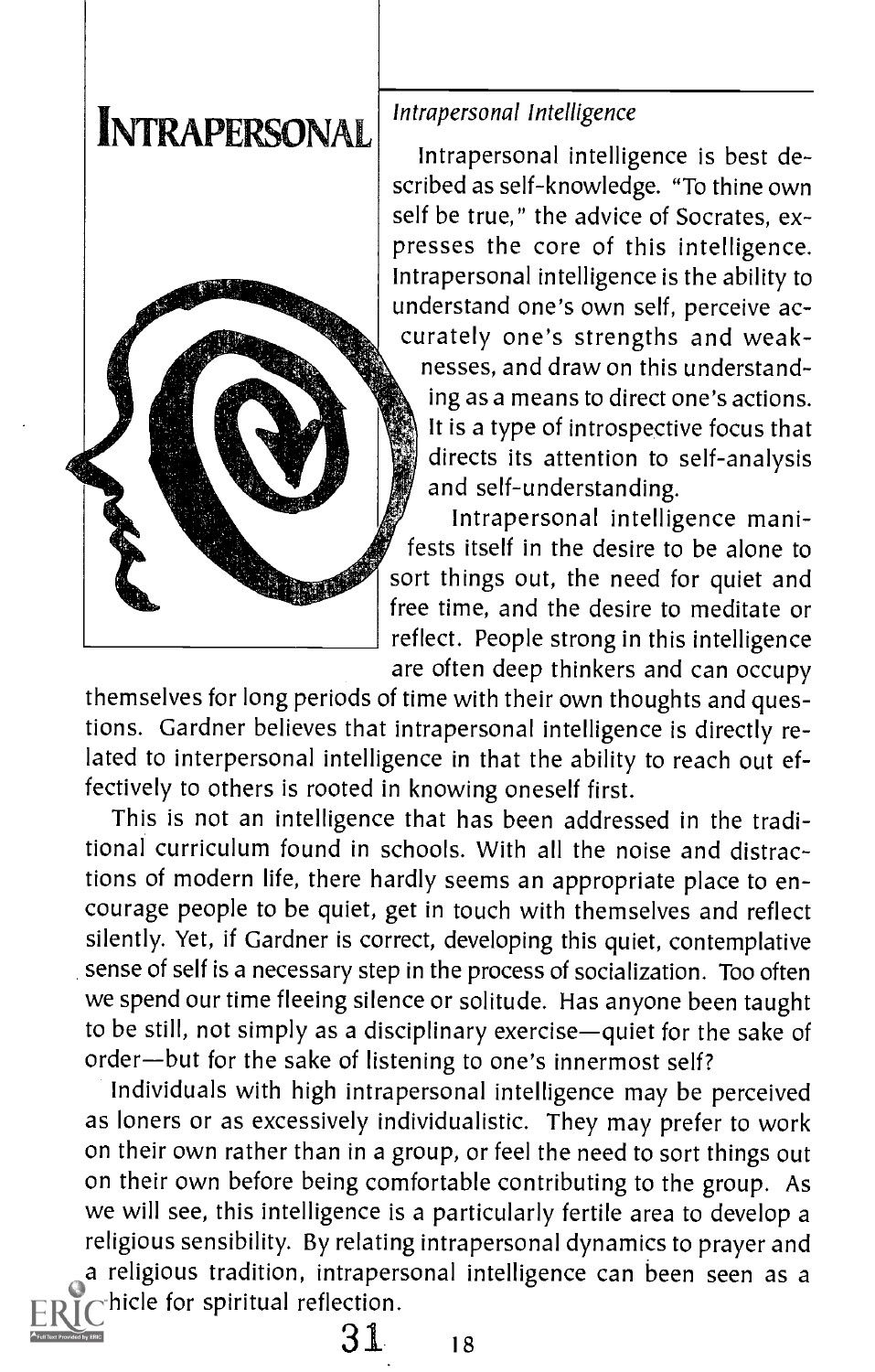#### Naturalistic Intelligence

Naturalistic intelligence is the ability to recognize plants, animals, and other parts of the natural environment, including the patterns and organization found in nature. This intelligence is not a part of Gardner's original Theory of the Multiple Intelligences, but was added in 1997. As many educators know, one of the most fascinating and thoughtprovoking aspects of Garner's original work on the multiple intelligences is that he has been able to pinpoint parts of the brain corresponding to each intelligence. Neurophysiology provides a biological basis for speaking of various intelligences. To date, such scientific research on the naturalistic intelligence has been somewhat sketchy. It appears, especially in



the ability to recognize patterns in nature, for example the changing seasons, to be a species of the logical-mathematical intelligence. As Gardner has himself declared the naturalistic intelligence as the eighth intelligence, we offer a brief description of its various manifestations and include classroom examples where appropriate.

The naturalistic intelligence manifests itself as sensitivity to the world of nature, love of the outdoors, and desire to observe and interact with animals. People with a strong naturalistic intelligence see connections and patterns within the plant and animal kingdoms. They like to observe growth cycles, collect samples of rocks and bugs, and perhaps even try to catch animals. They are often fascinated, rather than frightened, by the sounds created in the natural world. They enjoy camping, hiking, fishing, rock climbing, bicycling, and just about anything that gets them outdoors.

At more advanced levels, the naturalistic intelligence is present in students of botany who take delight in categorizing and classifying different flora and fauna. An arboretum or nature conservatory, where labels and classifications abound, would be of special interest to those with a strong naturalistic intelligence.



Some researchers have argued that pattern recognition is a vital in order to interpret the sights and sounds of the world around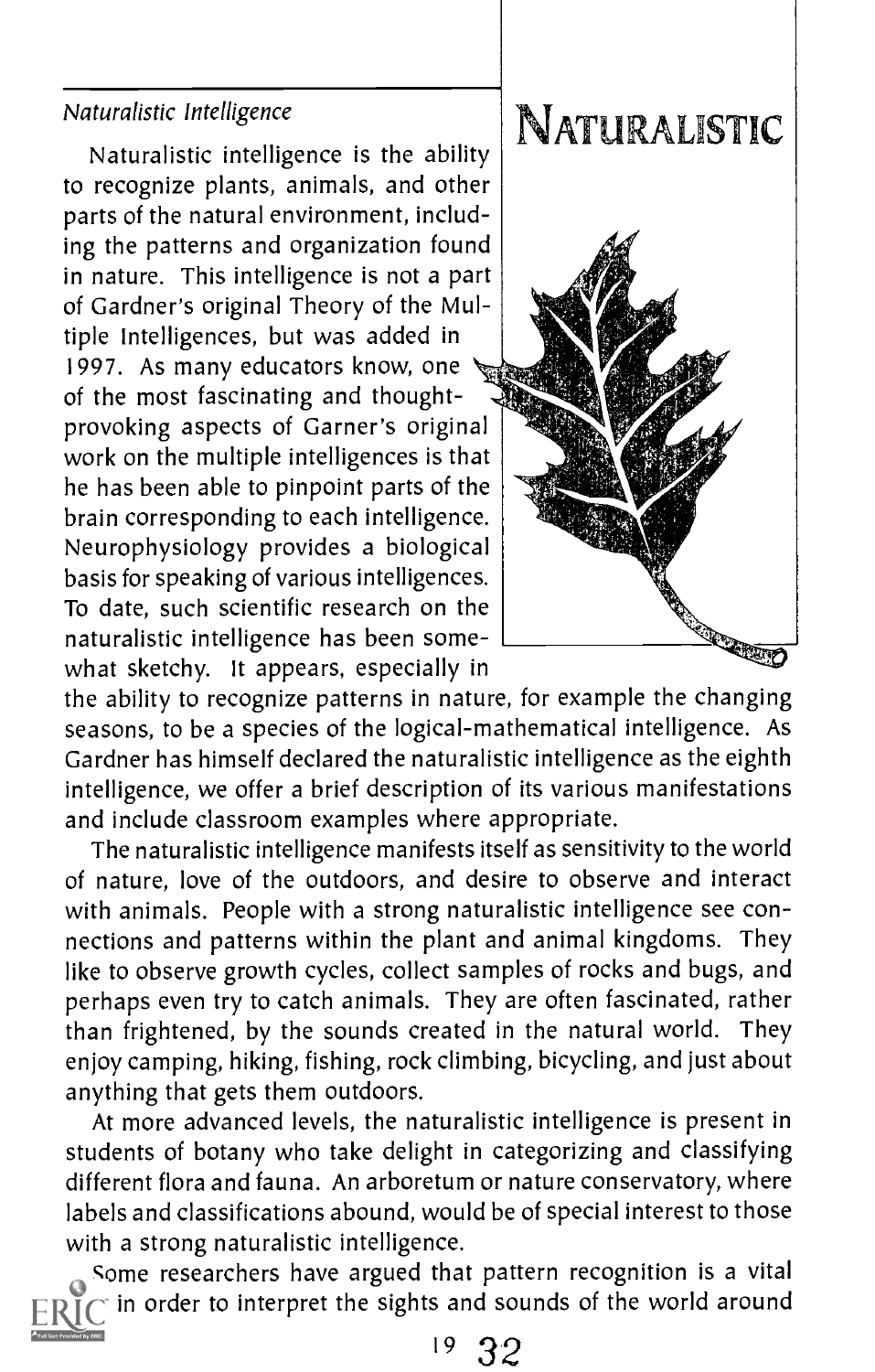us. From gazing at the night sky to playing a game of baseball, patterns play an important part in our learning to navigate our world successfully. Each one of the original seven intelligences draws upon patterning skills in developing ways to engage the environment. For example, when we say we are comfortable with a given activity, we are acknowledging that we are familiar with its pattern. Thus, the pattern-recognizing ability of the naturalistic intelligence may very well enrich our use of the other seven.

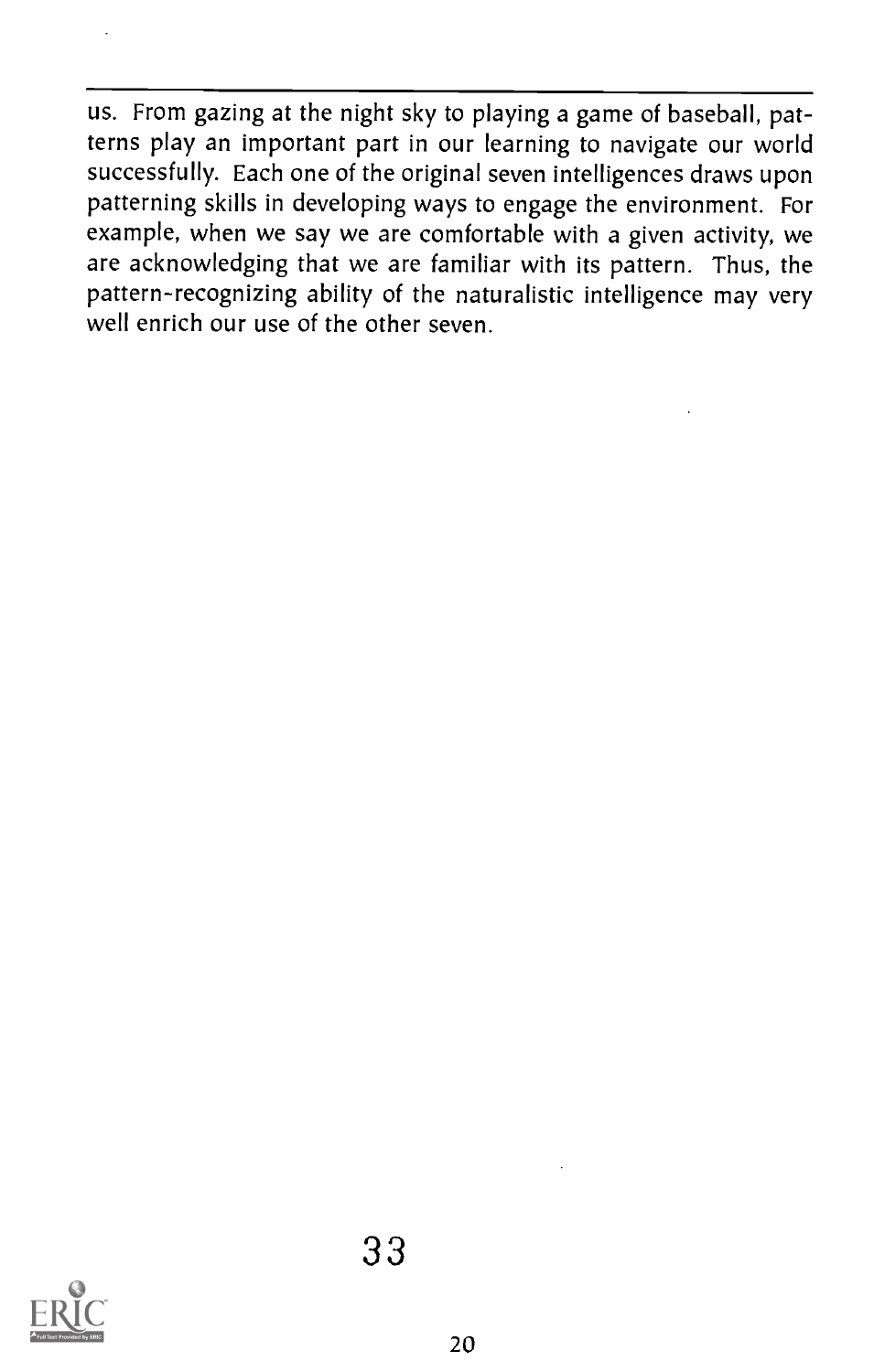Chapter III

THE MULTIPLE

Intelligences in

RELIGIOUS EDUCATION



n the first decade of its existence, multiple intelligence theory has come to be a widely recognized approach to teaching. While a few schools have adopted MI theory as the govern-

ing educational philosophy of the entire curriculum, most teachers use MI theory and practice as one way among many to enrich and diversify their classroom teaching. Seen as a valuable addition to a teacher's repertoire of classroom approaches, MI theory has the potential to bring new life and new energy to classrooms.

A variety of resources exist to assist teachers in planning lessons that respect and nurture the multiple intelligences. Some claim the MI thinking is really a mind-set, and that once developed, a teacher can learn to think in terms of the various multiple intelligences. This section is an effort to stimulate the thinking of religion teachers in the area of multiple intelligences. Given Gardner's theory and the fluid view of intelligence he has proposed, what might MI theory have to contribute to religious education? Were we to assume an MI context, what might our religious education classes look like?

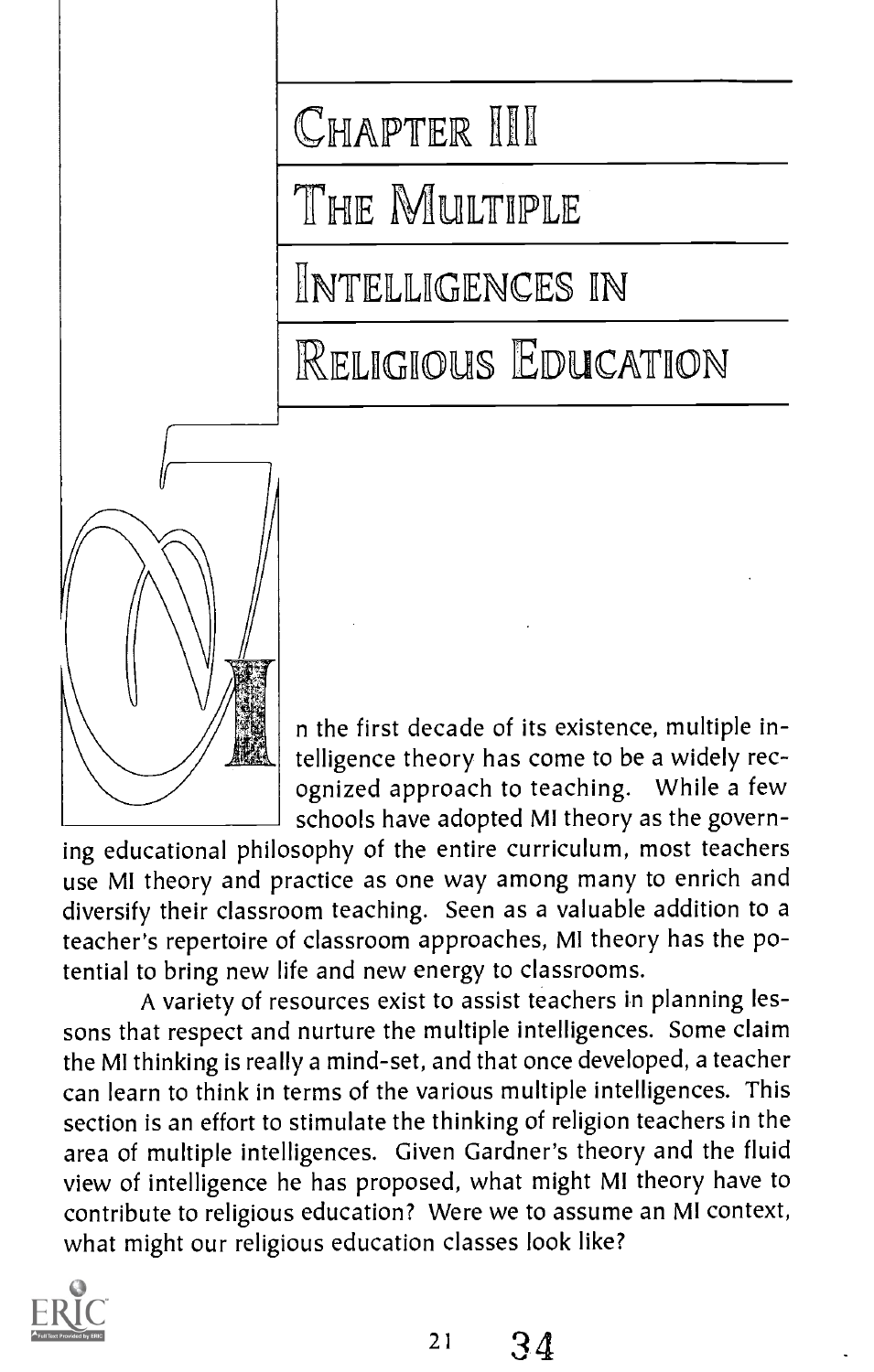#### LINGUISTIC Linguistic Intelligence

Oral expression is the currency of most classrooms. Whether voiced by the teacher or student, verbal exchanges constitute much of what happens in school. Ideas for developing linguistic intelligence in religious education include:

Etymology of religious terms. Have students research the origin and root of new terms. The Latin or Greek root of many words is instructive and carries a meaning not always commonly known. The word "Eucharist," meaning to give thanks, is a good example. Many names from the Bible also carry deeper meaning that relates to circumstances in the individual's life. For example, the name Isaac is related to the Hebrew word for laughter

because Abraham laughs at God when he is told he will have a son in his old age. The name of the famous archangel, Michael, is actually a Hebrew question, "Who is like God?" Michael has the job of challenging those who would claim to rival God, and his name itself is thus a blunt rebuke.

Word games and puzzles. A variety of software is available today that generates crosswords puzzles and other word games based on vocabulary selected by the teacher. A self-developed classroom version of Trivial Pursuit based on the sacraments, church history, the Bible, or the lives of the saints would also be an engaging possibility. A school-house version of the popular television show, "Wheel of Fortune," where students guess a word or term based on viewing only a few letters, would call forth linguistic intelligence.

-Respecting books, starting with the Bible. Instilling in students a love of reading and a concomitant respect for books is essential if a school goal is to develop a lifelong love of learning. Having a place of honor to enthrone the Bible is a step in this direction. Were every grade and class to develop rituals around the Bible, students would arn repeatedly by example that God's word is to be respected. Draw-<br> $35$  $35_{\rm _{22}}$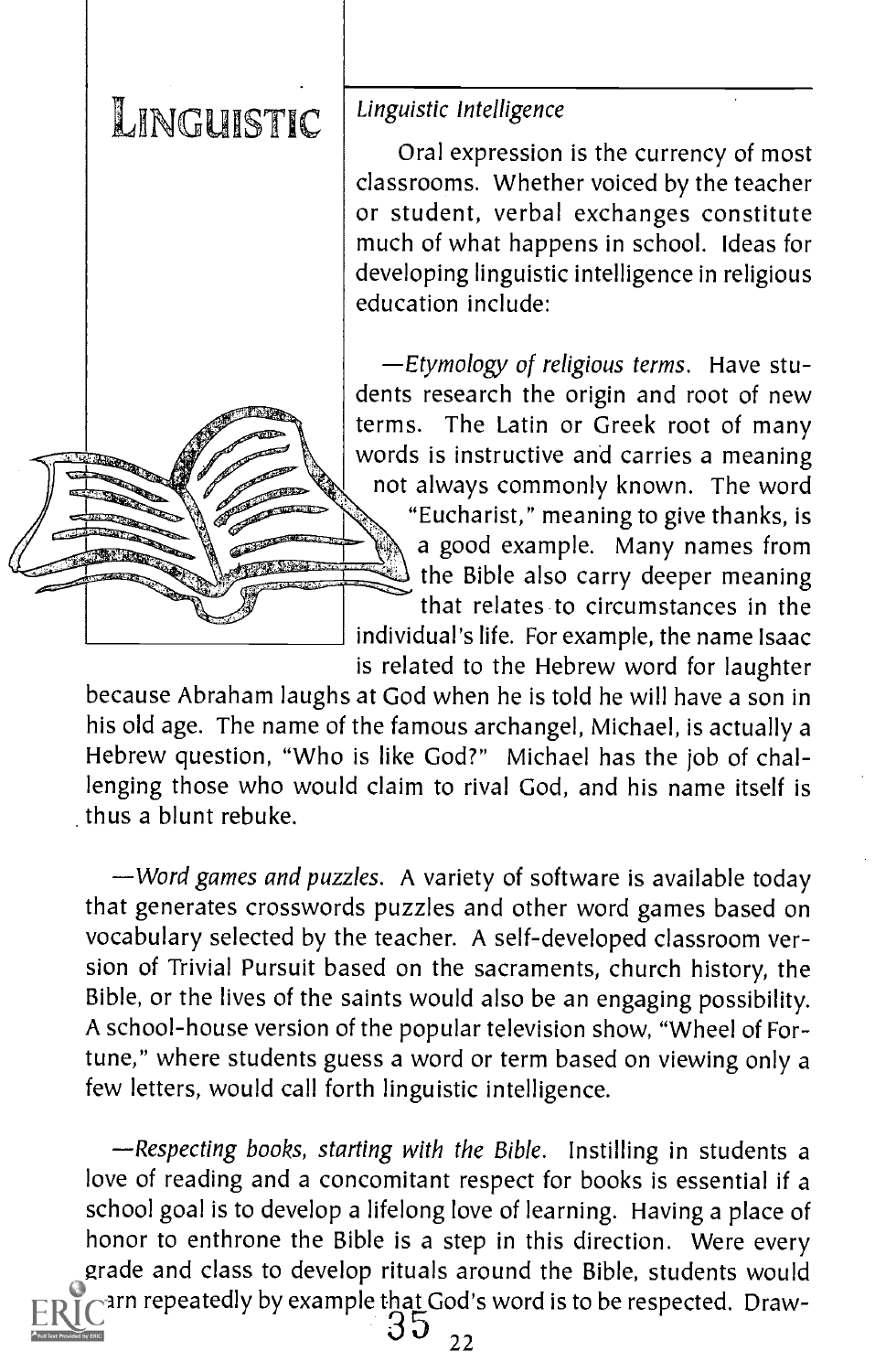ing students' attention to other important books or having them available and on display is another way to highlight the importance of written traditions. Many Catholic schools, named after a saint, feast, or church leader, can have books by or about their namesake readily available and accessible to students.

-Storytelling. Often viewed as entertainment in the elementary classroom or library, storytelling is a potent teaching tool and its power should not be underestimated. Families depend on stories to teach children about their history. Nearly all cultures have some system, often highly developed, for articulating and passing on the common cultural heritage of the community. Stories educate, and the images they instill remain with people for a lifetime.

The Scriptures are, of course, our first and best source of the great stories of our faith. Other sources include the lives of the saints, the struggles of people known through the news or current events, examples from our own lives as teachers, and examples selected from the shared history of the school. Many preachers know from experience that some of their best crafted material, theologically astute and cleverly delivered, is forgotten before Mass is over. But the heartfelt story is recounted again and again; its message and power remain strong.

Emphasizing writing and speaking skills. Teachers devote much time and energy to these skills already, as they are prized in nearly every school. Religious education can make use of these skills in such things as memorizing important prayers or Scripture passages, tape recording the recitations of them, and having students keep a personal journal in which they write about what they learned or felt in class.



 $2<sup>2</sup>$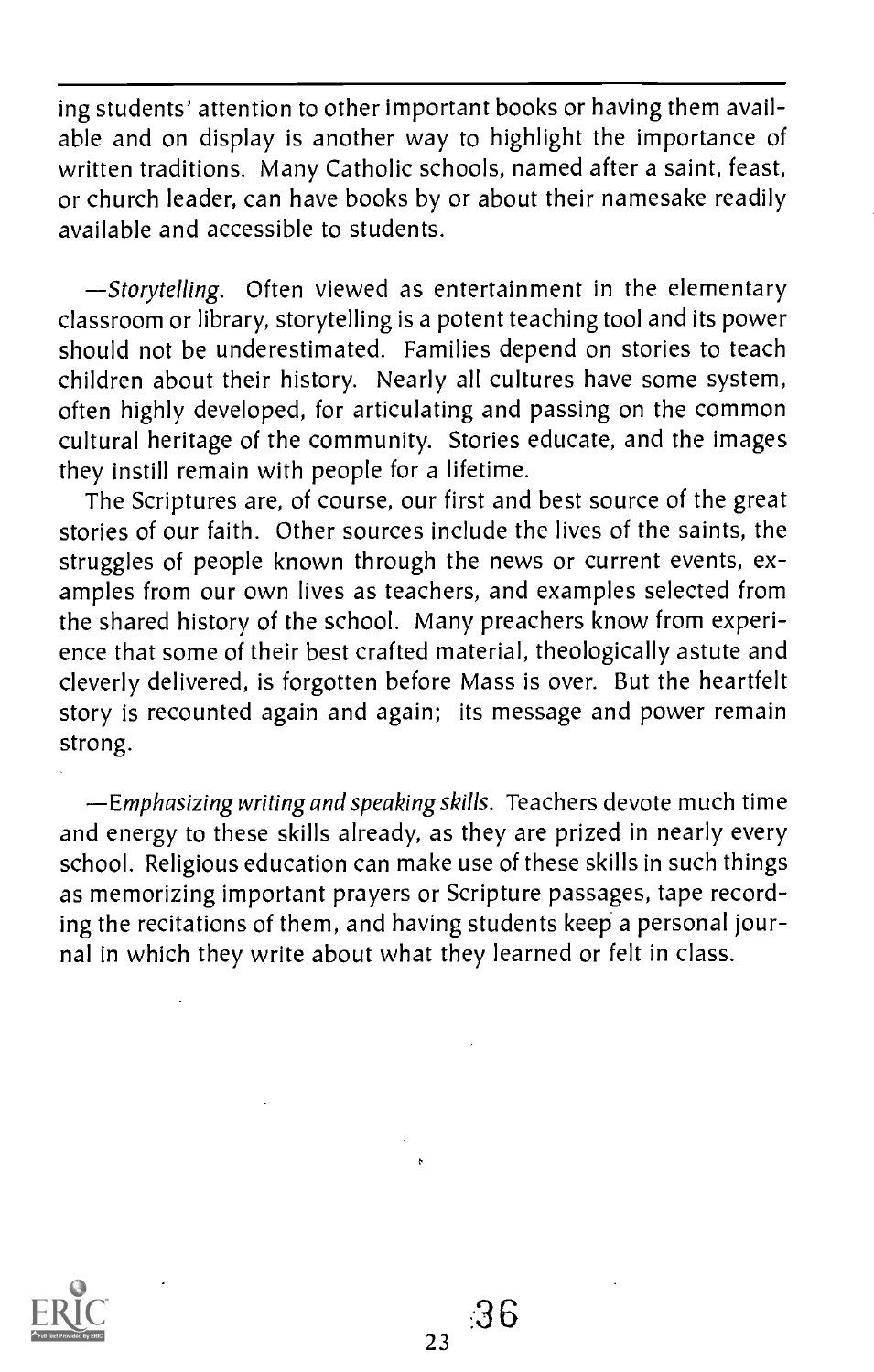

Musical and rhythmic intelligences are vital to religious education because of their power to touch the soul. As Saint Augustine remarked centuries ago, "Those who sing, pray twice." Furthermore, there is a vibrant and rich tradition in the church of sacred song and chant. Music and congregational singing are an integral part of every worship experience, or at least should be. Ideas for nurturing musical intelligence include:

 $-A$  class song, school song, or alma mater. High schools typically have a song that is written to be an expression of the school spirit, but many elementary schools do not. Such songs have

a unique power to tap into the emotional side of school life, especially if they are sung regularly and with reverence. In the absence of a school song, a class song is a viable option. In schools where the song is really working as an expression and celebration of the community's life of faith, it can become the vehicle for bonding the school community and for initiating newcomers to the fold. The school song functions much as a theme song for the life that is shared. Notice that every television show has such a theme song and that students can sing just about any one of them.

The song can be sung as the first and last corporate act of every school year. It can be sung to individuals on special occasions as a sign of support, welcome, or farewell. And, if crafted to include the religious and faith dimensia of the school, it can be sung to God as a prayer.

The liturgical hymns and responses for the Mass. There is no reason why students cannot be taught a variety of musical settings for the responses sung at Mass. This would include more than brief music practice before Mass, but a comprehensive effort to teach the entire community different renditions of the Gloria; Holy, Holy, Holy; Memorial Acclamation; The Great Amen; and The Lamb of God. All staff

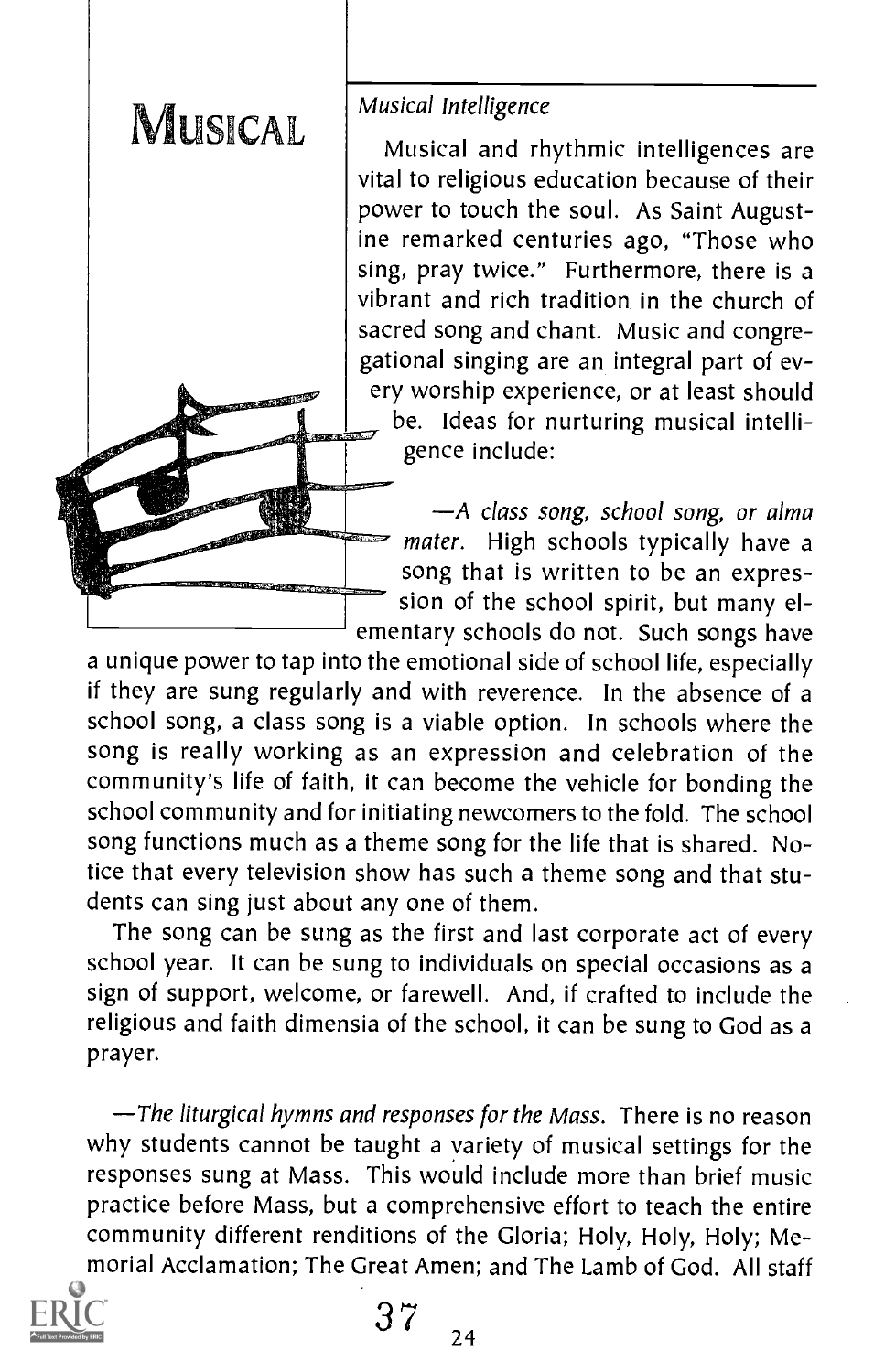and faculty should be involved as well as it is the whole school community who celebrates at Mass.

-Song as prayer. It is common, if not universal, that daily life begins in the Catholic school with a prayer. Many schools even begin each class with a prayer, led by a student or the teacher. Prayer in this context, however, usually means somebody speaking a prayer. Why not sing a song at the day's start or end? Everyone is disposed at the end of the day for a little joy. A dismissal song might be just the ticket to capture that spirit and offer it to God as the school's prayer.

-Background and mood music. Certain lessons suggest the addition of background or mood music to emphasize the content being taught. Flowing water might be played as baptism is discussed, trumpets during a study of Easter. Some teachers have successfully integrated classical music into their classrooms as a way of relaxing students and reducing stress. Appropriate musical selections could also be used to excite and energize students, focus their attention or encourage their working together. Songs or melodies associated with repeated activities encourage student cooperation and create a musical expectation for accomplishing certain tasks. For example, a unique melody to signal the beginning of religion class, another verse to indicate that Bibles should be distributed, and another song to prepare for Mass help to organize classroom activities in a way that invites students to cooperate.

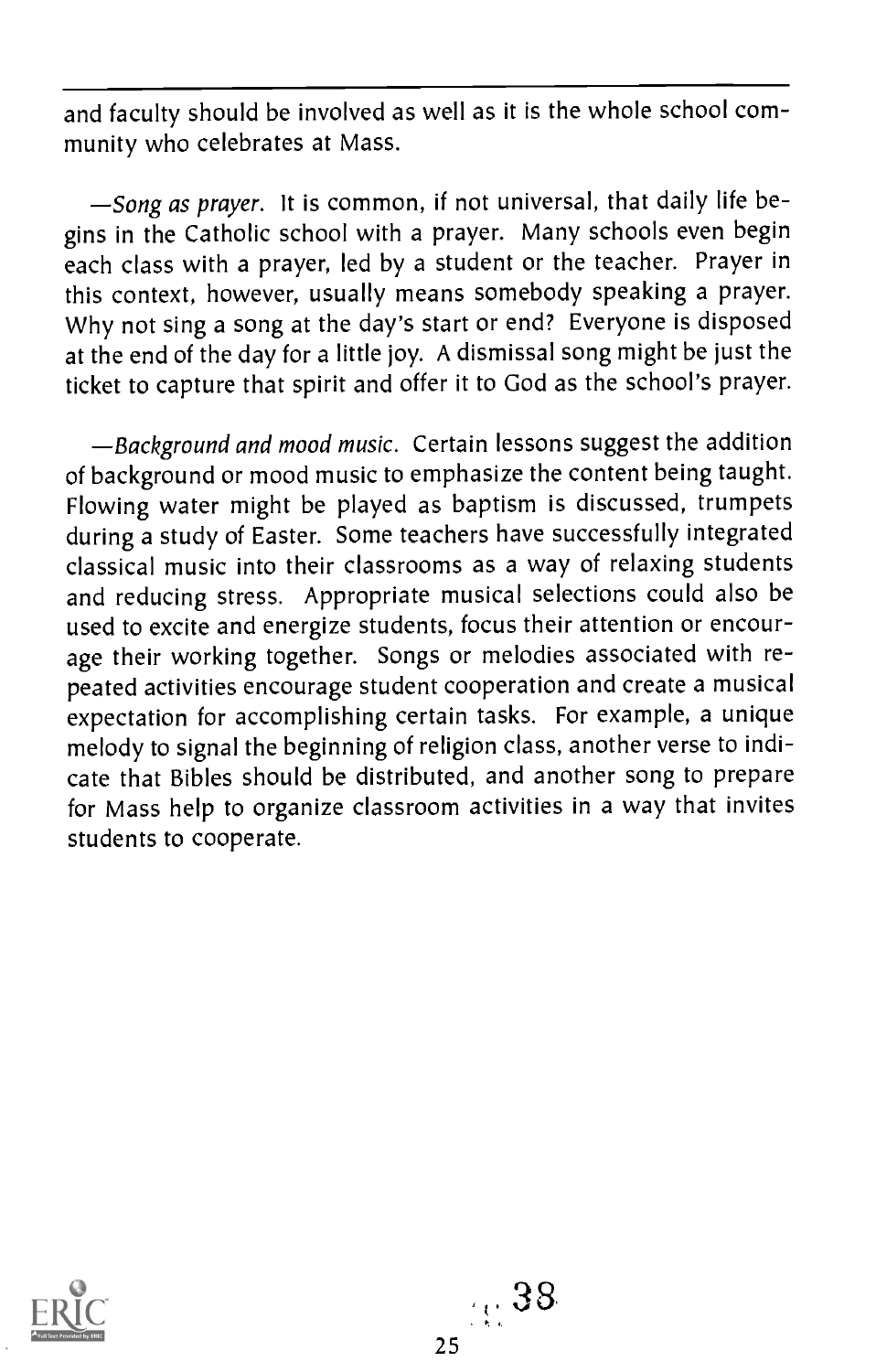

# Logical-Mathematical Intelligence

While this intelligence is traditionally addressed with great interest in schools, religious educators may see little of value to apply to the religion class. Ways to incorporate logical-mathematical intelligence in religious education include:

-Indicating the religious significance of certain numbers. The number 40, for example, is associated with purification and preparedness. Hence, the Israelites wander in the desert for 40 years in pursuit  $\sim$  of the Promised Land. It rains on Noah and the ark for 40 days and 40 nights. Jesus fasts in the desert for 40 days before beginning his ministry. There are 40 days in Lent, and 40 days between Easter and Ascension.

Similar exercises can be used to teach about other events, beliefs and stories and their relationship to certain numbers. The number seven is associated with perfection, the number three with the Trinity, the number I2 with the Apostles and the tribes of ancient Israel.

Creating math problems and number games with religion material. What is numerical in religion? Plenty. How many are there in each category below:

- 
- 
- 
- 
- 
- o sacraments? o testaments in the Bible?
- commandments? books in the Old Testament?
- O apostles? 0 letters of St. Paul?
- o prophets? 0 journeys of St. Paul?
- O miracles of Jesus? 0 people at the foot of the cross?

Older students could be encouraged to calculate the length of certain journeys mentioned in the Bible and approximate the time it would take to complete such a journey. Comparing the length of different texts is also a way to engage this intelligence. Which is longer, the Gospel of Mark or a Sunday Mass?

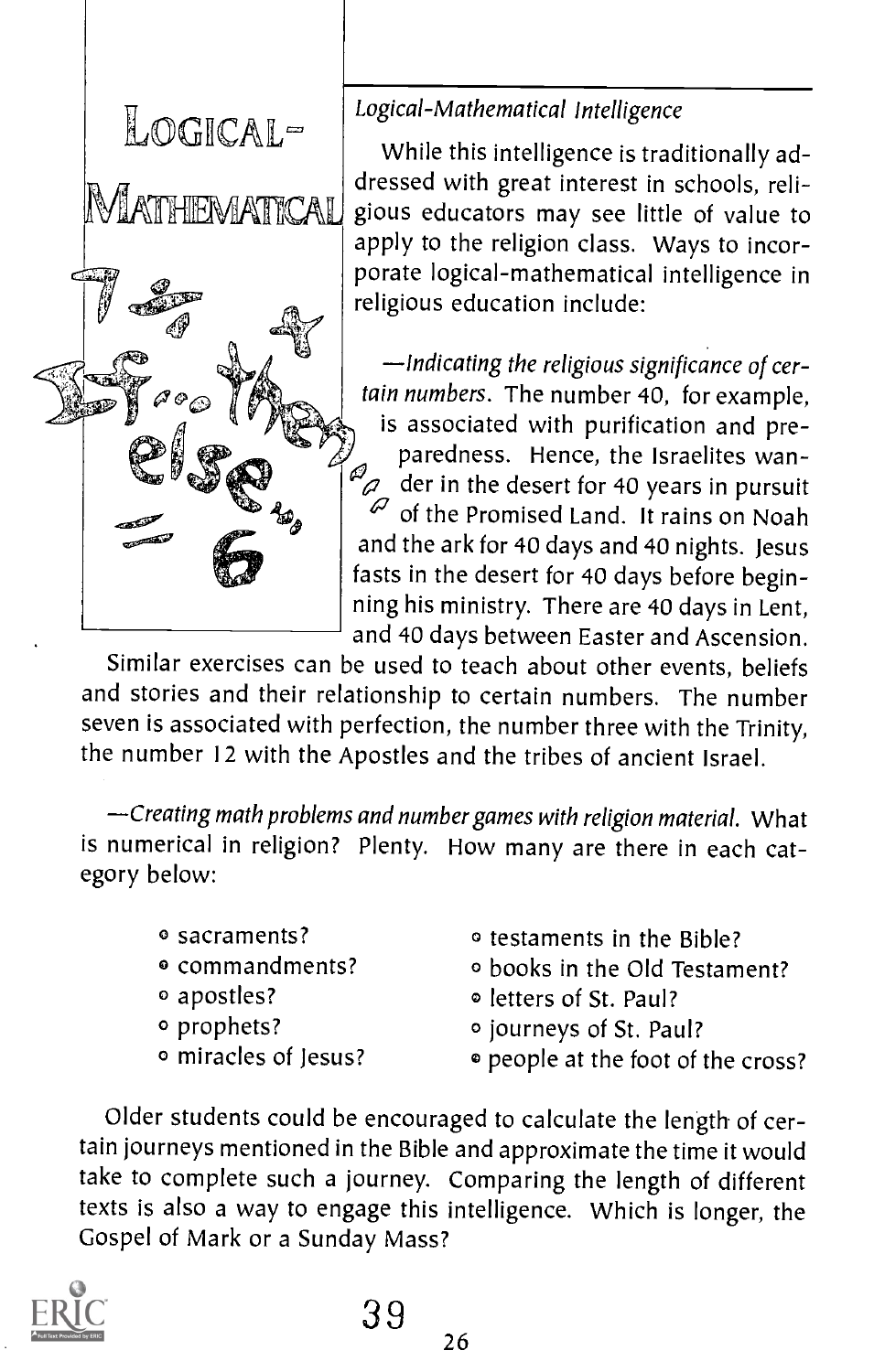Activities in celebration of holidays, Sundays and holy days. Most experienced teachers have a collection of resources for teaching and celebrating various special events throughout the year. There are special art activities associated with Halloween, others for Thanksgiving, and still different rites to welcome spring into the classroom. The same can be accomplished in relation to religious events so students come to associate special feasts and holidays with activities that they enjoy. The liturgical seasons of Lent and Advent are especially good times for such activities.

There is no need for teachers to feel that new and increasingly clever ideas must be generated each year. The habit of repeating a particularly engaging activity year after year in a school is just the reinforcement needed to carry that practice over into adult life. The same is true for activities repeated in the classroom over the years by an individual teacher. Younger siblings often look forward to being involved in the project or activity they heard about or observed from a distance. In such cases, the continuity of the experience and the repetition of the activity is more educational than any new idea could ever be.

One Catholic elementary school in the Midwest decided on this Advent activity: On the first day of each week of Advent they were in school, they began the day with a school-wide assembly and prayer service in the gymnasium. The prayer services began in darkness.. The lights were not turned on, the shades were drawn over the windows. Instead of lighting the traditional wreath, different grades were assigned to bring flashlights to the prayer service. Each week, more and more students and staff showed up with flashlights so that by Advent's end, the light in the gym was becoming increasingly bright. One cannot but imagine that these students heard Isaiah's prophecy with a new urgency on Christmas Eve: "The people who walked in darkness have seen a great light" (Isaiah 9: I).

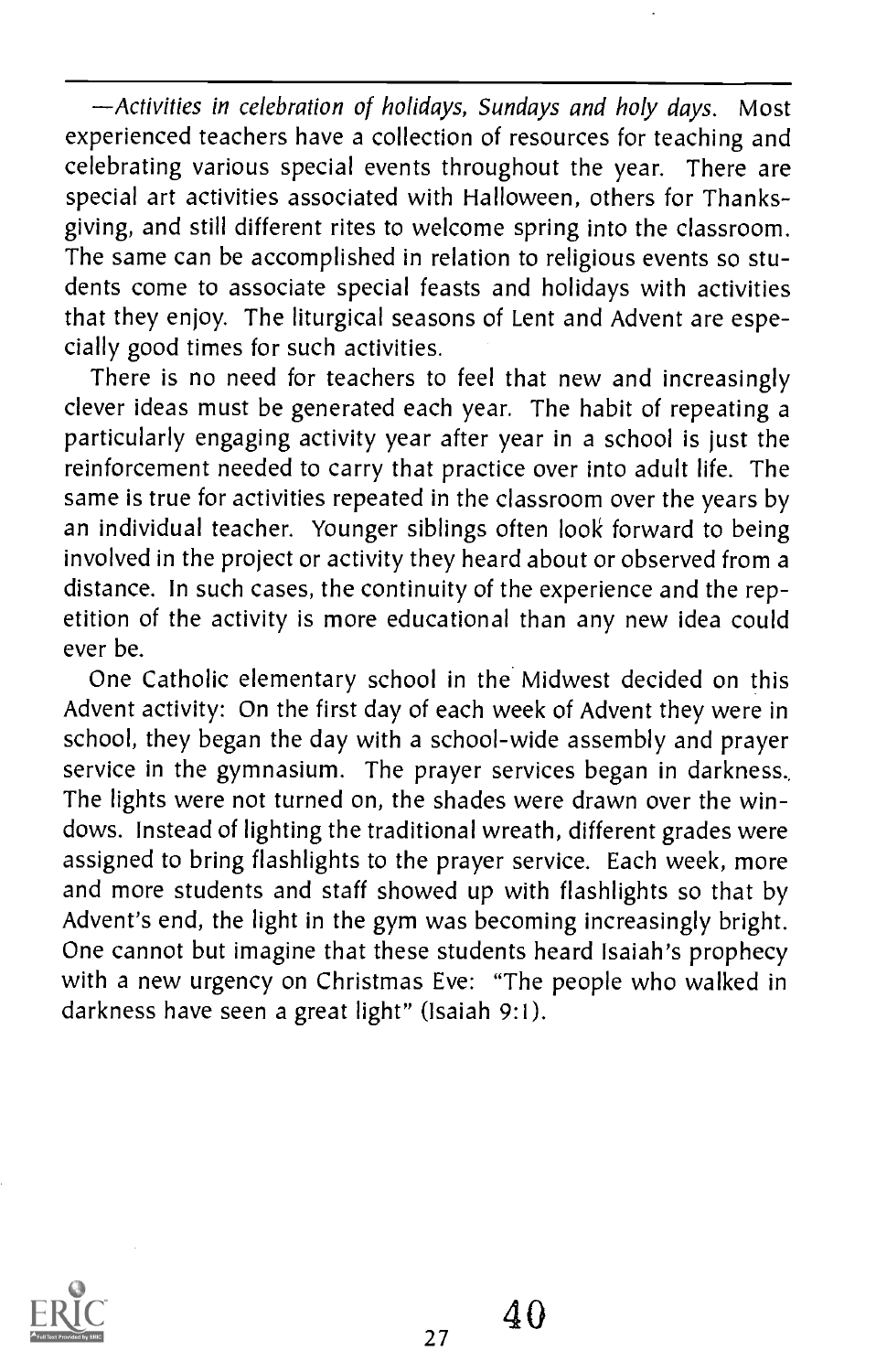# SPATIAL



## Spatial Intelligence

Spatial intelligence is perhaps best utilized in religious education when it involves imagination activities requiring visualization. Other techniques can address the more concrete dimensions of spatial intelligence. Some possible approaches in religious education include:

 $-$  Jumping into biblical situations. Have students imagine that they are part of the story. What is happening? What does it look like? How might they have responded to the situation? To Jesus? To Moses? A variation of this activity is to have students create a story to supplement or to complete an episode that is not fully disclosed in Scripture. The Fourth Wise Man is an example

of this approach. Ask students to tell you about the innkeeper at Christmas who has no room for Mary and Joseph. How about the bad thief? The carpenter who made Jesus' cross? None of these are described in any detail in the Bible, but posing the question engages the imagination and brings the story to life in a new way.

-Maps and models. The use of maps and scale models helps students to understand what they are being taught in a very concrete way. While some might argue that such efforts take away the need for visualization, the thinking required to interpret a map or create a scale model is a higher order skill. Drawing sketches or diagrams also engages similar skills. Such techniques can be applied to teach ideas about church architecture, the geography of the Holy Land, the structure of the temple in Jerusalem, the arrangement at the Last Supper, the walls of Jericho, the waters of the River Jordan, or the history of Christianity.

Graphic organizers. Visual displays in the classroom that summarize an entire content area or organize the details of an instructional unit reinforce learning by tapping into this intelligence. A timeline displaying the history of church, including important events and sigficant people, creates an overall context into which each lesson can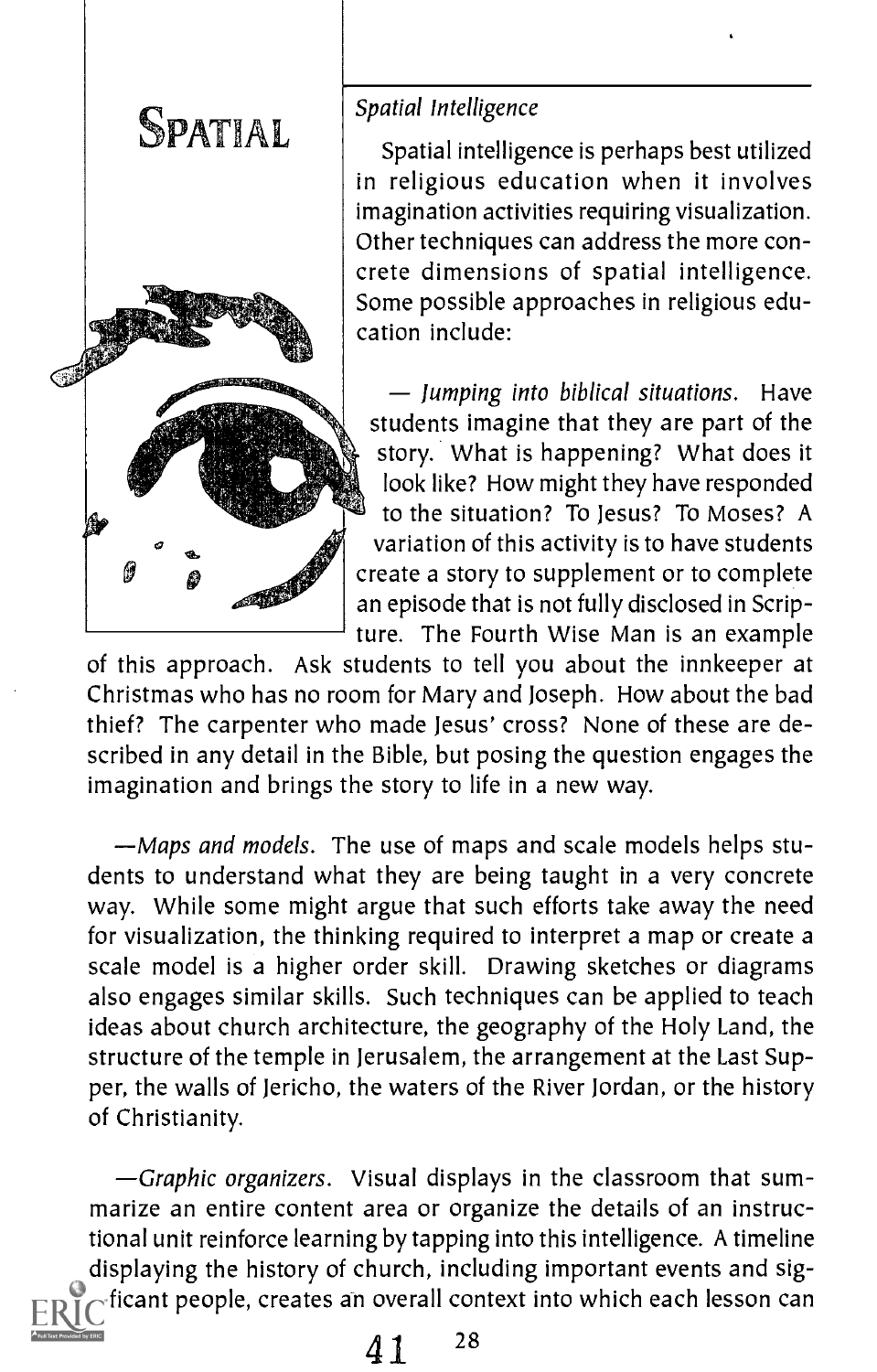fit. Posters about the seven sacraments serve the same purpose. Teacher-made charts outlining prominent groups such as prophets, evangelists, apostles, martyrs and popes helps to situate new information in this general framework.

Graphics software and Hypercard applications. Computers may have found their way into Catholic schools and Catholic classrooms, but religious education has yet to find much use for technology. Graphic software is very popular among children and young people for it allows them to draw, color and create images with ease. Students can be encouraged to use such software to express elements of the lesson, create original designs and draw or sketch what they are being taught. Hypercard, a type of computer software, can be used by the teacher to create a multimedia presentation or by advanced students to create a visual report rather than a written one.

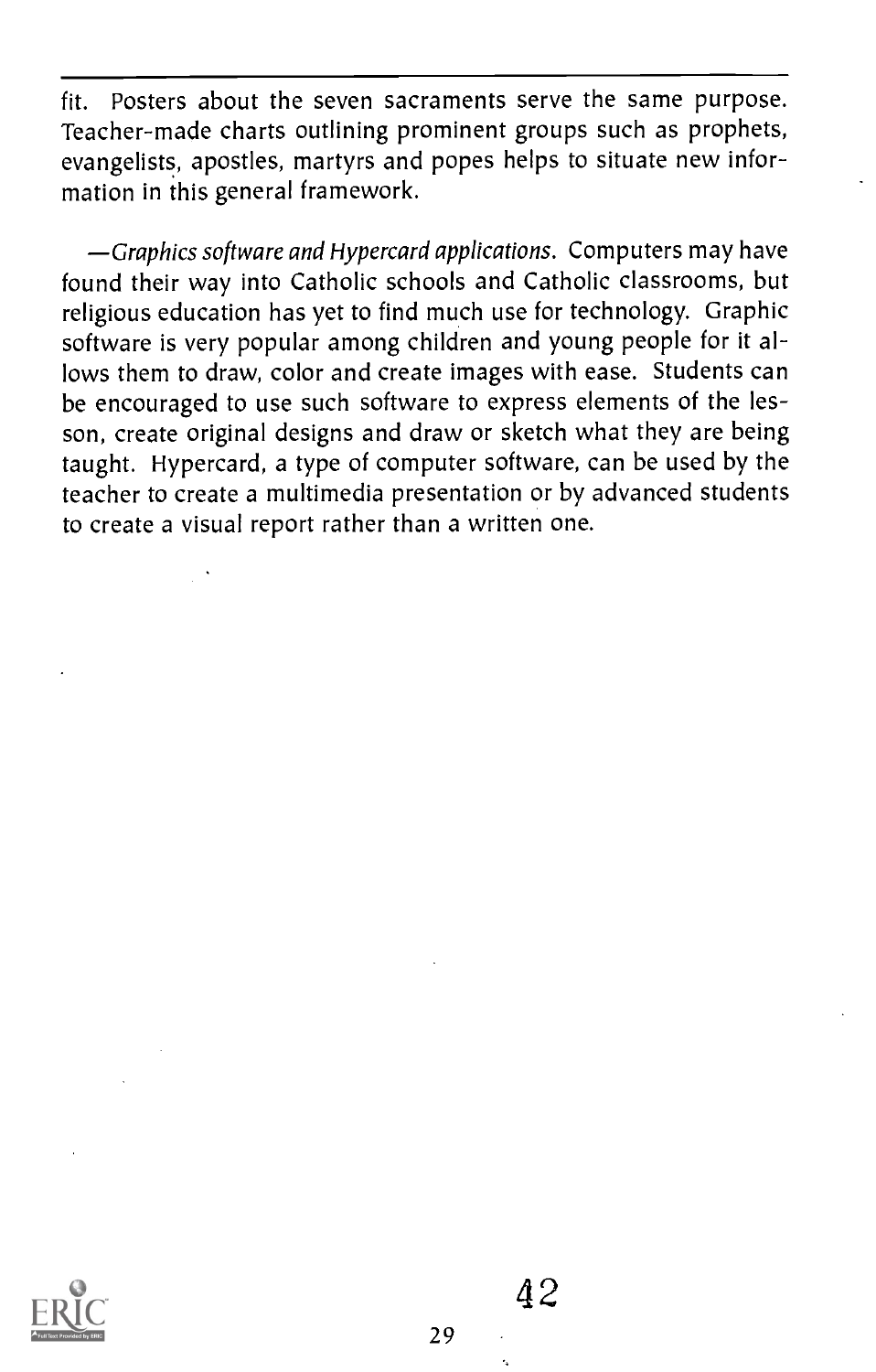# BODILY-

KINESTHETIC

Using our bodies to express what is in our minds is not an entirely new concept in religious education. Activities that promote

Bodily-Kinesthetic Intelligence

bodily-kinesthetic intelligence have long had a place in religion class. Some common activities include:

Gesturing to accompany songs and prayers. Teaching students expressive body movements to accompany the Lord's Prayer or a liturgical hymn is an excellent way to incorporate a bodily-kinesthetic dimension in religious education. Teachers may want to consider having older students work together to design such movements and then teach them to younger students.

-Using drama in the classroom. Acting out important stories or biblical events and letting students role play is a good way to get a large group of students involved and focused on an activity. As the teacher reads a passage, the whole class can use body movements to interpret what is going on in the story. In a more formal approach, the teacher may prepare and assign parts to different students.

-Religious crafts. The opportunity to reinforce religious lessons should not be lost during art or crafts time. Craft activities where students construct things can be oriented to the content of a recent religion lesson.

-Dance. Many schools have experimented with dance in a liturgical context, for example, as the bread and wine are offered at Mass or as an after communion prayer of thanksgiving. One student, or a group of students, usually performs these dances as the majority observes. Large group dances, where everyone is involved, provides a more complete experience and diminishes the sense of individual performance that often accompanies solo dances. Anyone who has attended a wedding reception and witnessed the crowd cheer for a favorite melody knows how powerful the large group dance can be.



The movements need not be complex or original. Often enough the 30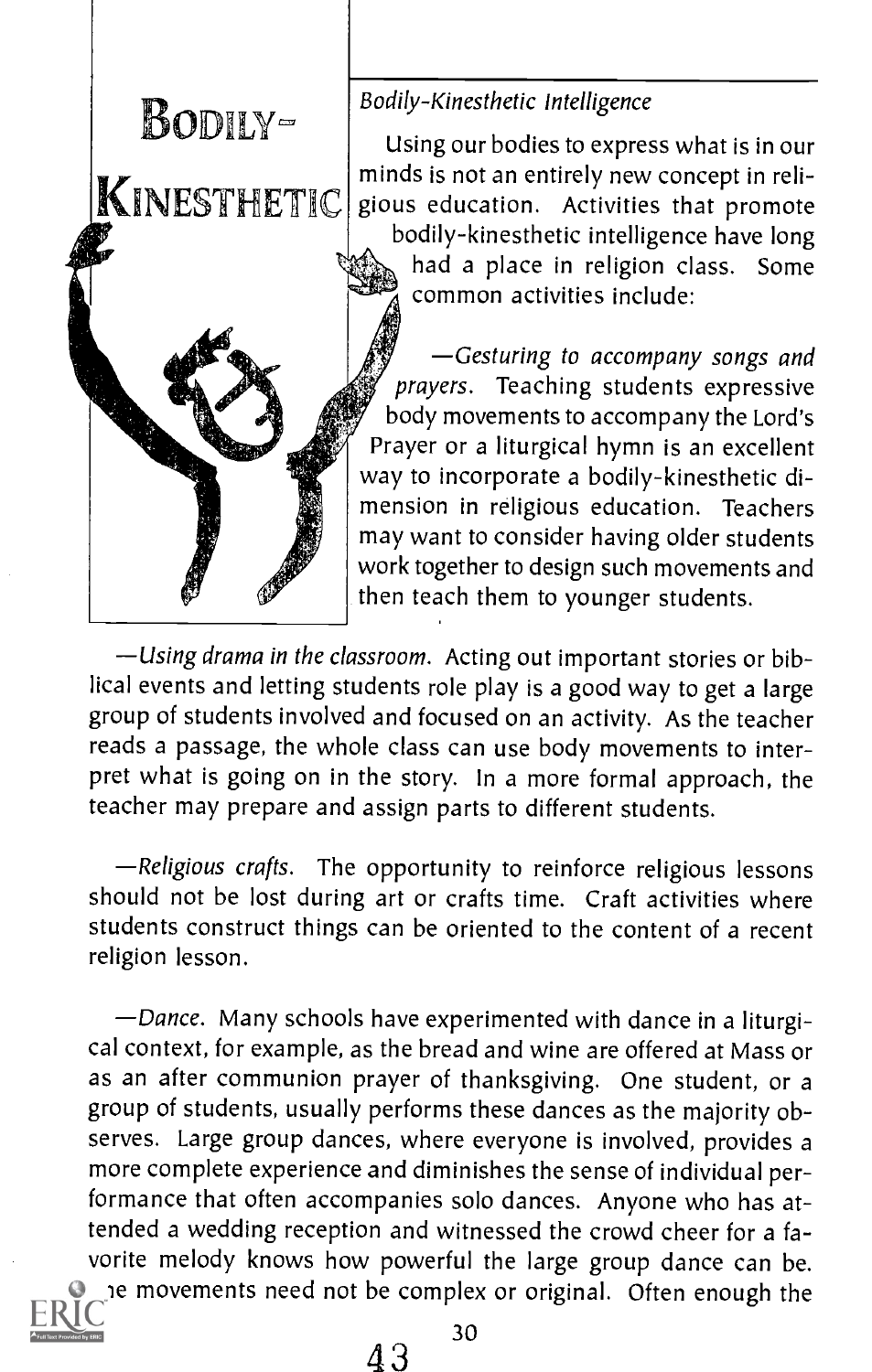beauty of the dance is in its repetition of simple forms. A popular circle dance, with movements for a large group, is done to the Quaker hymn, "Simple Gifts."

Everyday use of ritual gestures. Catholic practice is filled with gestures and movements that are intended to express an inner disposition toward God or toward others. These include genuflection, the Sign of the Cross, blessing the senses, bowing, kneeling, the Sign of Peace, the laying on of hands, and any number of combinations of these. In Mexico, parents traditionally bless their children when they leave home for a special event or any period of time. Other cultures bow as a sign of respect for each other and for the image of God present in others. Any number of these religious gestures could be used in the classroom. In preparation for certain events, students could be encouraged to pray for each other and bless each other with the Sign of the Cross. Teachers could pray for their class as they depart for vacation and bless the students as they leave. A ritual bow or exchange of a sign of peace might be a good way to begin the lunch break or even end the day.

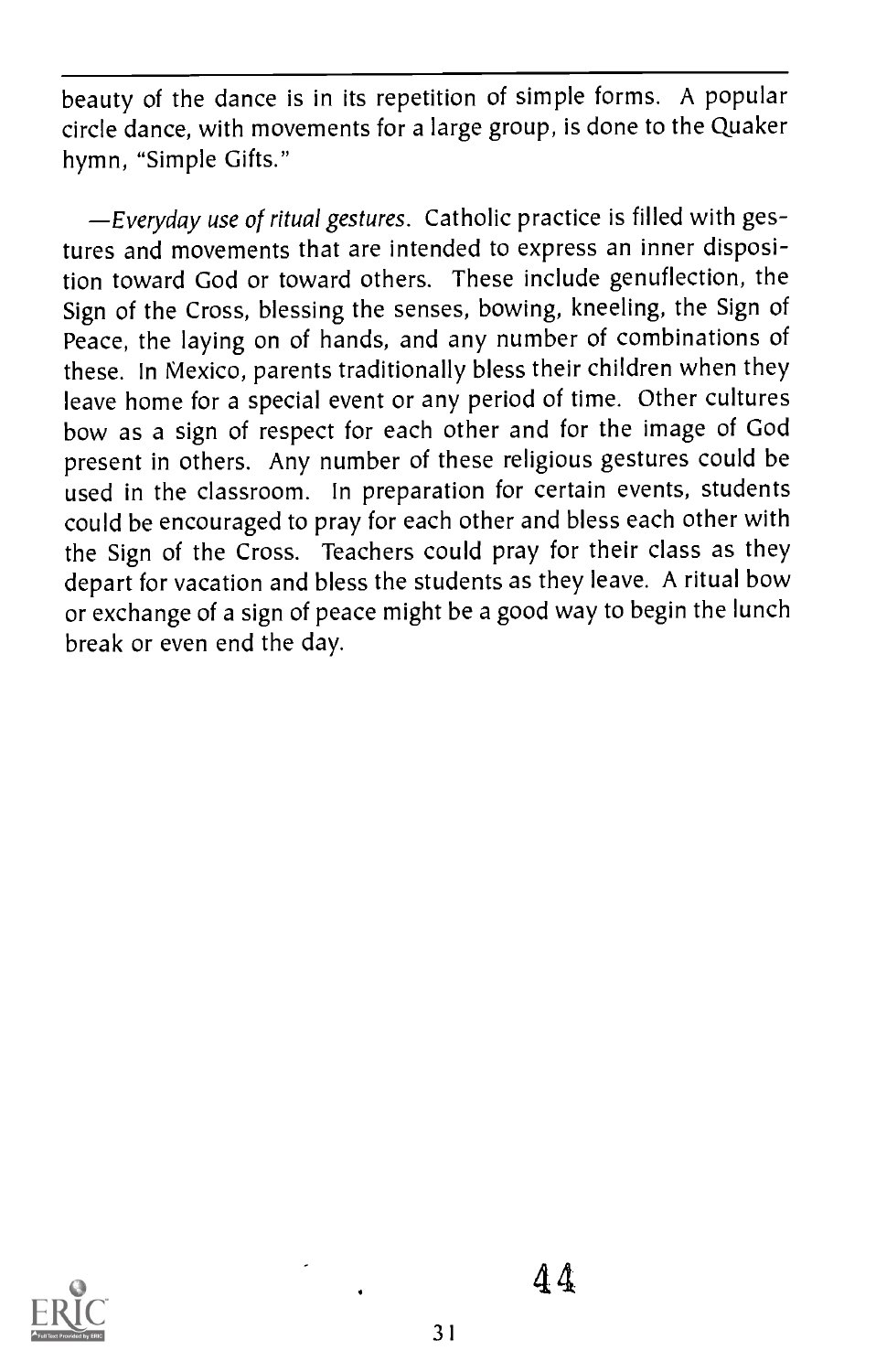

# Interpersonal Intelligence

Interpersonal intelligence, or people smart, is the ability to discern and interpret the feelings, moods, and intentions of others, and then to relate to them in an appropriate fashion based on that knowledge. Manifested in the ability to get along with others, to work and play together, and to motivate others, interpersonal intelligence contains a very Christian component of  $\triangleright$  living peaceably with one's neighbors. Approaches to focus on interpersonal skills in religious education include:

Cooperative learning. As a pedagogical style, cooperative learning is implicitly Christian. Based more on group processes than individual ones, cooperative learning turns

attention to the progress of the group and away from the isolated performance of individuals. With its insistence on group rewards but with individual accountability, cooperative learning lends itself to teaching a variety of pro-social, Christian behaviors. Any lesson or a part of any unit can be taught using this method.

Peer tutoring and peer sharing. The simplest way to implement peer work is by asking students to turn to one other student and share on a specific topic. It might be at the beginning of a lesson or a new unit. In such a case, students could be invited to explore what they already know about marriage. Another possibility is to pause after. presenting new information and ask students to turn to each other and summarize or repeat what they just heard. This is a particularly effective strategy when the new material is somewhat complicated. "Explain to each other what you understand to be the difference between Protestant and Catholic Bibles." A good way to generate questions about a topic is to instruct students to share one question with each other about the lesson, instead of asking the entire class, "Are there any questions?"

Teaching other students. Experienced teachers know the challenge learning new material and then attempting to teach it to others.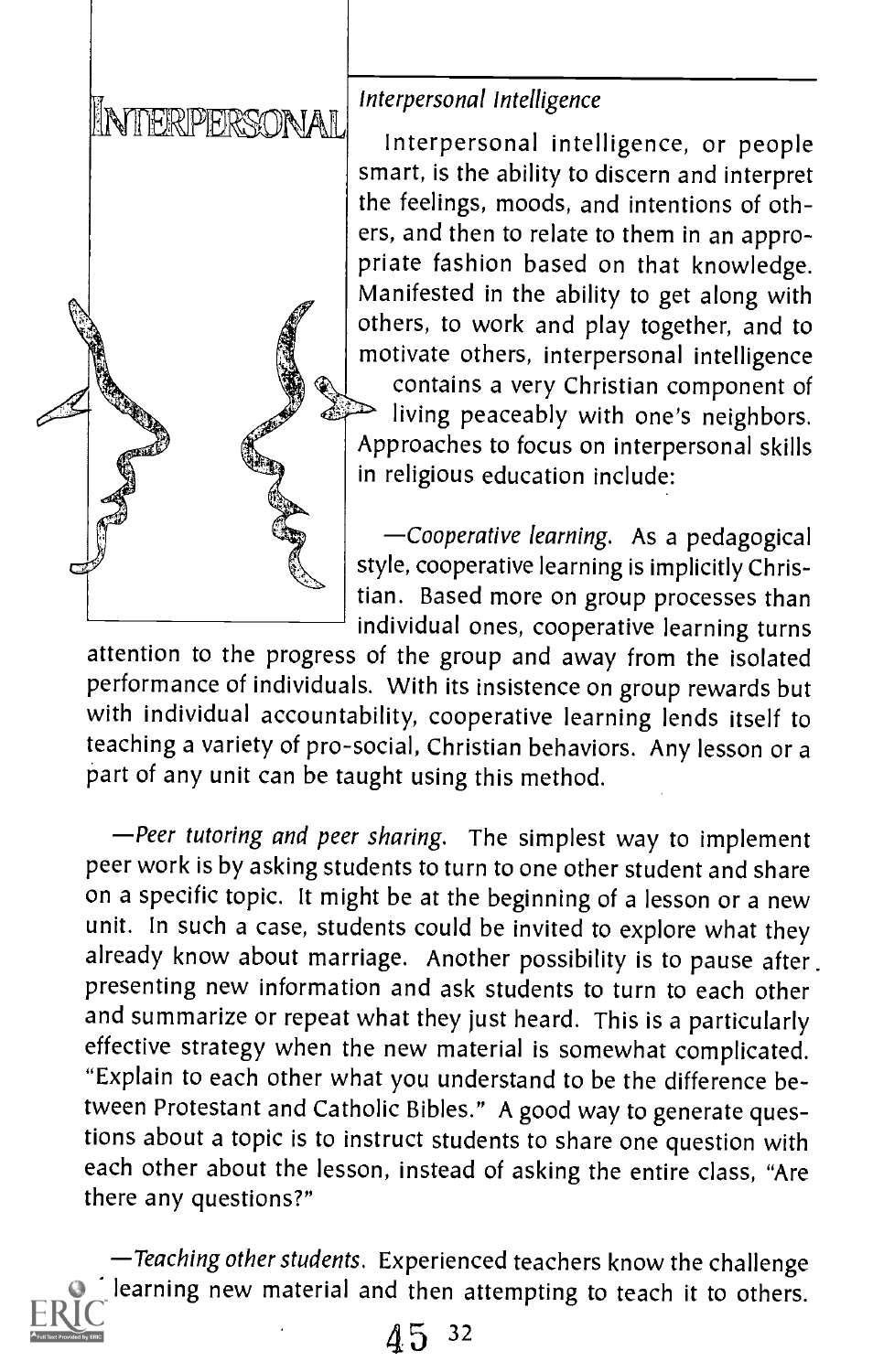There are those who claim that you never really understand a subject unless you are able to teach it to others. While we may acquire new ideas, thoughts, and information in matters of religious education, it can be argued that we do not readily appropriate that material until we have articulated it for another. Thus, when eighth graders complete their preparation for the sacrament of Confirmation, would not their understanding and appreciation of the sacrament grow were they to plan and execute a lesson on the Holy Spirit for a class from a lower grade? Could senior religion include teaching a lesson to first year students on community as the newcomers begin a study of Eucharist?

Games and simulations. Games are activities that students readily approach with enthusiasm and interest. Besides engaging a variety of skills, board games focused on religious education can be used as an exciting teaching tool. Religious versions of Trivial Pursuit or other popular games provide a fun way for students to learn. Simulations engage a certain degree of creativity in asking students to imagine a different setting or to behave as if they were someone else. Simulations can be helpful activities after reading about another historical period or learning about customs that seem out of place in today's society.

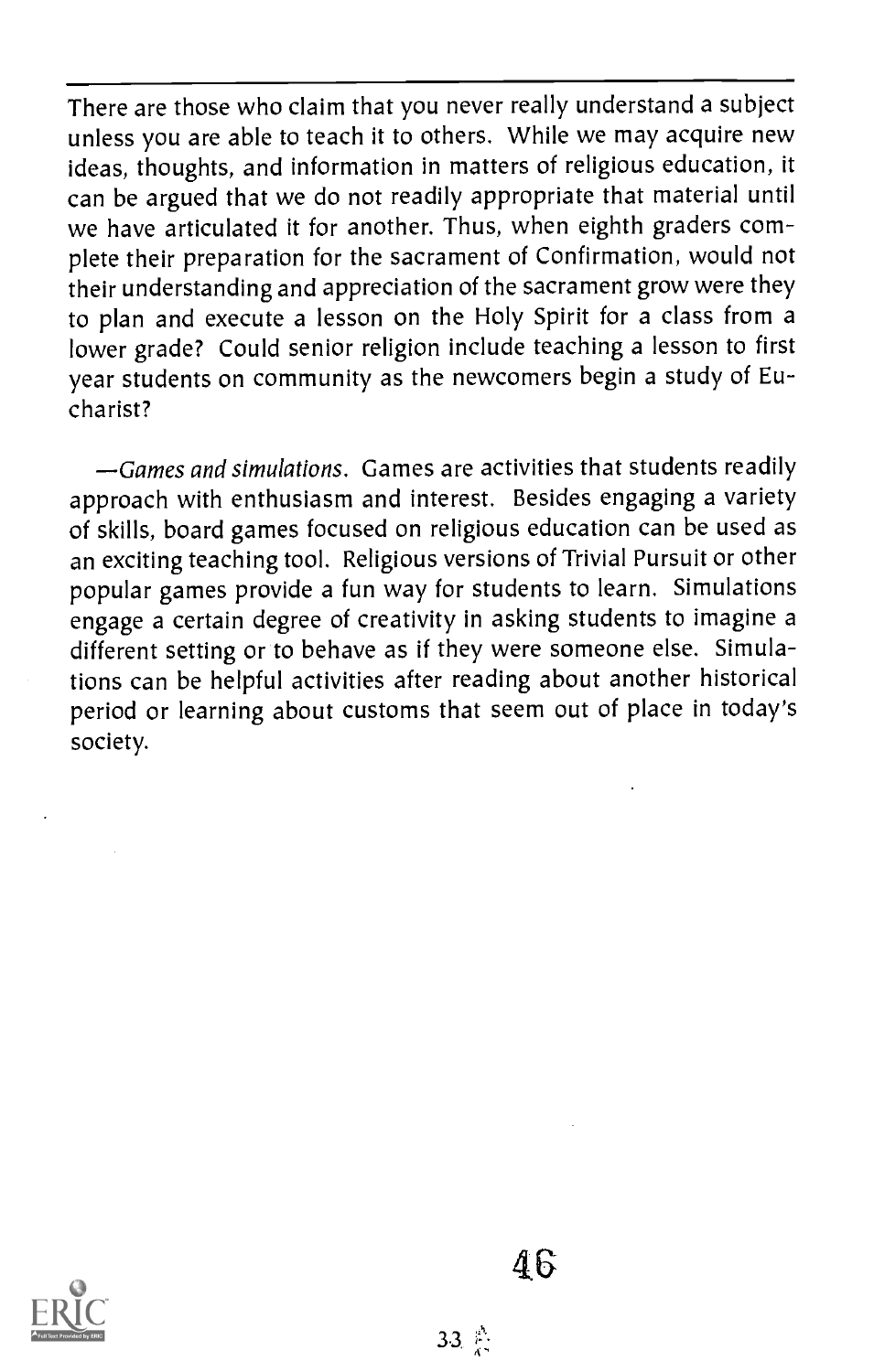#### Intrapersonal Intelligence INTRAPERSONAL

Intrapersonal intelligence, often neglected in wider society, should occupy a prominent place in religious education. Intrapersonal intelligence can be encouraged in religious education in any of the following ways:

-Quiet time for prayer. Students can be taught the importance of silence and the long-standing faith tradition that God speaks to us in the silence of our hearts. These quiet times for introspection and thinking can be brief or they can be more developed, as in a guided imagery prayer.

Journal writing. Students can keep a special journal where they write about their thoughts, feelings and reactions in relation

to religion class. This can be especially helpful when difficult or controversial areas are being addressed, such as hunger, poverty, violence, and ethical issues. The journal can be a place where students are encouraged to get in touch with their own feelings.

-Personal prayer writing. At the beginning of the year or at the start of a new unit, students can be guided in writing their own personal prayer. These prayers can be of a general nature or based on the specific needs and goals that students may have. At appropriate times, the prayers can be offered. This also gives teachers a chance to pray for their students, and if the teachers participate as well by writing a prayer, their students also have a way of praying for them. This activity can be expanded to include a class prayer for those who are sick or absent, traveling, or undergoing a difficult struggle.

Autobiographical connections. Religious education takes root best when it is connected to real life experiences and our personal histories. It is one thing to teach about marriage and quite another to speak from the experience of being married. If students are encouraged to relate what they are learning to their own lives and experiences, a deeper understanding will result. For example, instruction Jesus healing the sick could include asking students to think about 47 <sup>34</sup>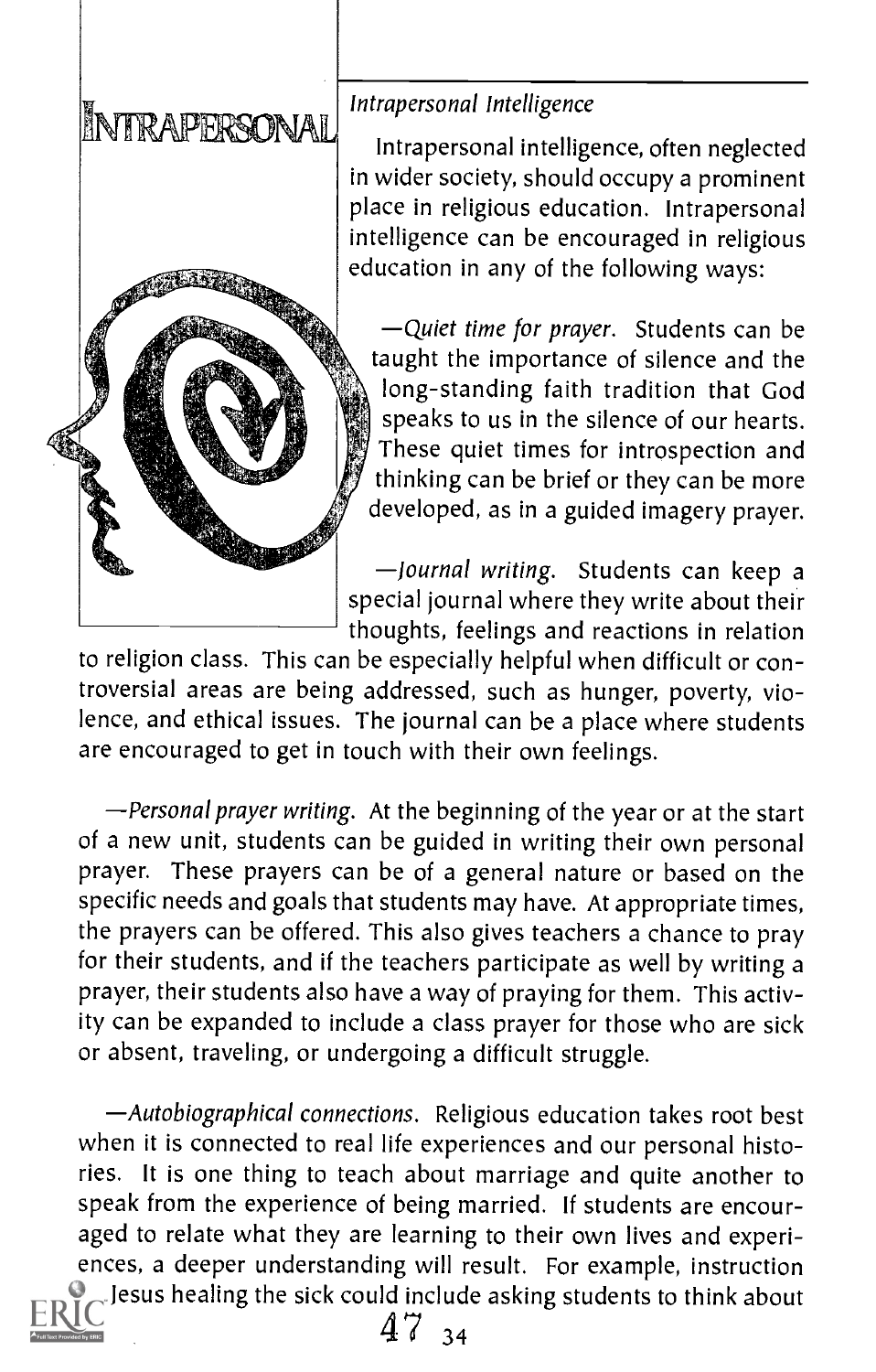a time when they were sick. Teaching about the commandments might include asking students to recall a time when they hurt someone by fighting, not telling the whole truth, or not following directions.

-Self-assessment exercises. The traditional examination of conscience before a sacramental confession is an exercise of intrapersonal intelligence. Expanding on this concept, students can be invited to complete self-assessments frequently in keeping with the content of religion class. Questions organizing such reflection may include: What mistakes did I make? Where did I do well? What do I need to study again?

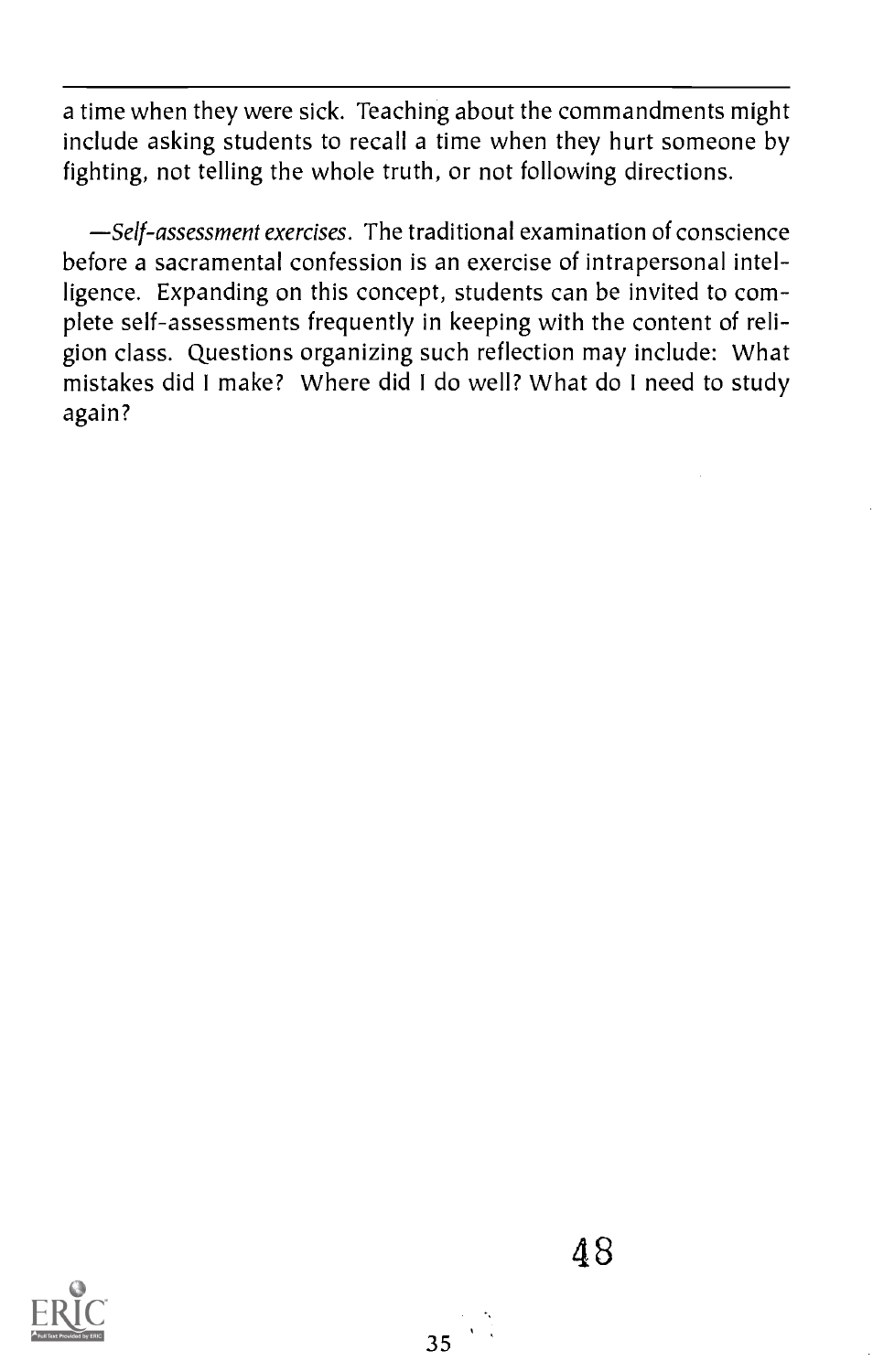NATURALISTIC



## Naturalistic Intelligence

Naturalistic intelligence can be hampered by the classroom-based structure of most schools. Outdoor activity often is limited to annual field trips, physical education classes, or recreational events. Honoring the naturalistic intelligence demonstrates that the world, and indeed the entire universe, truly is our classroom. Teachers can engage the naturalistic intelligence in a variety of ways, including:

-Using the outdoors as a classroom. This is not an appeal to take one's class outdoors simply for the sake of being outdoors on a cool spring day. Many teachers and administrators deal with this request regu-<br>larly and often discover that despite the larly and often discover that despite the best of intentions, going outdoors for no

apparent reason other than enjoying a nice day does not typically produce achievement gains. However, when the subject matter and learning objectives call for engagement with or observation of nature, it seems logical to move outdoors to interact with the real world.

-Nurturing plants and animals in the classroom. Nel Noddings, a feminist philosopher of education, stated in her book, A Challenge to Care in Schools, that teaching young people to care for plants and animals teaches them requisite skills for being gentle with one another. The plants and animals are, in such a situation, not simply objects of study, but also recipients of care. Noddings maintained that the growth cycle, and even the eventual death of all natural things, presents myriads of opportunities for the teacher to address topics of vital importance to human development. As weekends, vacations, and summer break can pose challenges to this initiative, teachers may want to collaborate with one another in designing a care schedule.

-Conducting regular hands-on science experiments. Even when the entire class cannot go outdoors, the natural world can often be brought into the classroom. Rocks, fossils, butterflies, feathers, and shells are st a few examples of objects from the natural world that can easily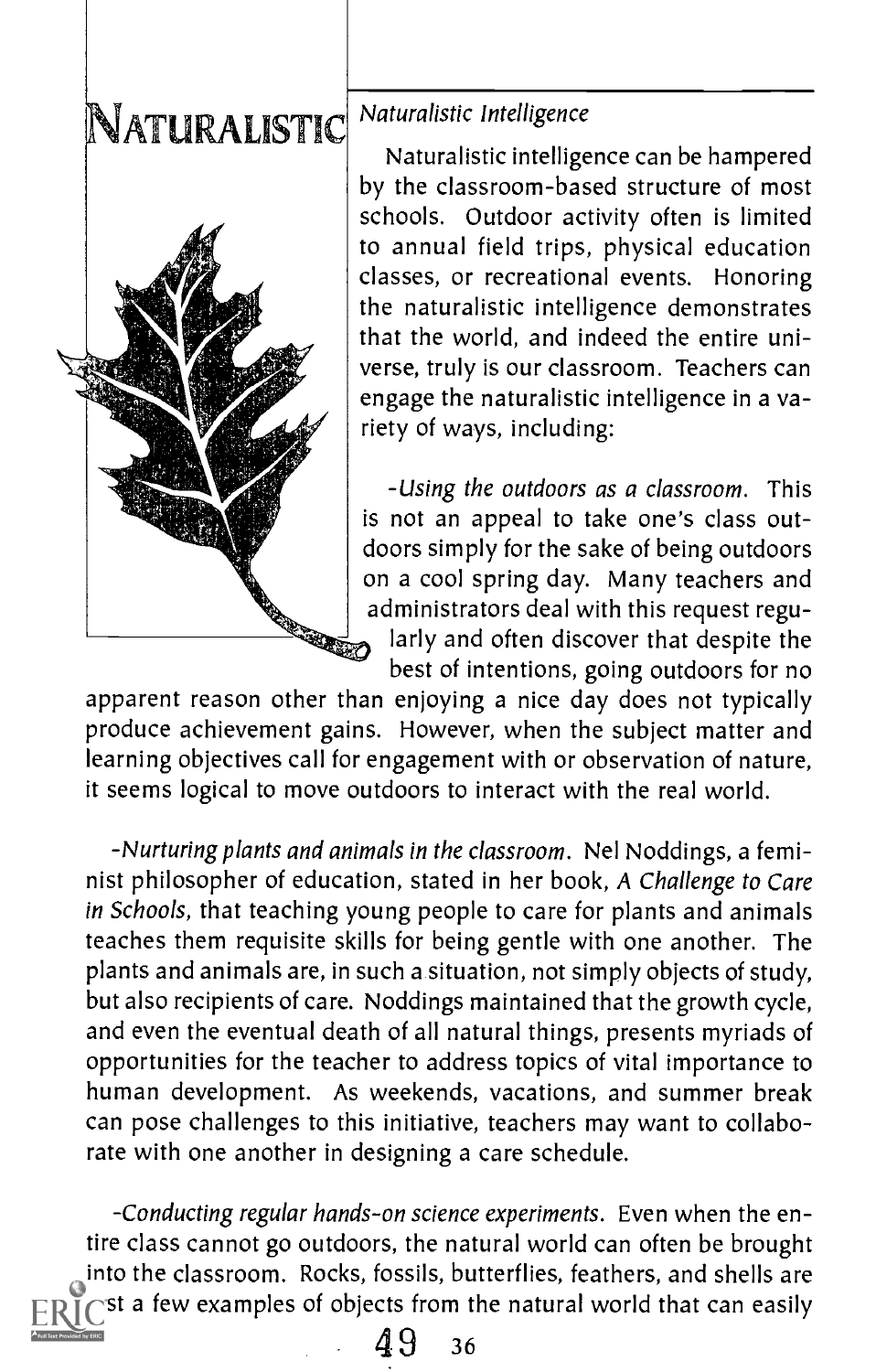be made the subject of classroom investigation. Other science experiments where students are afforded the opportunity to build models, make replicas, and use observation equipment are helpful ways to engage the naturalistic intelligence. Binoculars, telescopes, microscopes, and magnifying lenses are the tools of the naturalistic intelligence. Even photography can be useful.

Creating a nature area on the school grounds. This may appear like a stretch to more traditional educators, but we have invested extensively in other intelligence-specific areas at school. We have libraries, computer rooms, and playgrounds, all furnished with costly equipment. A school garden or greenhouse is certainly feasible.

I know a pastor who is pursuing a similar idea at a large suburban parish. Concerned about the physical environment as people come to church, school, religious education, and parish events, he is planning to make the parish plant more inviting, educational, and spiritual. His plan is to use the parish mission statement as a basis for constructing an outdoor welcoming area, filled with plants, trees, statues, and sculptures that express, in a natural way, the mission of the parish. This way, people are participating in and reflecting on their faith life while they are still outdoors, approaching the church or school. Similarly, as they leave and return to their homes, they experience one final reminder of their call.

Emphasizing the goodness of creation. Catholic theology and biblical scholarship repeatedly point out the goodness of creation. In fact, it might be argued that this is a distinguishing factor of a Catholic worldview. St. Thomas Aquinas appealed to the order in the universe as one of the proofs for the existence of God. Educators should take advantage of every opportunity to highlight the beauty of creation, the miracle of life, and the profound mysteries we discover at the heart of the universe.

Praying the Psalms. The Book of Psalms is filled with references to the natural world including the beauty of the mountains, the heavens, and flowing water. Such texts have a natural appeal to those who love the outdoors and help readers to learn to appreciate the grandeur and power found in nature. They can also teach about God's love and providence in ways that science class cannot.

The heavens declare the glory of God, and the firmament pro- $37 \quad 50$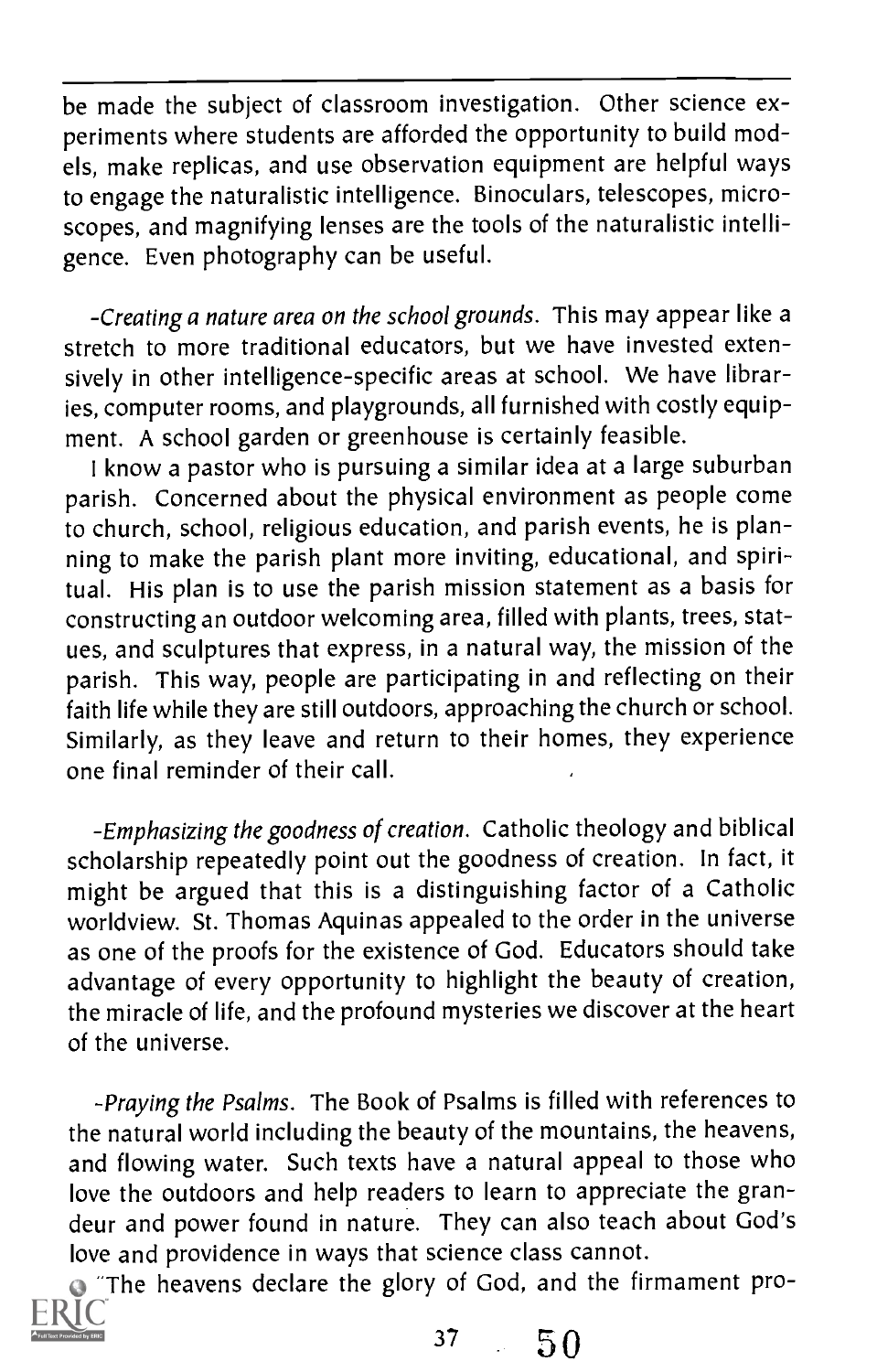claims his handiwork. Day pours out the word to day, and night to night imparts knowledge" (Psalm 19:2-3). "I lift up my eyes toward the mountains; whence shall help come to me? My help is from the Lord, who made heaven and earth" (Psalm 121:1-2). I have attended more than one retreat or conference in a location blessed with natural beauty, where several prayer services would have been more effectively celebrated outside because of the presence of that which the day's psalms were describing.

And for those hot, sultry days of summer: "The Lord is your guardian; the Lord is your shade; he is beside you at your right hand. The sun shall not harm you by day, nor the moon by night" (Psalm 121:5-6). What a beautiful, naturalistic way to speak of God's watchful care over us: the Lord is our shade.

# SAMPLE RELIGIOUS EDUCATION LESSONS USING THE MULTIPLE INTELLIGENCES

The following examples of religious education lessons are inspired by Multiple Intelligence Theory. They are designed for different grade levels in an attempt to demonstrate some possible avenues for implementing MI practices in the teaching of religion. The lessons are easily adaptable to other situations and catechetical environments.

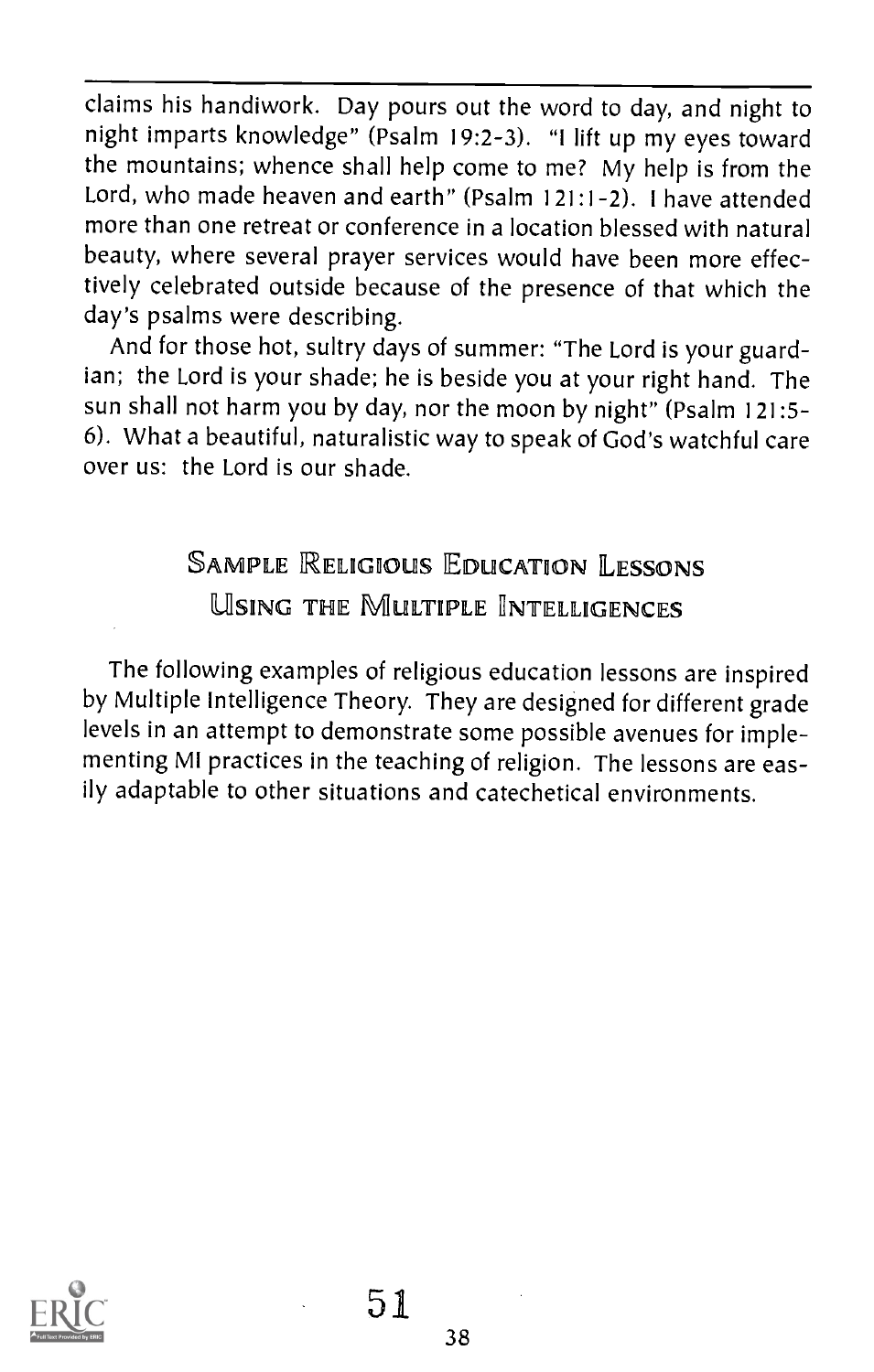Grade Level: Preschool

Topic: The cross

Objective: Students will recognize and identify different kinds of crosses (parenthetical remarks indicate the intelligence involved).

- Have the teacher display a cross and explain what a cross is. (linguistic)
- Have the students make crosses with their bodies. (bodilykinesthetic, intrapersonal)
- Encourage the students to make crosses with their bodies in small groups, then as one large group. (interpersonal, bodily-kinesthetic)
- Look for crosses in the classroom. (spatial)
- Compare the shapes and sizes of different crosses. (logicalmathematical)
- Sing a song about crosses or about Jesus' cross. (musical)
- Gather some twigs and branches to make crosses from their wood. (naturalistic)
- Read a selection from the Gospel about Jesus' cross. (linguistic)

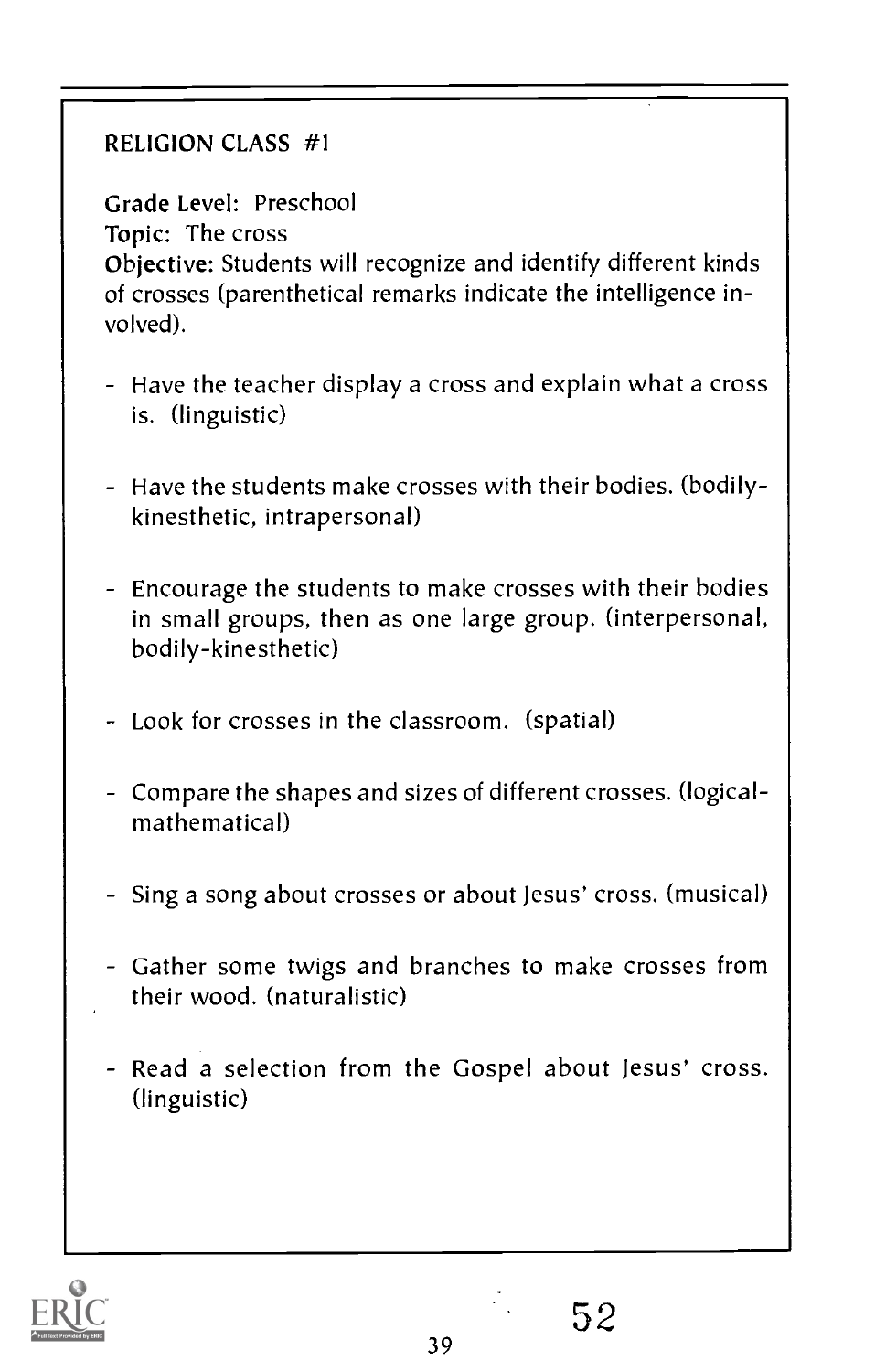Grade Level: 1st grade Topic: Reading the Bible Objective: Students will discover ways to recognize elements of the Bible.

- Have the teacher orally read a story from the Bible. (linguistic)
- Play a video or cartoon animation of a Bible story. (spatial)
- Sing a song based on a Bible story. (musical)
- Dramatize a Bible story with the students acting it out. (bodily-kinesthetic, interpersonal)
- Compare the Bible to other books in the classroom. (logical-mathematical)
- Have the students study the Bible to learn three things about it. (intrapersonal)
- Read a passage of the Bible outdoors and look for the beauty that the passage discusses. (naturalistic)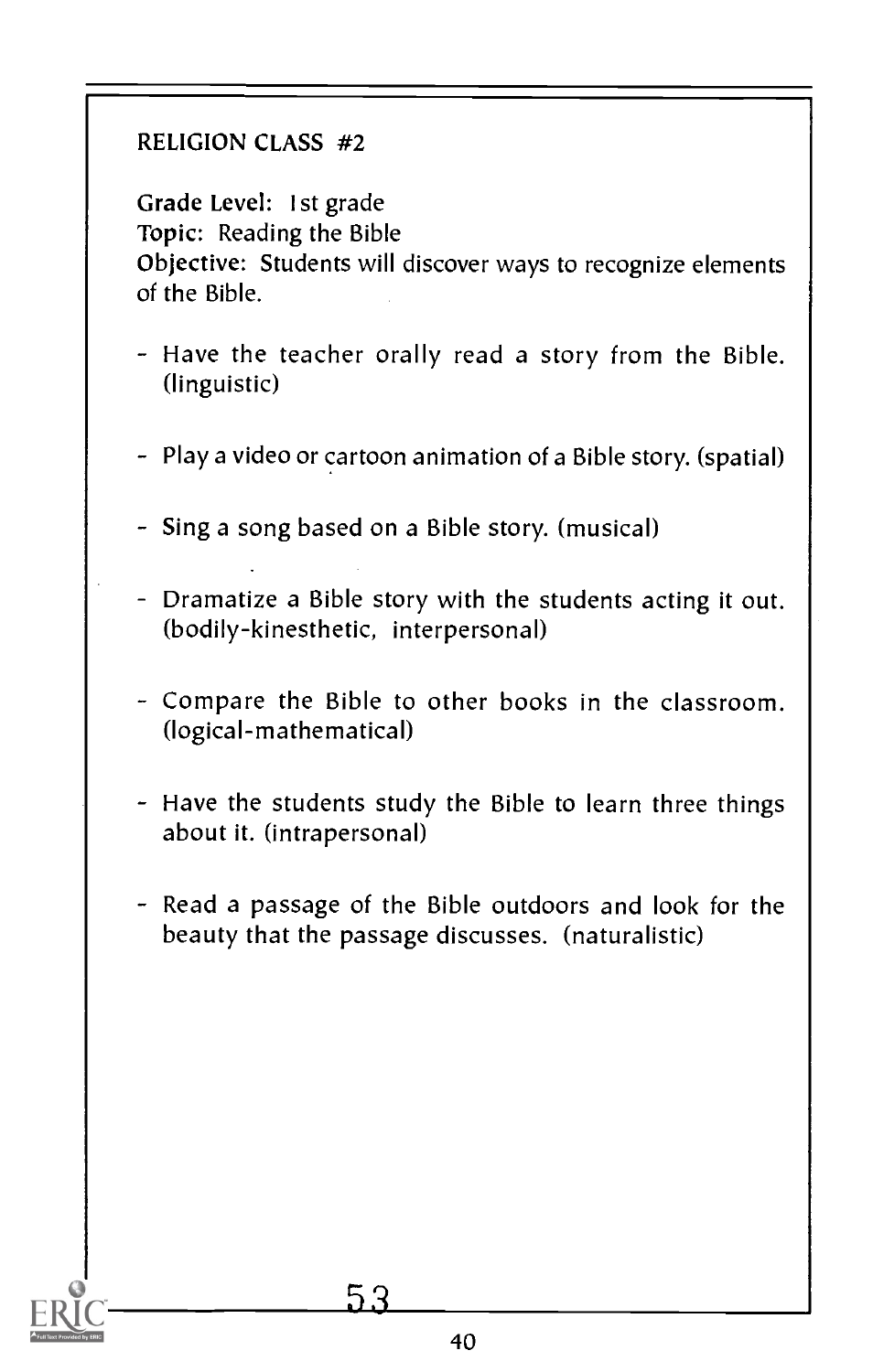Grade Level: Primary Topic: Cooperation and respect Objective: Students will work, talk, and play together in order to complete assigned tasks.

- Have the class work in pairs, and give each pair the materials needed to draw and color a picture together. (interpersonal, spatial)
- Make a puzzle out of each picture by cutting with scissors. (spatial, interpersonal, bodily-kinesthetic)
- Have each pair exchange their puzzle with another pair to reassemble it. (interpersonal, intrapersonal, spatial)
- Mix the pieces from the two puzzles and have each pair sort them out. (logical mathematical)
- Ask the students to talk about what was difficult and what was easy in working together. (intrapersonal, linguistic)
- Learn a song about cooperation or the virtues of working together. (musical)
- Look for examples in the animal world of cooperation. (naturalistic)
- Read a story about children who do not get along and ask the students to think of ways to make the story better. (linguistic, intrapersonal)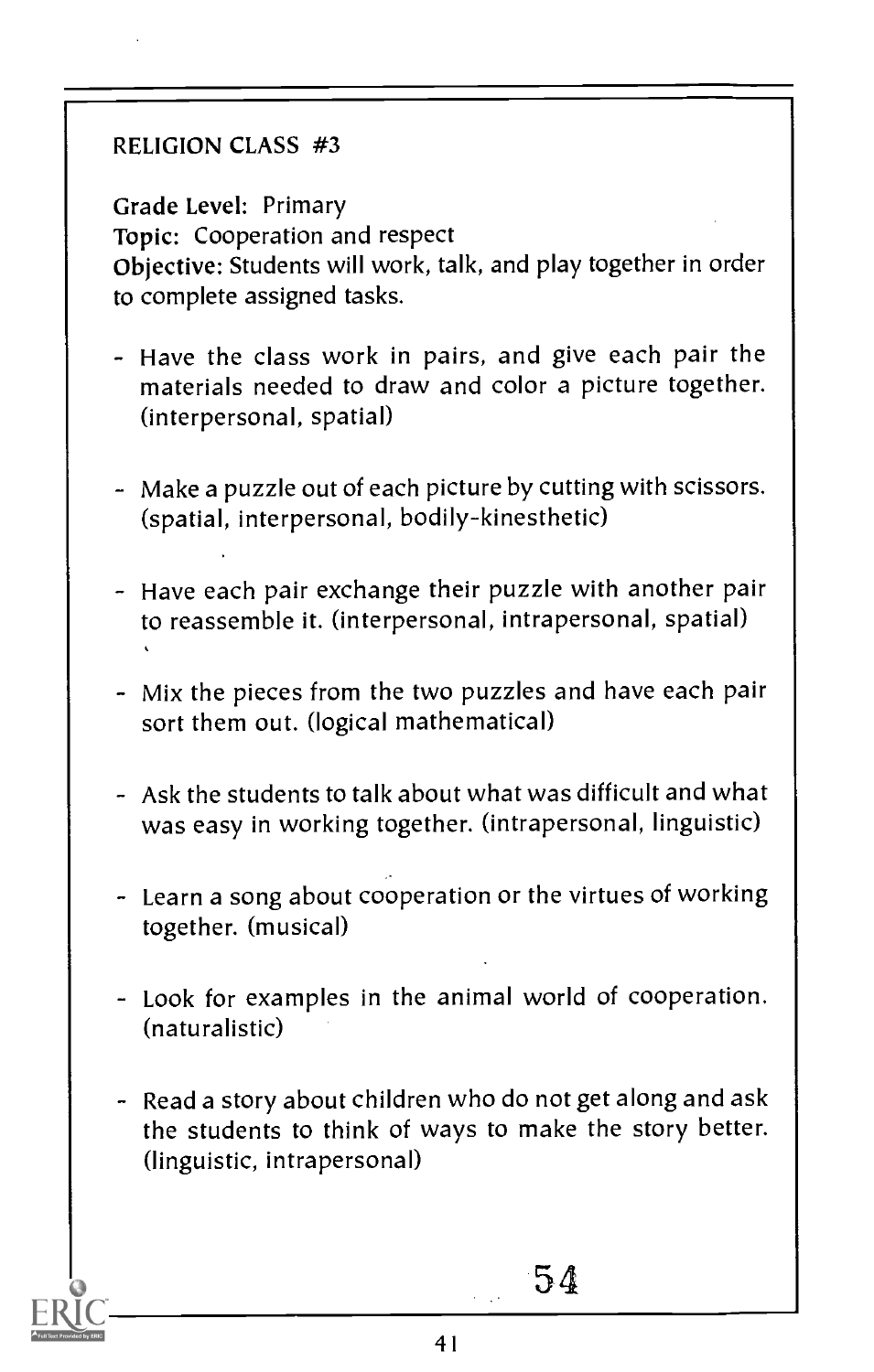Grade Level: Intermediate Topic: Creation Objective: Students will read and describe the goodness and divinity of creation.

- Ask the class to discuss the Source from which all things come. (interpersonal, logical mathematical, linguistic)
- Listen to a tape recording of a reading of each day of creation. (linguistic)
- Have the students draw or sketch the events of each day of creation. (spatial, logical mathematical)
- Dramatize the day of creation where God creates human beings. (bodily-kinesthetic)
- Using the melody of "The Twelve Days of Christmas," create a song about.the seven days of creation. (musical)
- Watch the creation segment of the film, "The Ten Commandments." (spatial)
- Read the creation story from the Book of Genesis while outdoors as part of a concluding prayer on this lesson. (linguistic, intrapersonal, naturalistic)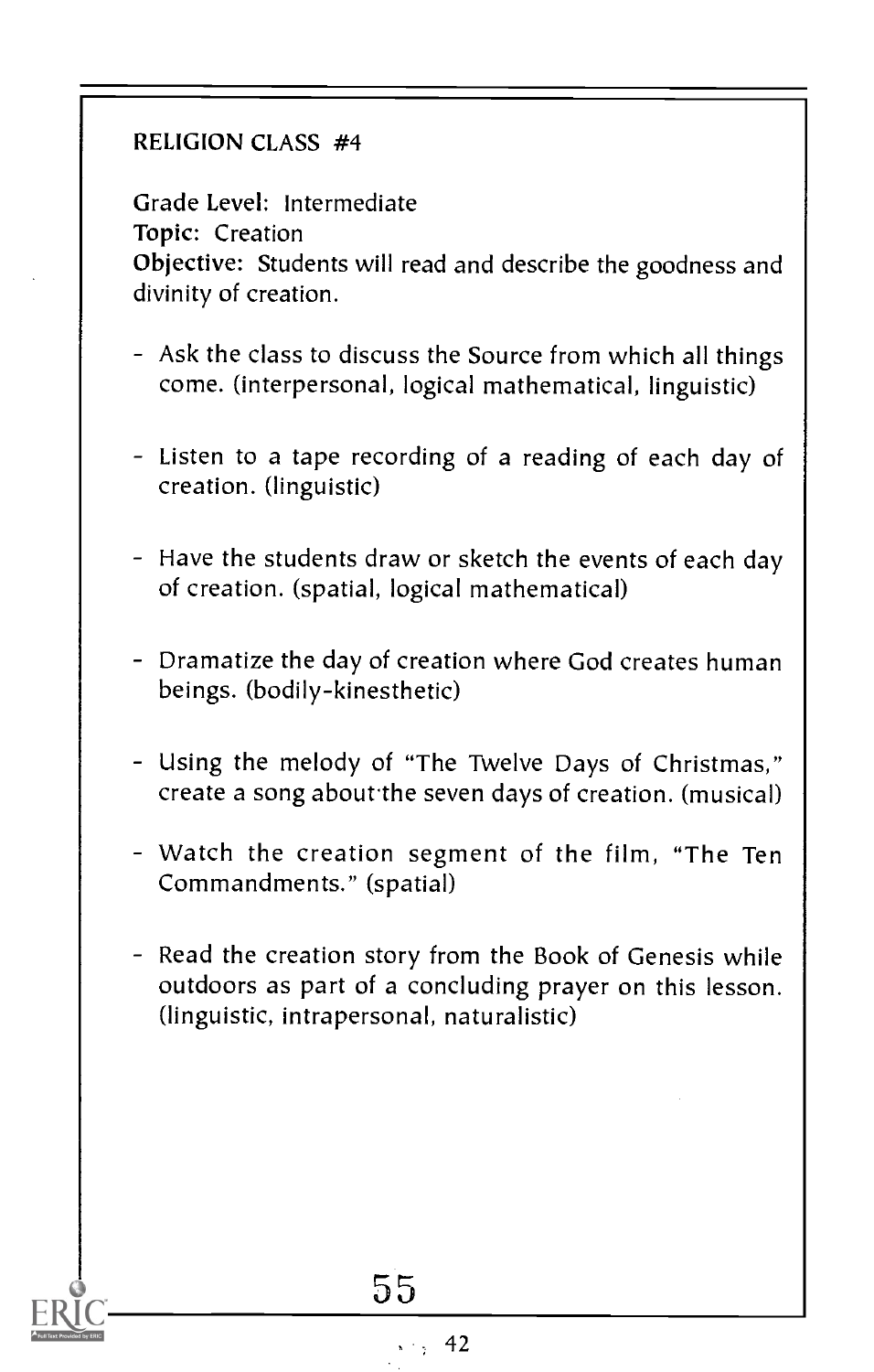Grade Level: Intermediate Topic: The Ten Commandments Objective: Students will be able to express an understanding of each of the Ten Commandments.

- Have a graphic organizer, poster, or bulletin board that depicts the Ten Commandments. (spatial)
- Ask the students to write and copy the Ten Commandments from the display. (linguistic)
- Write each commandment on a separate card and number it; mix up the cards and have the students identify each commandment. (logical-mathematical)
- Have the students form the numbers one through ten with their bodies as each commandment is discussed. (bodily-kinesthetic)
- Ask the students to create hand gestures or sign language for a commandment of particular interest. (bodilykinesthetic)
- Ask the students which commandments they think are the hardest to follow. (intrapersonal, interpersonal)
- Have the students brainstorm ideas to state each commandment positively, as something good to do, rather than some action to avoid. (logical-mathematical, linguistic)
- Make a replica of the two stone tablets Moses carried down from Mount Sinai. (spatial, naturalistic)
- Use a series of musical notes, rather than numbers, to indicate each commandment. (musical)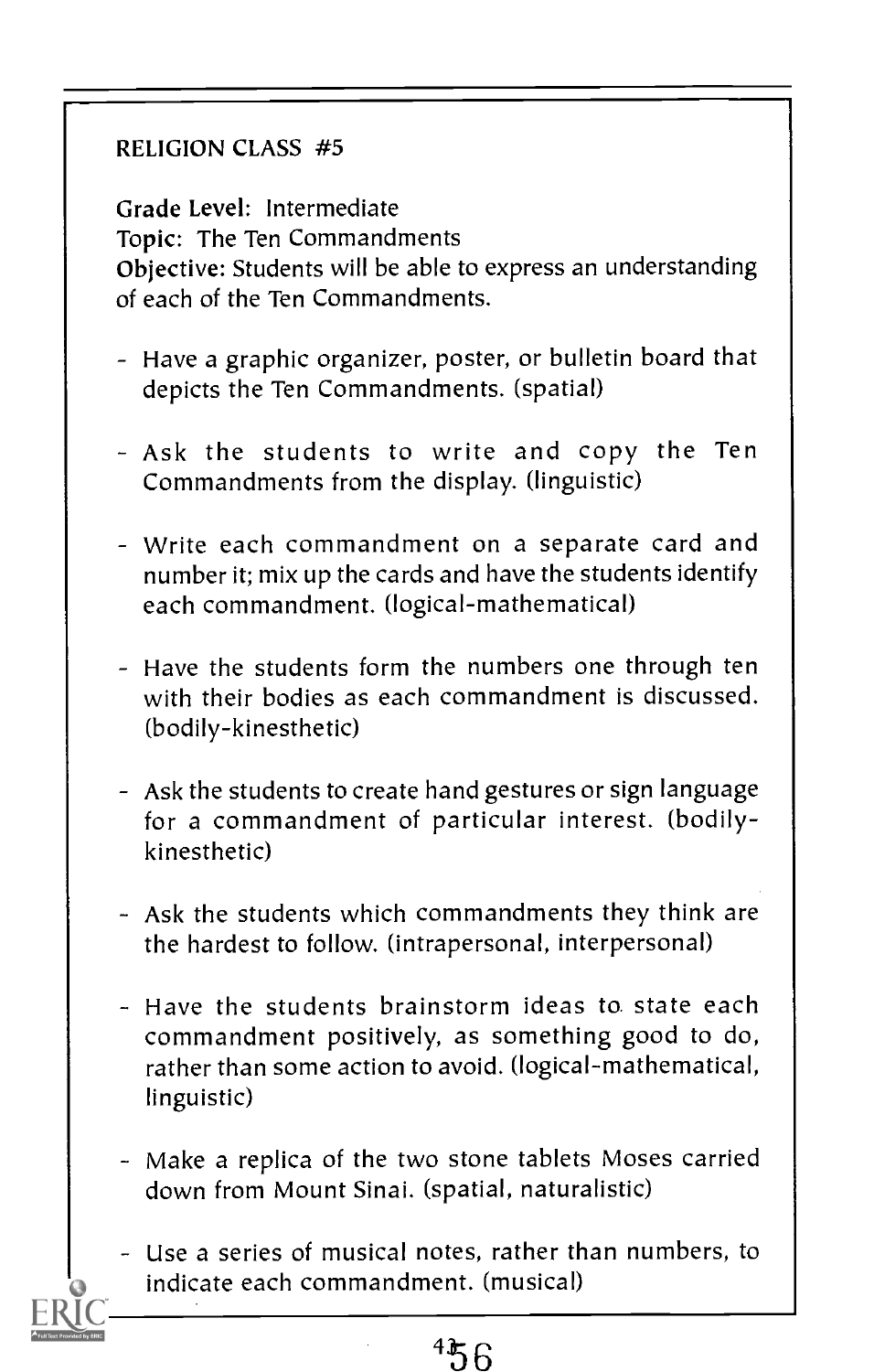Grade Level: Junior High Topic: Saint Francis of Assisi Objective: Students will express an understanding of the teachings of Saint Francis of Assisi through a study of his life.

- Learn and play a song about Saint Francis, such as "Brother Sun and Sister Moon" or "Make Me a Channel of Your Peace." (musical)
- Locate Assisi on a map of Italy. (spatial)
- Read selections from different biographies of Saint Francis, such as Butler's Lives of the Saints or Bodo's The Song of the Sparrow. (linguistic)
- Have the students work in groups with the biographical reading and share their insights with other groups. (interpersonal)
- Ask the students to write a letter or a poem in the voice of Saint Francis, responding to some current event in society or in school. (intrapersonal, linguistic)
- Study various artistic representations of Saint Francis and ask students to explain the meaning of each one. (logicalmathematical, spatial, linguistic)
- Create gestures to accompany the "Prayer of Saint Francis." Learn the words to the prayer in the original Italian. (bodily-kinesthetic, linguistic)
- Study the geography and topography of the Umbrian hills. Discuss how Francis appreciated nature and natural beauty. (naturalistic, linguistic, spatial)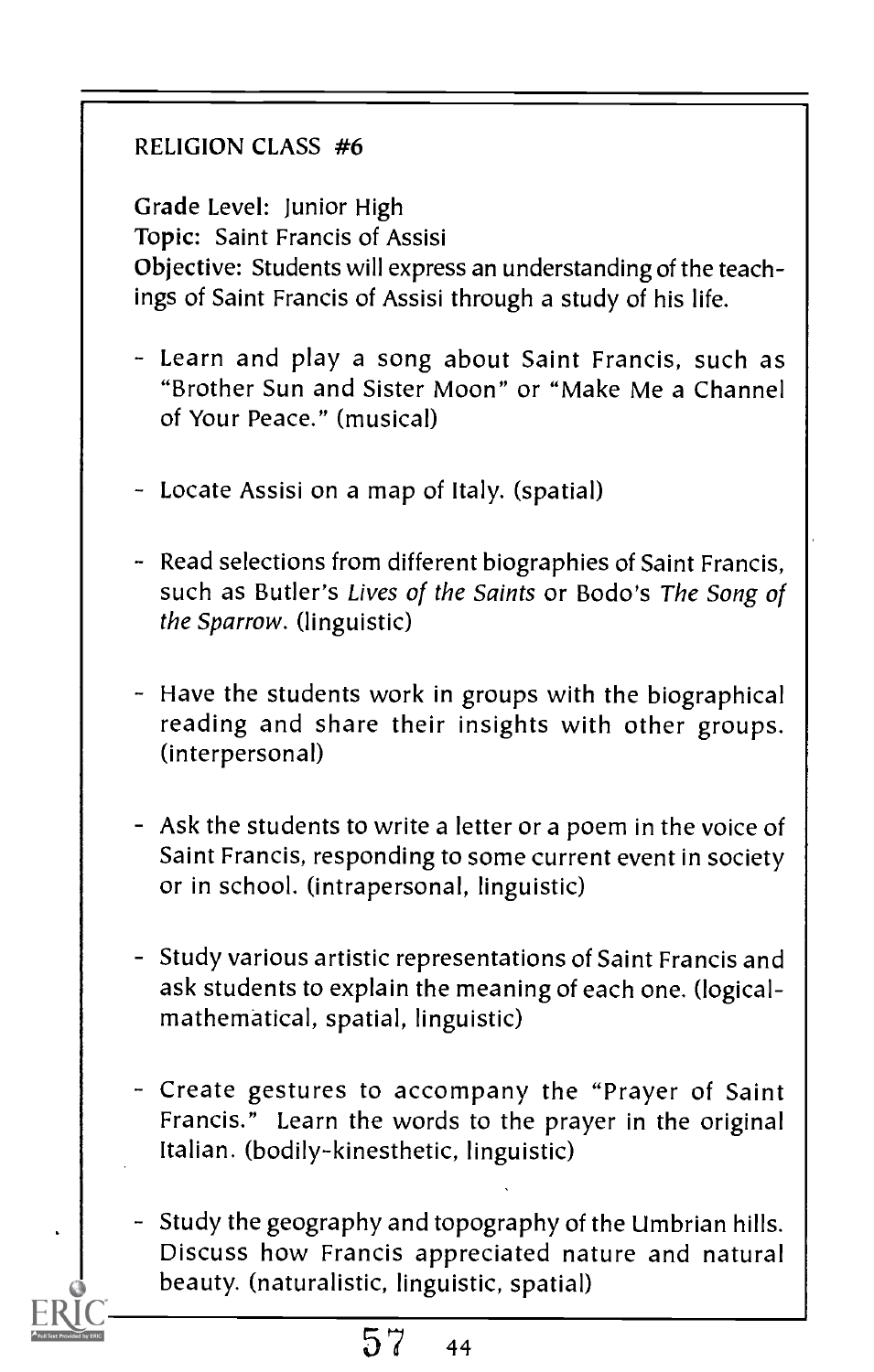Grade Level: Junior High Topic: The Sacrament of the Anointing of the Sick Objective: Students will appreciate the special needs of sick people and the importance of the sacrament of the Anointing of the Sick.

- Ask the students to recall and share a recent experience of sickness. (intrapersonal, interpersonal)
- Read a Gospel story about Jesus' care for the sick. (linguistic)
- Invite a health care professional to class to discuss the special circumstances surrounding illness. (interpersonal, logical-mathematical)
- Have the students make cards or write letters to encourage the sick and to visit a hospital or extended care facility to sing a few inspirational songs for the residents. (spatial, bodily kinesthetic, musical)
- Combine a science or health lesson with religion class on the theme of physical and spiritual health. (logicalmathematical)
- Investigate the origin of the oil used in the sacrament. (naturalistic, logical-mathematical)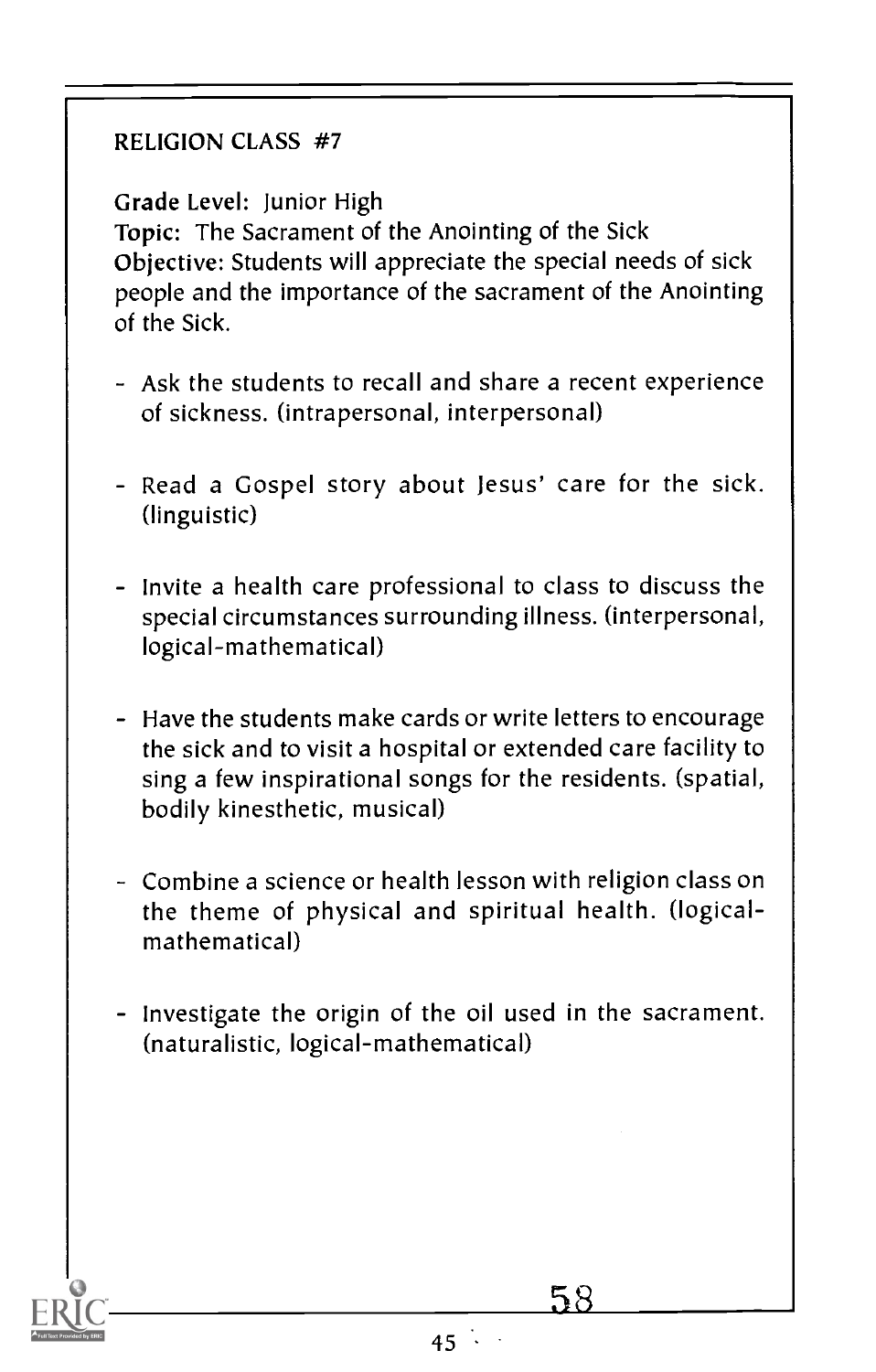Grade Level: High School Topic: The Book of Revelation Objective: Students will understand the purpose of apocalyptic literature as a literature of resistance.

- Collect group ideas about the Book of Revelation, including what the students already know and what questions they have. (linguistic)
- Have the class silently read a passage from Revelation (suggest Rev. 11:15-19) from an overhead transparency. (intrapersonal, linguistic)
- Demonstrate a dramatic reading of the passage for the class. (linguistic)
- Ask the students to draw or sketch a representation of the scene. (spatial)
- Have the students list all the natural signs and wonders in a given passage. (naturalistic, linguistic)
- Play a triumphal piece of music, such as Aaron Copeland's Fanfare for a Common Man, while students are drawing. (musical)
- Invite the students to "conduct" an imaginary orchestra as the music plays. (bodily kinesthetic)
- Have the students explain their drawings to one another. (interpersonal)
- Give the class other examples of literature of resistance; compare and contrast these with Revelation. (logicalmathematical)
- Compose journal entries about what it felt like to live during a time of religious persecution. (intrapersonal, linguistic)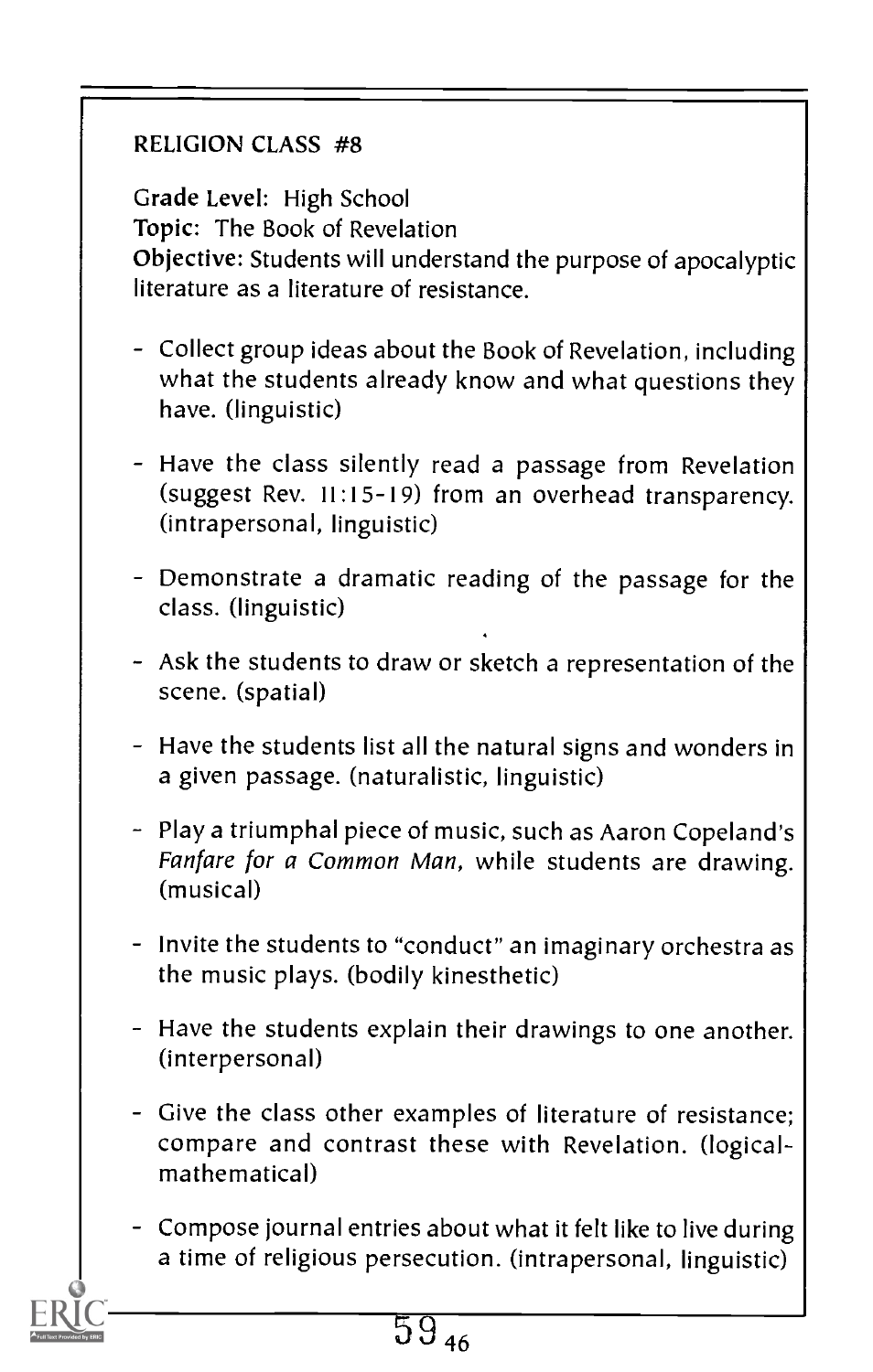Grade Level: High School Topic: The humanity of Jesus Objective: Students will study and reflect on various images of the humanity of Jesus in the New Testament.

- Ask the students what makes human beings different from other animals. (logical mathematical)
- Have the students in small groups read different Gospel accounts of Jesus' healing miracles. (linguistic, interpersonal)
- Ask the students how they would feel if confronted with serious sickness, injury or death of a loved one. (intrapersonal)
- Read the Gospel account of the raising of Lazarus to the class. (linguistic)
- Discuss the funeral and burial practices of New Testament times. (linguistic, logical mathematical, interpersonal)
- Watch the segment of the raising of Lazarus from the film, "Jesus of Nazareth." (spatial)
- Play several liturgical hymns and analyze their lyrics and verses for evidence of Jesus' feelings. Some suggestions are "The Cry of the Poor," "Mighty Lord," and "The King of Love." (musical)
- Have students look for passages in the Gospels where the environment is central to what Jesus is doing. (naturalistic, linguistic)
- Summarize the various feelings of Jesus by use of facial gestures or charades. (bodily kinesthetic)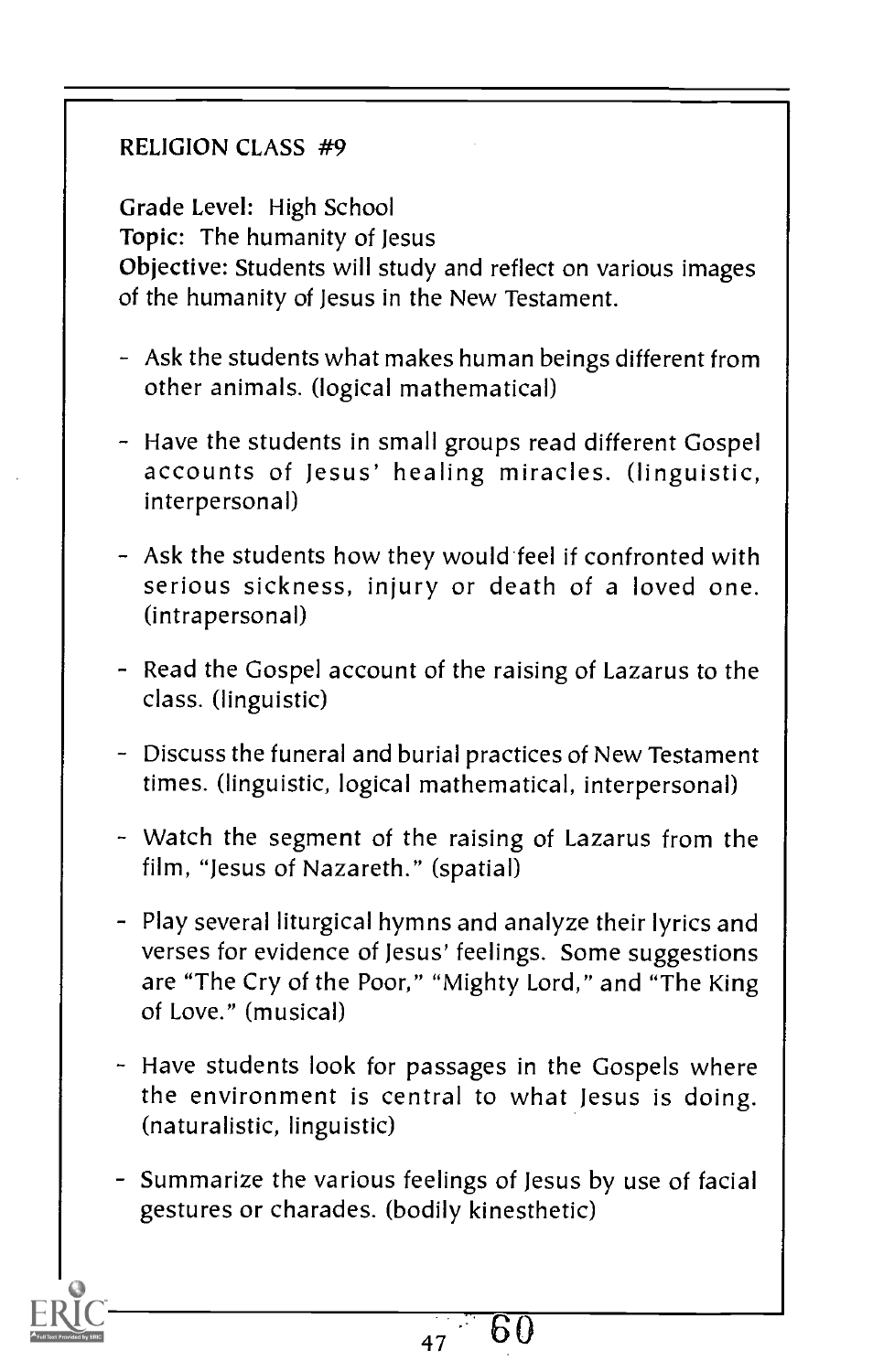Level: Adult Topic: Introduction to Theology Objective: Participants will understand and appreciate theological methodologies.

- Explain the etymology of the term "theology." (linguistic)
- Ask the class to think about early childhood images of God; invite the students to share that image with one other person. (intrapersonal, interpersonal)
- Read several classical examples from the saints or from theologians about their understanding of God, and ask the class to compare their experiences with the ones described in the readings. (linguistic, logical mathematical)
- Visit several churches, or show photographs/slides of different churches, traditional and modern. Compare and contrast a Gothic cathedral to a modern, newly constructed church. What does the architecture say about who God is? (spatial)
- Analyze the various postures used at Mass: standing, sitting, kneeling, open arms (orans position), bowing, genuflecting, etc. What does each action suggest about God? (bodily kinesthetic)
- Play and sing several liturgical hymns, again contrasting old and new. Compare the traditional, "Praise to the Lord" with the more contemporary, "Blessed Be the Lord." What image of God is revealed in each song? (musical)
- Display various artistic representations of God from different historical periods. Have the class comment on the image of God that each portrays. (spatial, logicalmathematical, interpersonal)
- Pray various psalms in unison and reflect on their images of God. (naturalistic, linguistic)
- Ask the participants to select their favorite church, liturgical hymn, painting, posture, and theological description of God. (intrapersonal)

h۳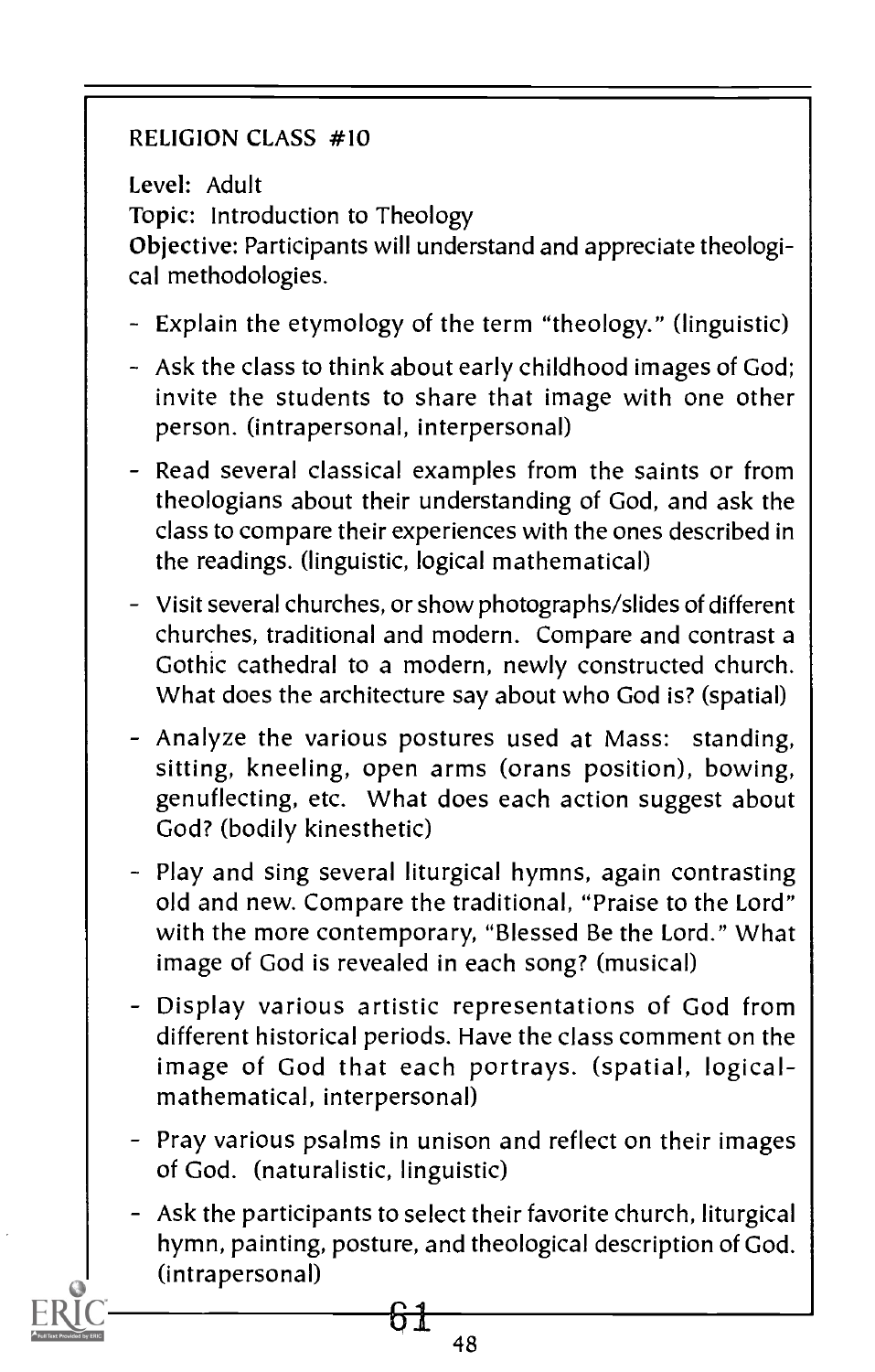Level: Adult

Topic: Community

Objective: Participants will understand and experience the Church as a community of faith.

- Sing the Quaker hymn, "Simple Gifts," and dance in a circle in unison. (musical, bodily kinesthetic)
- Have the participants work individually on a word puzzle or jumble of religious vocabulary words. Invite them into groups after the initial work is completed. (linguistic, interpersonal)
- Read and reflect on Acts 2: 42-47 and other Scripture passages on the unity of the early Christian communities. (linguistic, intrapersonal)
- Have the participants work in pairs to build a house of cards. (spatial, interpersonal)
- Work together on a capital improvement project for a neighbor in need, such as painting, trimming hedges, or raking leaves. (bodily-kinesthetic, interpersonal, naturalistic)
- Ask the participants to consider the similarities between New Testament communities and today's churches. (logical-mathematical)
- Show a video or have a guest speaker on small Christian communities or the base communities of Latin America. (spatial, interpersonal)
- Plan a prayer service around the theme, "The Body of Christ," using <sup>1</sup> Corinthians 12 'as the focus. (interpersonal, linguistic, intrapersonal, musical)

 $49 \t 62$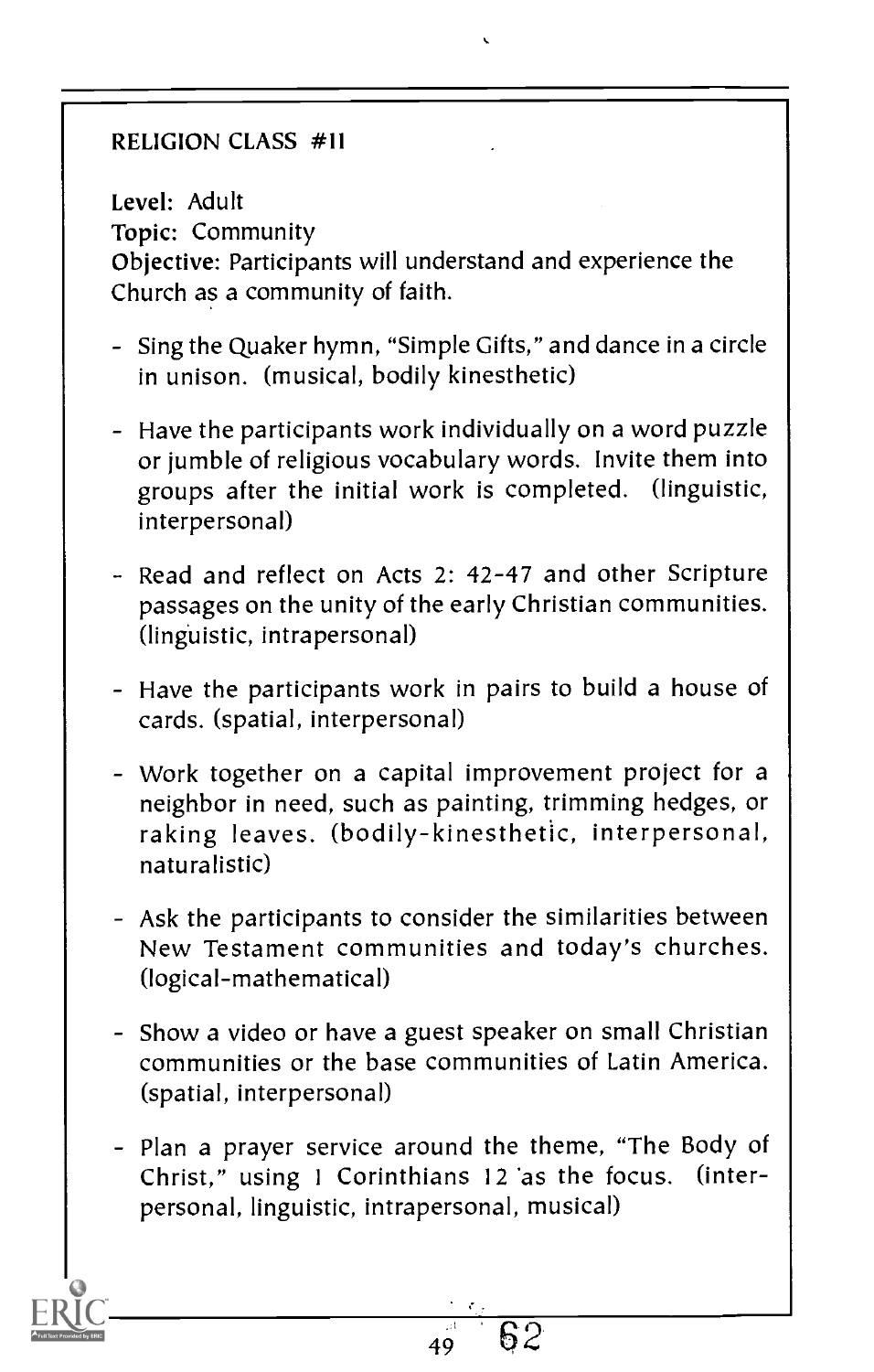Level: Married Couples

Topic: Love and fidelity

Objective: Participants will reflect on their married life and strengthen their marriage relationship.

- Read the Gospel story of the wedding feast at Cana. (linguistic)
- Invite the couples to share a story from their wedding. (interpersonal)
- Ask the couples to create three story problems about married life, based on their experience, that would be helpful for engaged couples to consider. (logicalmathematical)
- Have the couples draw a time-line, charting the history of their relationship, and graphing important events. (spatial)
- Ask the spouses to write letters to each other around a theme of mutual agreement. (intrapersonal)
- Have each couple sing a song that was either played at their wedding or was popular when they were married. (musical)
- Ask the couples to reflect on the question: "If our marriage were a plant, what would it be?" (naturalistic)
- Conclude with a square dance. (bodily-kinesthetic)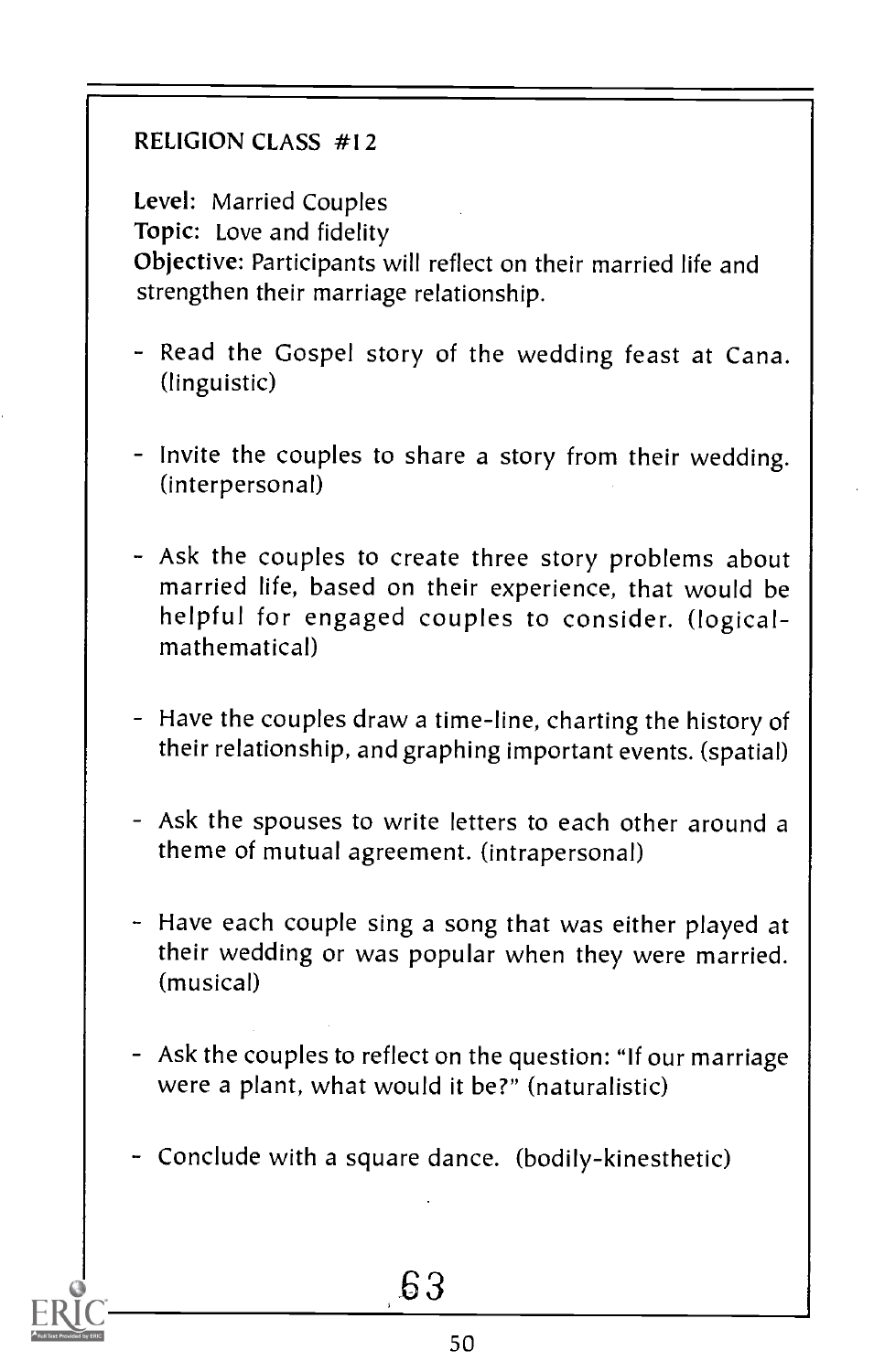# ENHANCEMENT STRATEGRES

One of the exciting ramifications about using Multiple Intelligence Theory for one class is that teachers soon start adapting the theory to other classes and activities. The beauty of the MI Theory is that many of the skills, techniques and approaches used for one subject area are easily transferable to others. Thus, once students are comfortable with the theory and eight ways of knowing, they come to expect a diversity of classroom activities and anticipate being challenged and engaged in similar ways in all subjects. Some useful MI strategies, that are applicable across the curriculum include:

#### Linguistic

o brainstorm ideas, questions, and prior knowledge at the beginning of a new unit



- o repeat a homework assignment in pairs to ensure that everyone understands expectations
- o quiz each other on new vocabulary and spelling
- o incorporate debates, trivia games, and other content-based group activities
- o summarize a lesson with a single word or create a mnemonic device

#### Musical!

- o use musical vocabulary to give directions: "Slow the tempo of the reading." "Get the group to work in harmony." "No solo productions."
- o use music to create or enhance the desired atmosphere for a lesson



- o stay current with music popular with the students and look for themes and issues that may be relevant to the curriculum
- o encourage students to write their own songs or to write new lyrics for known songs based on classroom learning
- o play, analyze, and evaluate pre-recorded music about a subject area



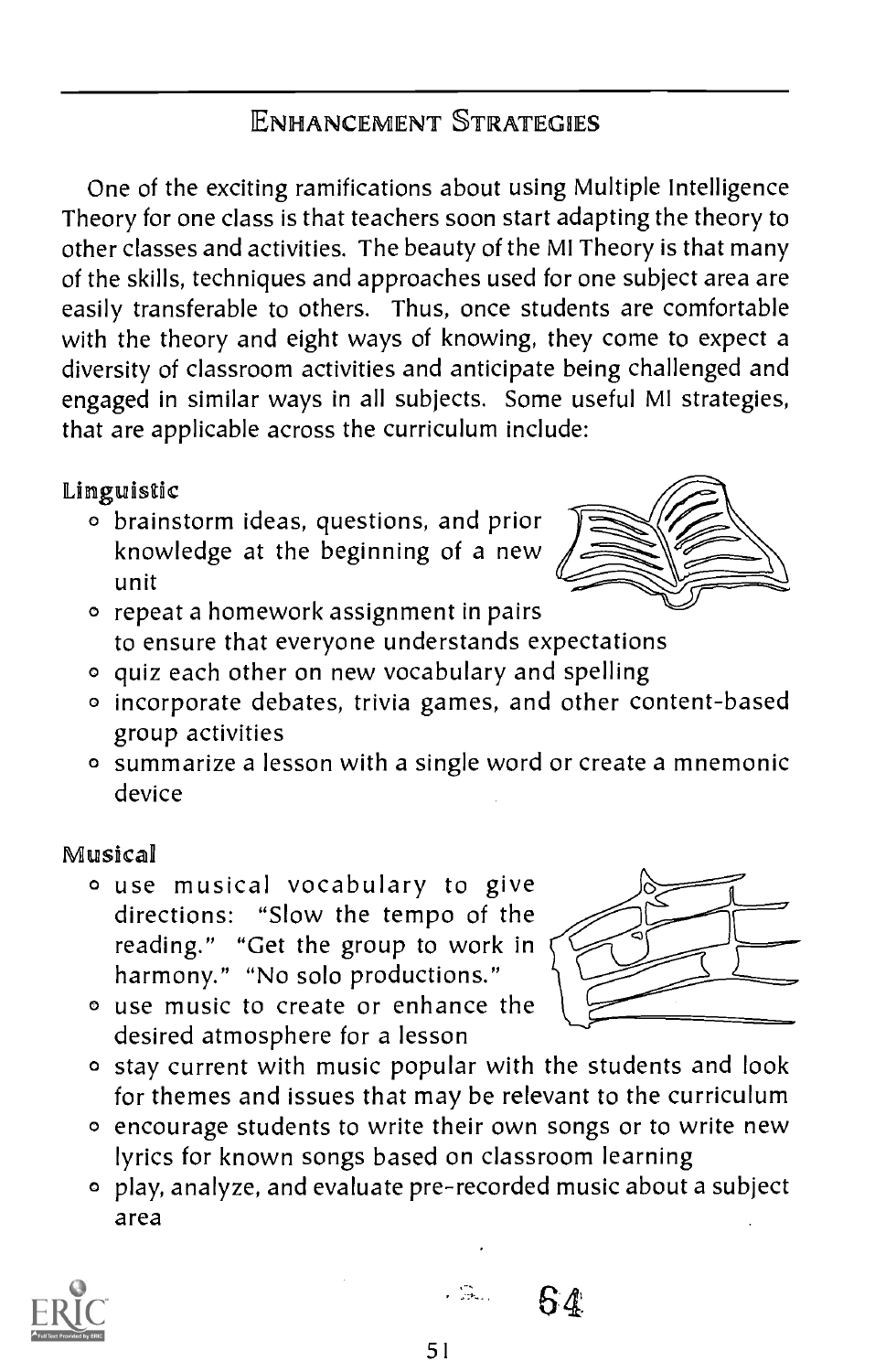## Logical-Mathematical

- ask students to connect or relate new  $\sqrt{a}$
- learning to previous learning
- $\circ$  have students invent word or story  $\int$ problems about new material
- $\circ$  have students administer conduct surveys and interviews outside of class  $\epsilon_{\rm s}$ related to classroom activities O
- o play inquisitive games such as "20 Questions"
- O always ask "Why?"

#### Spatial

- o summarize new learning by making posters, collages, graphs, charts, or other displays
- use computer graphics, drawing programs, and Hypercard applications to encourage  $\mathcal{P}$ students to demonstrate their learning
- O make a videotape, photograph display, or slide show of learning activities
- ® use diagrams, charts, and visual organizers to show the relationships between lessons
- use color as an organizer for categories

#### Bodily-Kinesthetic

- plan regular field trips that include hands-on activities
- use role playing, simulation exercises and other content-based games
- O use athletic activities and metaphors as teaching tools; ie., bowling pins for lists of ten and a baseball diamond for lists of four
- $\bullet$  use and construct manipulatives appropriate to the lesson
- ® develop charade and pantomime activities to summarize alesson









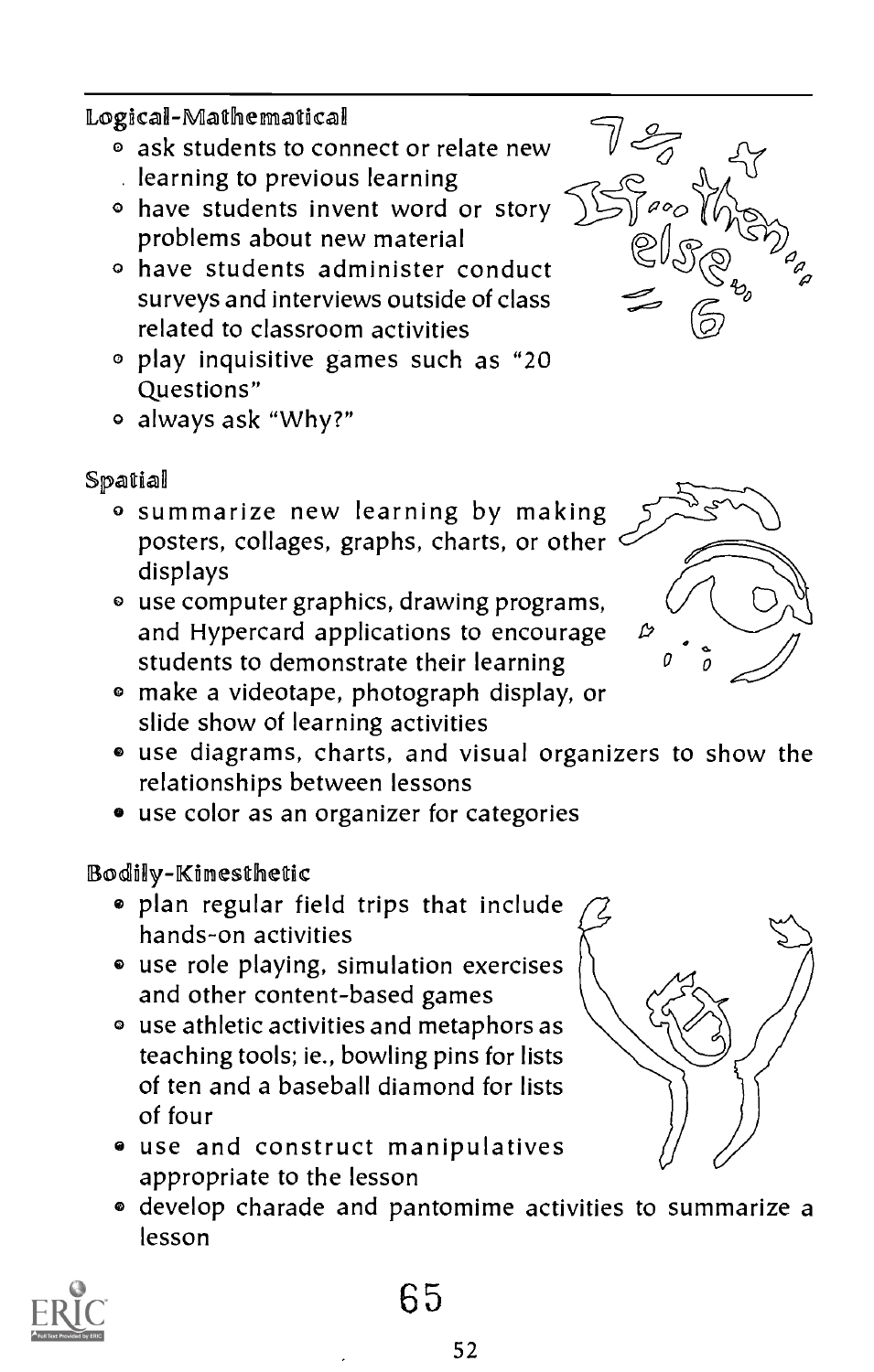Enterpesonail

- o orchestrate cooperative learning groups or cooperative pairs for projects
- o employ peer teaching activities in which students teach each other a part of a lesson
- o encourage students to work together on projects outside of the classroom that benefit the school, parish, or local community
- o invite guest speakers, outside experts, or local leaders to visit a class when appropriate
- o develop a pattern for small group discussions on topics and a way to report the results of such discussions to the whole class

lintrapersonall

- o have students keep a reflective journal in which they write regularly about what they are learning and its significance to them
- o engage students in a goal-setting exercise at the beginning of each year, semester, or class
- o vary assessment techniques to include student portfolios and multimedia projects
- o incorporate independent learning activities and self-designed study projects into the curriculum
- o develop vehicles for students to engage in regular selfassessment

Naturallistic

- o have students keep observation journals or notebooks of the local environment
- o collaborate with another classroom on a garden or greenhouse project
- o collaborate with local civic government on an anti-littering campaign or beautification project
- o adopt a highway
- o meet with the custodial staff and groundskeeper to discuss







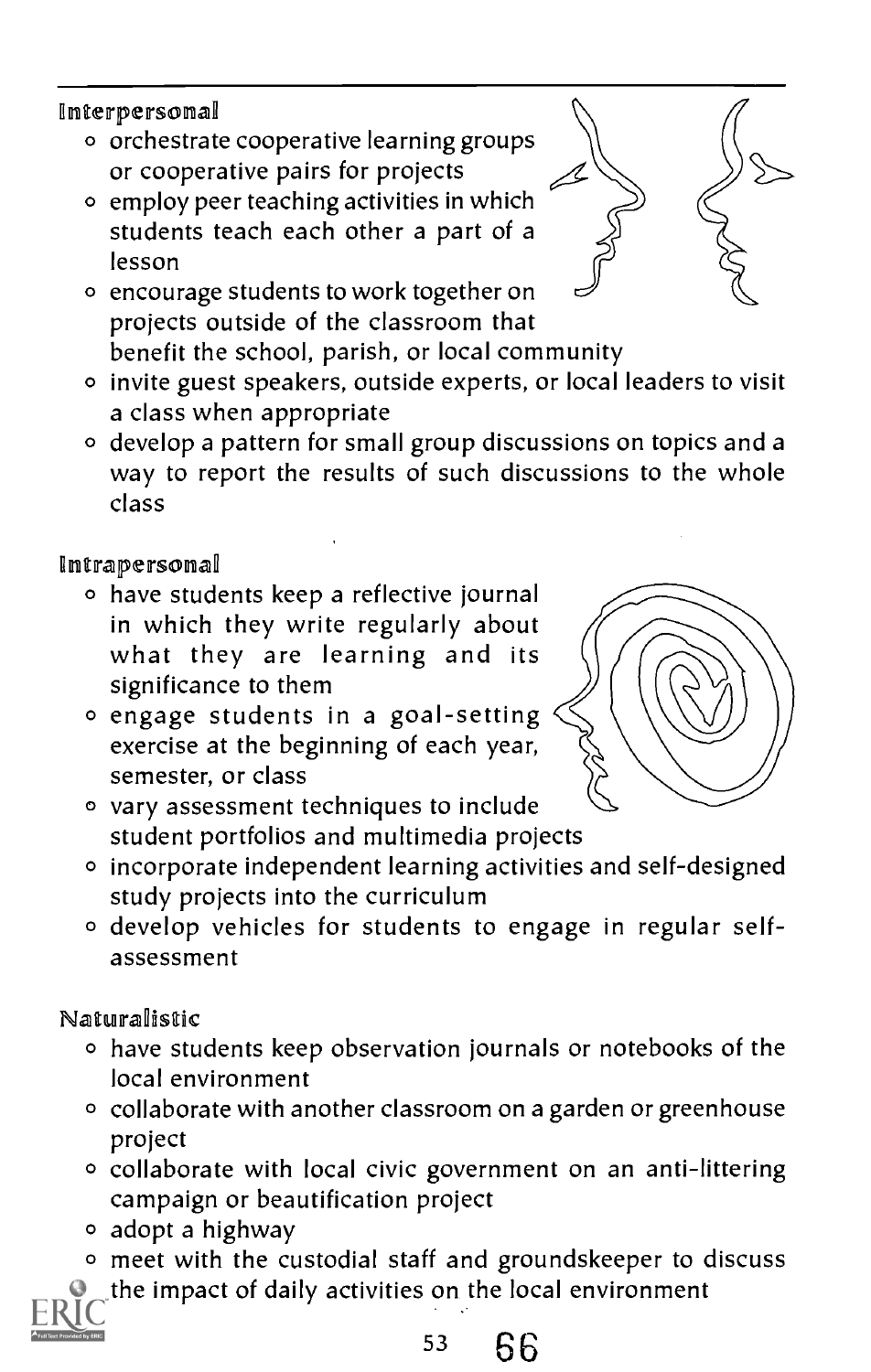# GETTING STARTED

Change often comes slowly in any organization, and the first step is typically the most difficult. More than anything else, fear is what drives the resistance to try something new. In an effort to address and anticipate some of the fears associated with all things new, the following ideas are offered to ease the transition to a multiple intelligences educational environment.

#### Teach the Theory Itself

A necessary first step to multiple intelligence teaching techniques is to teach the basics of the theory to the students, staff, and parents. Thomas Armstrong notes that one of the most useful characteristics of the MI Theory is that it can be explained to just about any student in a relatively short period of time. Following an age-appropriate grasp of the theory, students can then easily proceed to make use of MI vocabulary and images to describe, evaluate and reflect upon their learning.

It is important for parents to understand the background of the theory and to appreciate the diversity of pedagogy that MI thinking invites. If parents are accustomed to a traditional classroom setting where most teaching is teacher-directed and highly verbal, they may not at first understand the value of a different approach. Explaining the variety of intelligences, and the implications for classroom practice as well as helping parents reflect on their own learning styles, will assist in broadening popular opinion about what constitutes good teaching.

#### Prepare the Classroom

A classroom organized with individual student desks in neat, parallel rows all facing in the direction of the teacher is not conducive to MI teaching. Such a structure indicates by its very design that learning is an isolated, individual activity done alone, albeit alongside others who are working alone. It suggests that teaching is primarily a function of what the teacher says and does, and that nothing is more important than listening to the teacher lecture. In such an environment, any MI lesson will be out of place.

Some teachers have had success in implementing the MI Theory by designing MI centers in the classroom for each of the intelligences. Each center can be designed in such a way as to facilitate the particu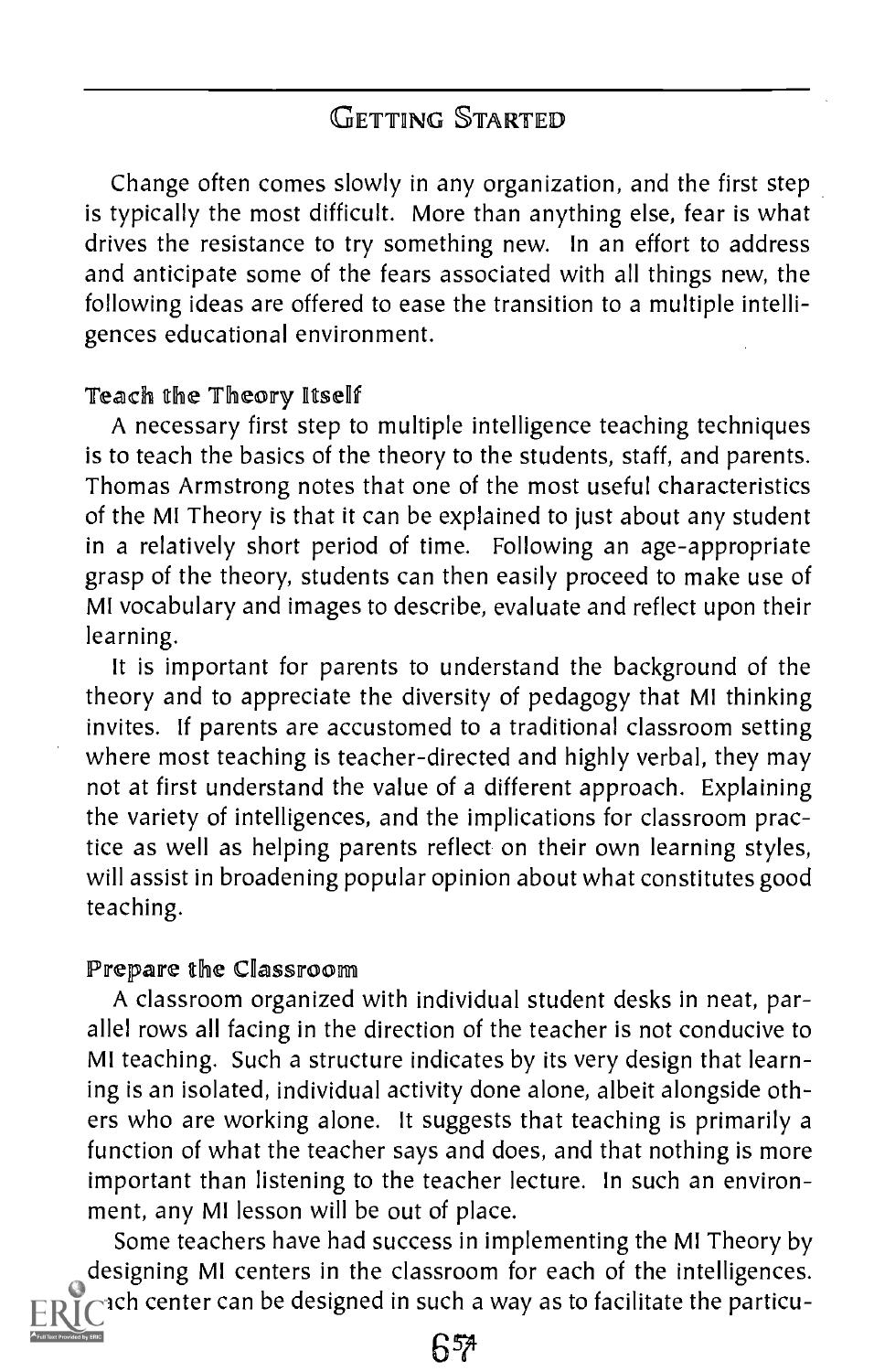lar intelligence in question with appropriate materials and supplies located there. Bruce Campbell suggests in his book, The Multiple Intelligences Handbook, that each of the MI centers be given names. Naming the center for an individual provides a concrete experience of the value of that intelligence and gives the students a type of "mentor in absentia." Campbell further noted that the naming gives students a concrete role model for that intelligence. Thus, the musical center can be called the Beethoven Center. One teacher observed that students sometimes described a classmate who showed a particularly strong ability in one area by referring to the title of the center. For example, "She's a modern day Beethoven."

In this spirit, some possibilities for MI centers in religious education include:

| Linguistic           | St. Thomas Aquinas Center    |
|----------------------|------------------------------|
| Musical              | Sr. Thea Bowman Center       |
| Logical-Mathematical | Leonardo DaVinci Center      |
| Spatial              | Michelangelo Center          |
| Bodily-Kinesthetic   | St. Joseph Center            |
| Interpersonal        | Mother Teresa Center         |
| Intrapersonal        | St. Teresa of Avila Center   |
| Naturalistic         | St. Francis of Assisi Center |

Campbell reports that several teachers have experimented with other ways to name their MI centers, including naming them after teachers in the building, fictional characters, and members in the local community. Thus, in a high school setting, the centers may look like this:

| Linguistic           | [Name of English Teacher] Center            |
|----------------------|---------------------------------------------|
| Musical              | [Name of Band Director] Center              |
| Logical-Mathematical | [Name of Math Teacher] Center               |
| Spatial              | [Name of Art Teacher] Center                |
| Bodily-Kinesthetic   | [Name of Physical Education Teacher] Center |
| Interpersonal        | [Name of Guidance Counselor] Center         |
| Intrapersonal        | [Name of School Chaplain] Center            |
| Naturalistic         | [Name of Botany Teacher] Center             |

The center names can be changed during the course of the year in response to events or to developments in the curriculum.



'55 68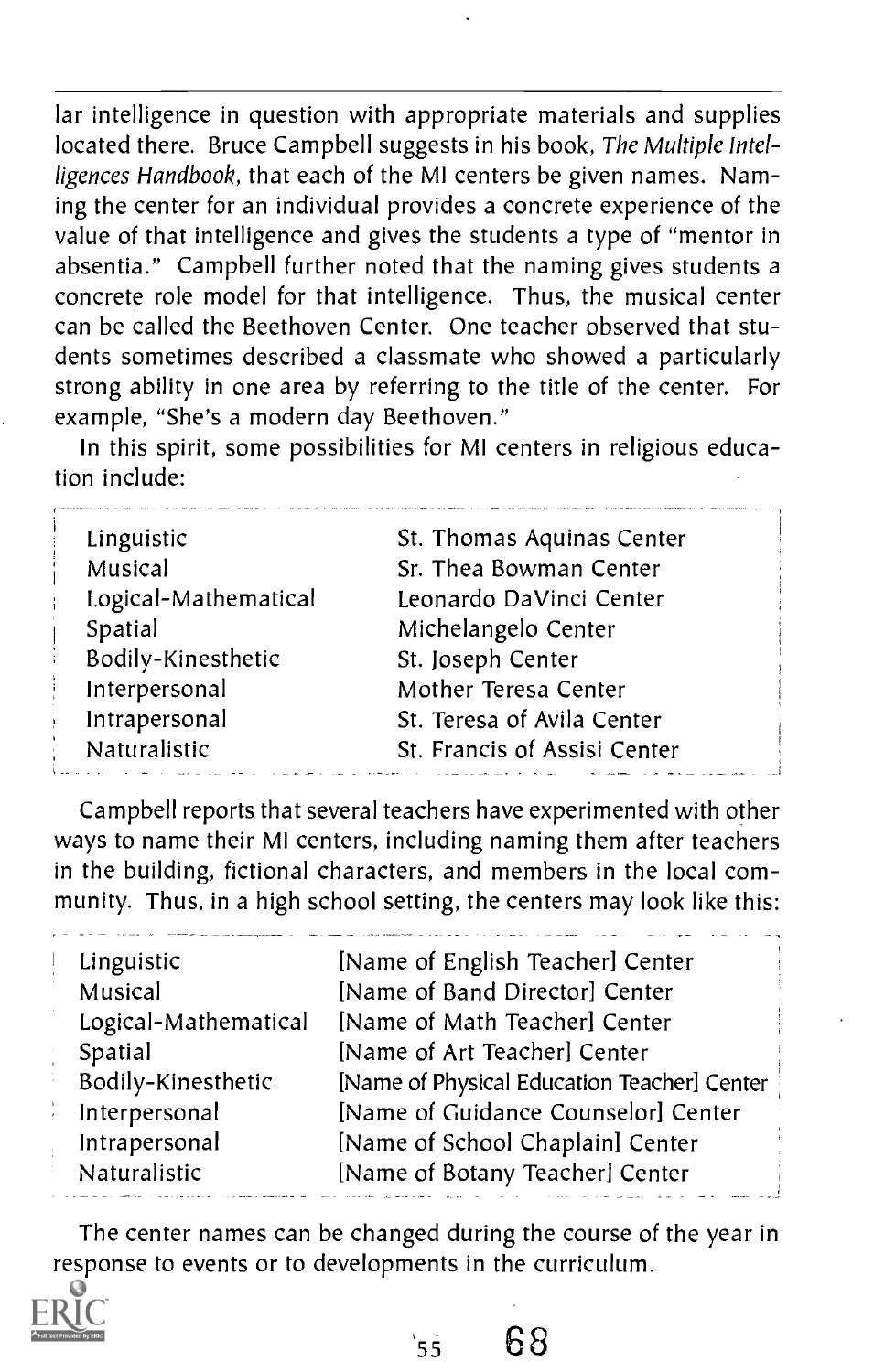Gather Intelligence: Appropriate Materials and Resources

Having materials and resources appropriate to each intelligence is an important component of successful implementation of the MI Theory. Many of the materials mentioned here are readily obtainable in the typical school or home. Others will require purchase. While it is not necessary to assemble a treasure chest of resources before beginning, experienced teachers know well the importance of the availability of proper materials. Some useful materials for implementing MI teaching strategies for each intelligence including:

| Bodily-Kinesthetic          | Interpersonal            |
|-----------------------------|--------------------------|
| graphs                      | flash cards              |
| measuring instruments       | maps                     |
| games                       | photographs/slides       |
| puzzles                     | videos                   |
| attendance data             | religious art            |
| manipulatives               | art & craft supplies     |
| Logical-Mathematical        | Spatial                  |
| word processing software    | song books               |
| a computer and printer      | sheet music              |
| papers and pencils          | musical instruments      |
| newspapers                  | a portable keyboard      |
| dictionaries, thesauruses   | cassettes                |
| encyclopedias               | CDs                      |
| magazines                   | records                  |
| textbooks, including Bibles | a portable stereo system |
| Linguistic                  | Musical                  |

religious items costumes sports equipment art supplies puppets

Intrapersonal a candle a kneeler (priedieux) bean bags head phones a prayer space or rug

lives of the saints books Naturalistic binoculars a microscope a magnifying glass

student mailboxes

face-to-face seating

cooperative games & projects

tables

- a telescope
- a camera



69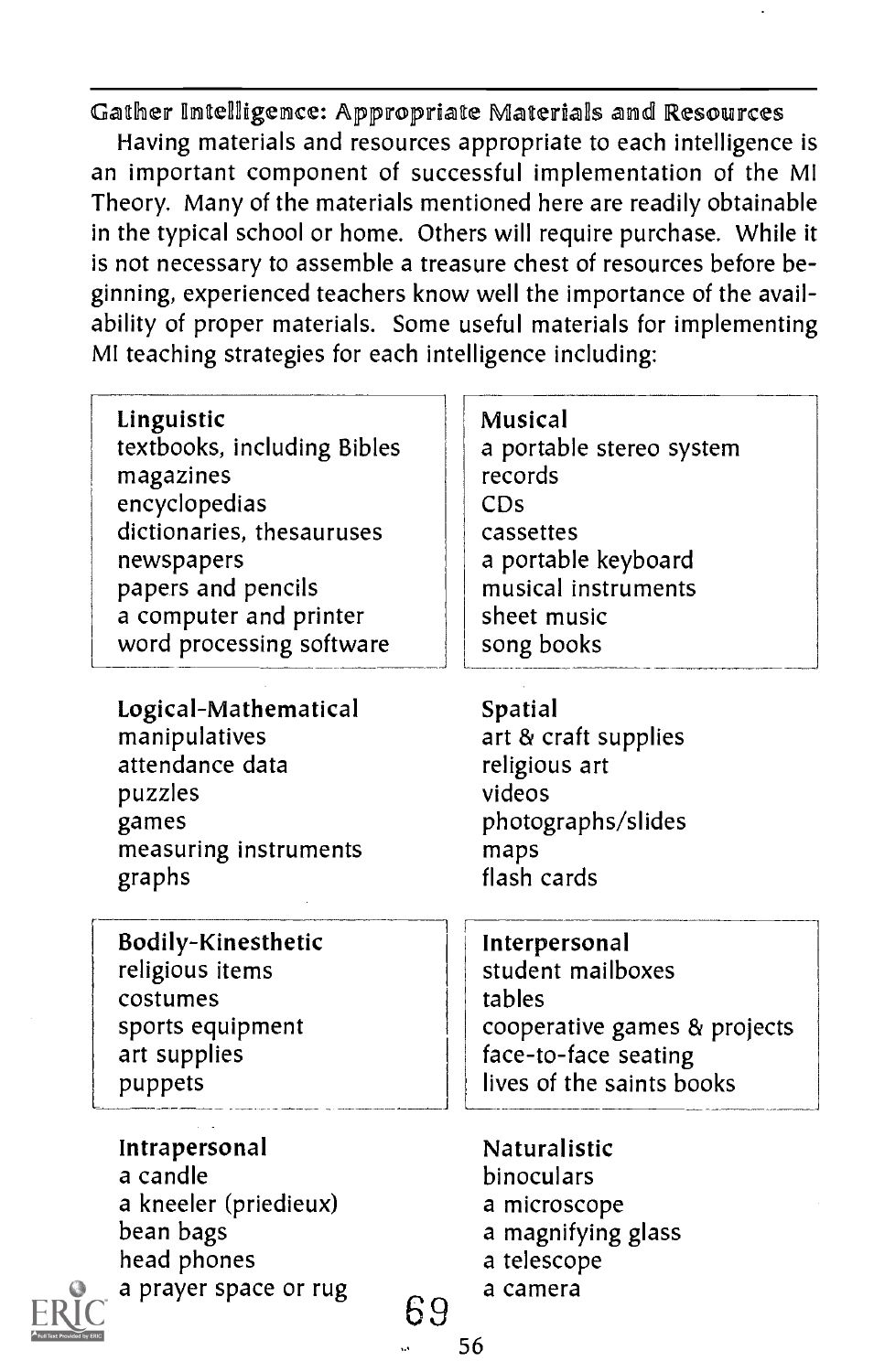CHAPTER IV

Multiple Intelligence

Theory and the Mass



THE MASS YESTERDAY AND TODAY

ne of the often quoted lines of the Second Vatican Council concerns its observations about the place of the liturgy in the life of the Church. It reads, "Still, the liturgy is the summit toward

ŧ

which the activity of the Church is directed; at the same time it is the fount from which all the Church's power flows" (Constitution on the Liturgy, Sacrosanctum Concilium, paragraph #10). These words introduced a period of tremendous renewal in the Church. The "Constitution on the Liturgy" was the first of the documents promulgated by Vatican II, heeding its own advice that the celebration of the Eucharist is where the Church both begins and reaches its zenith. The eucharistic sacrifice, the Mass, is both the source and summit of ecclesial life.

For more than three decades now, Catholics around the world have embraced this exalted view of the place of eucharistic worship in their lives. Perhaps in no other area of ecclesial life has the Church witnessed the energy, excitement and renewal of spirit so profoundly as in the liturgical renaissance. While liturgical innovations continue to be criticized in some circles, there is general agreement that the liturgical renewal begun at Vatican II paved the way for a whole new understanding of Church. Admittedly, the transition period was diffi-



Liturgical forms and structures have continued to evolve, to the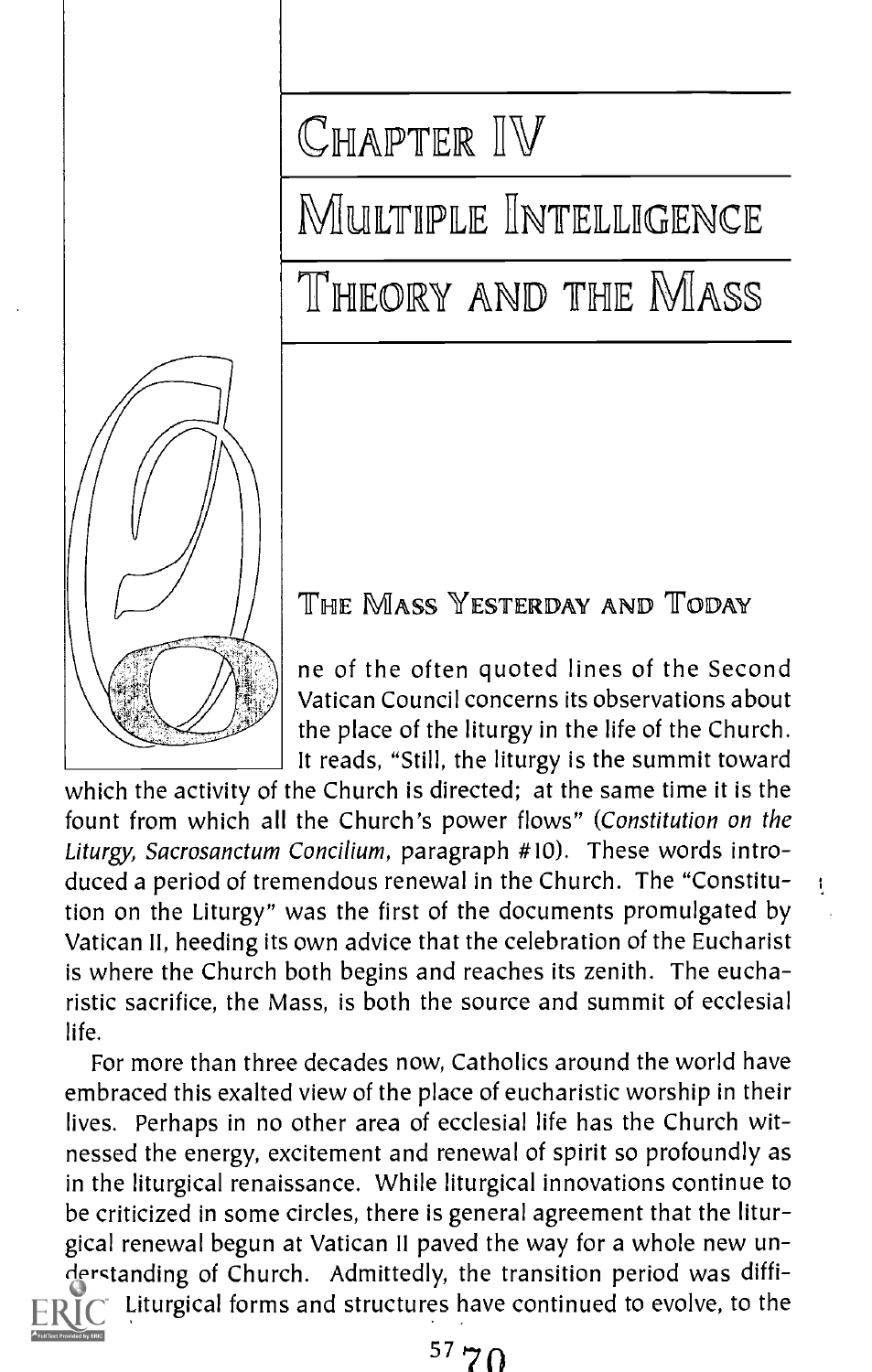delight of some and the consternation of others. Ultimately, Catholics care deeply about their eucharistic worship because it is the focal point and zenith of the Christian life.

Of the many changes in practice and in theology introduced by Vatican II, one simple observation stands out. Believers began to think of themselves as the Church, and the Church was understood to be holy. "We are the Church," was the cry of the people of God following the Council. Echoing another document of Vatican II, the Dogmatic Constitution on the Church, Lumen Gentium, the operative definition of the Church became "the people of God," or, as Lumen Gentium declares, "the holy people of God" (paragraph #12). The Church was holy. The people of God are the Church. The people of God are holy. While this may seem like a facile theological reconstruction of very complicated ideas, its simplicity is jarring. The people of God are a holy people.

This fundamental insight of ecclesial self-identity was to have a profound impact on worship. Before Vatican II, it can safely be stated that people came to Mass and the sacraments to taste holiness and to experience the infusion of the divine into their otherwise secular lives. The believing community typically judged itself sinful, unworthy, profane. The necessity for worship, sacraments and grace was very much nurtured by that sinful self-perception. God was in large part absent from daily life, but Mass and the sacraments made God present. One came to Mass to acquire what could not be found elsewhere in life: God.

By calling attention to the holiness of the Church and, therefore, to the holiness of the people, Vatican II shifted a focus of liturgical prayer. The Mass remained the way of following the Lord's command-of making Christ present. The Church persisted in its conviction of the real and abiding presence of Christ in the Eucharist. But the celebration of the Mass and the structure of worship became more peopleoriented. It became more of an activity of the community and less of an individual's exercise for God. While remaining a powerful expression of God's goodness and presence, the Mass became a celebration of the community. Since the community was holy and since it was the Church, it followed that its corporate prayer would itself be sanctifying.

Another way of looking at this development is to consider the vertical and horizontal dimensions. Prior to Vatican II, liturgical prayer  $\sim$  is a predominantly vertical experience. Worship was prayer di-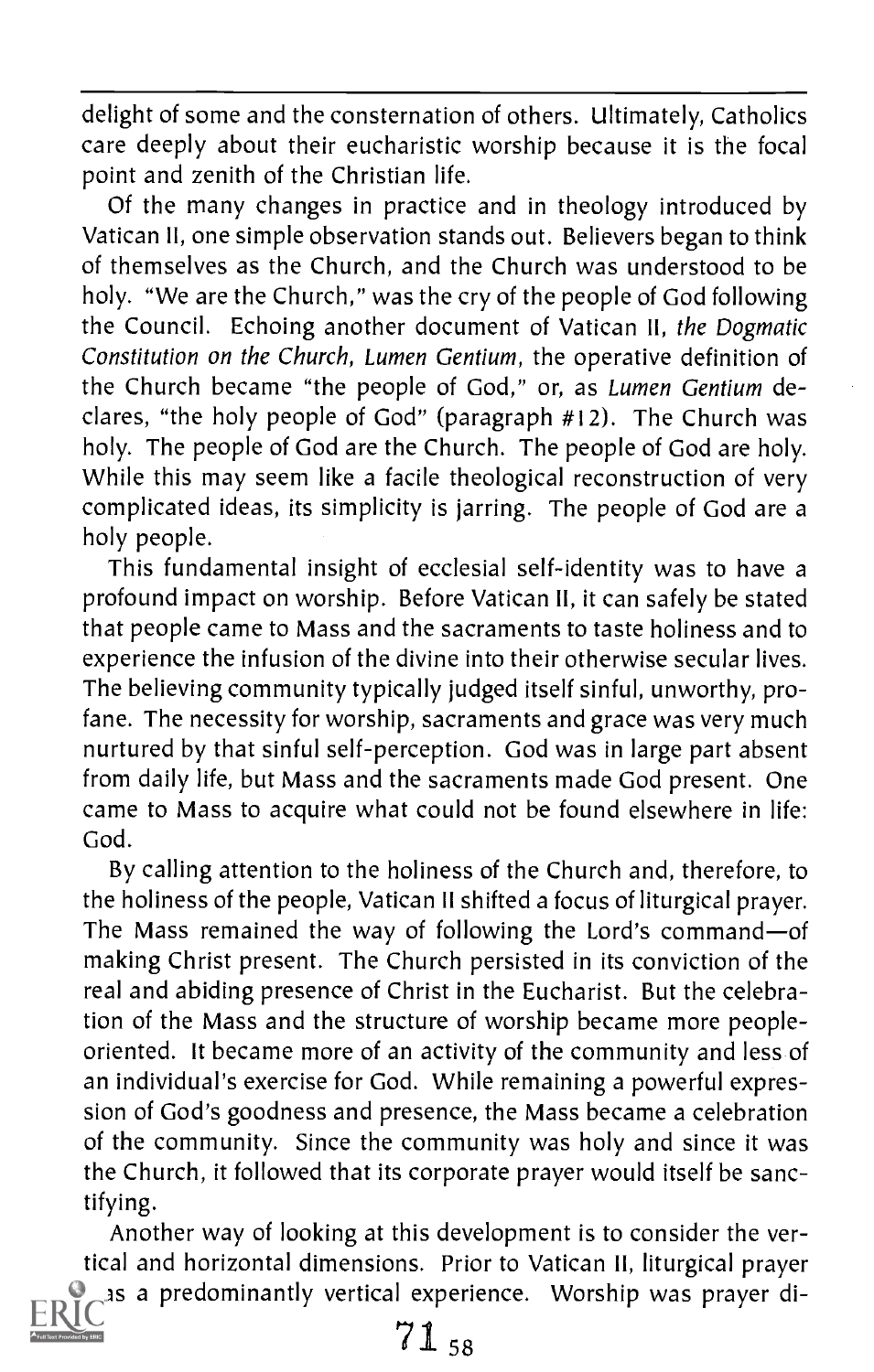rected to God, from earth to heaven. The Mass itself was very much a function of the priest, who, on behalf of the people, directed this vertical prayer to God.

While there is no denying that all prayer assumes some form of vertical direction, the renewed liturgy brings to life a myriad of horizontal structures that call attention to the holiness of God's people and to God's presence not only in heaven, but also in the faithful. Dialogical prayers; the responses, both spoken and sung; the offering of gifts; the exchange of peace; and the various ministries all indicate, and in fact celebrate, the abiding presence of God in the lives of the people. One does not watch or attend Mass anymore. The congregation no longer hears Mass. The Church celebrates the Eucharist. The community gathers to celebrate the wonders that God has done. By reflecting on their life together, through hearing God's word and by struggling to connect the two, people of faith struggle to discern and interpret the ongoing revelation of God in their lives. Thus, there is an active horizontal dimension that animates the eucharistic assembly.

God is no longer thought absent or distant, but very much present in the lives of the people. Liturgical prayer is not a question of God's presence to the people. Rather, it is the people's attentiveness to God that is in question and needs to be challenged. The liturgy directs and assists the people of God to name and lift up the constant and unwavering relationship that God has with the Church. Herein lies the beauty of the Mass. Such communal worship is the source and summit of the Christian life. It calls the people of God to be fully who they are: holy. It challenges the Church to remember that both its origin and its final destiny are God. Through the celebration of the Eucharist, the people of God come to experience and manifest their beginning as well as their end.

Understood as a community action, the Mass is a celebration of who the Church is, where it came from, and where it is going. It represents and embodies the essential characteristics of what it means to be the people of God. It should come as no surprise that such a gathering and celebration speaks to every dimension of the human being and engages the giftedness of the community on a variety of levels.

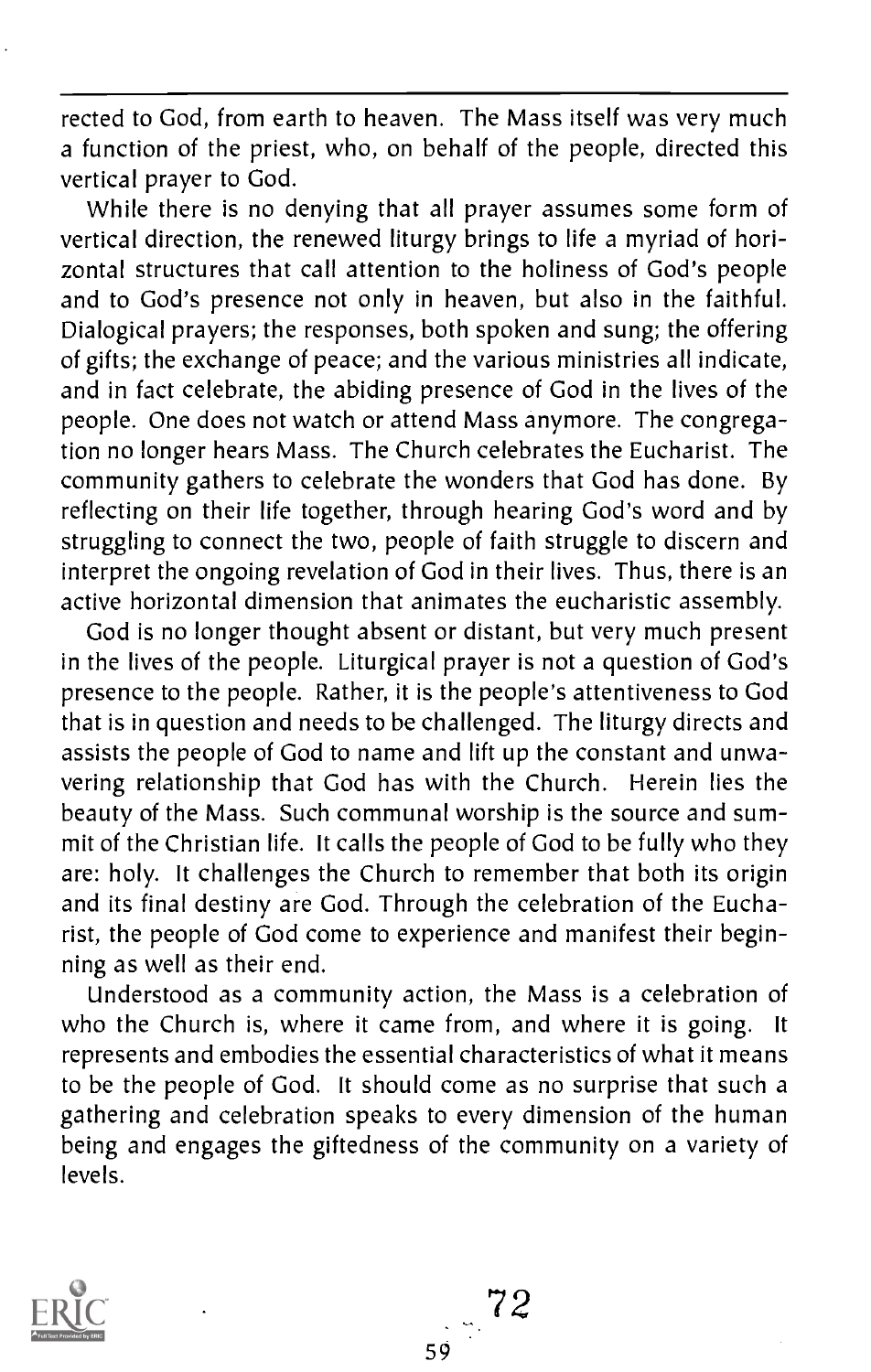# THE MULTIPLE INTELLIGENCES AT MASS

The wisdom of Catholic tradition is abundantly evident in the structure of the Mass. As it is now structured, the Mass is a veritable festival of the human spirit, calling forth the rich blessings that the people of God have graciously received. If Gardner is correct in his assessment that all people have at least eight intelligences, then there is no environment more conducive to engaging these intelligences than<br>the Mass. The Mass, quite simply, has them all. While even the The Mass, quite simply, has them all. While even the seasoned religion teacher may have to struggle at first to implement the MI Theory in the classroom, the Mass calls forth all of the intelligences and unifies the MI Theory in a highly experiential way.

This is not to suggest a competition between liturgical practice and pedagogical theory, nor is it a matter of the priority of one over the other. The Mass, in various forms, has been a part of Catholic practice for centuries. The MI Theory is a little more than a decade old. But what is clearly seen here is a strong resonance between a contemporary theory of human intelligence and a biblically-based, timehonored communal prayer form. Liturgists and theologians need not be concerned that more is being read into the structure of the Mass than is really there, for the Mass, as the current official texts prescribe it, contains clear directives that engage the eight intelligences. MI educators and advocates should not be concerned that someone is simply "baptizing" a sound theory and giving it religious significance. On the contrary, the long-standing power of the Mass in Catholic history, its pride of place in the tradition, and its being the source and summit of the Church's life, all lend credence to its structure and its engagement of a multiplicity of human gifts. In short, the Mass is history's longest running example of the effectiveness of the MI Theory in action. Of course, this is somewhat anachronistic. The early Church, and the majority of Catholics in history knew nothing of the MI Theory. Perhaps the recent advent of the MI Theory is a step in explaining why countless generations of believers have found the Mass integral to their faith.

Think for a moment of the various activities that accompany the ordinary Sunday Mass. Song is a must. People are invited to sing in unison, listen prayerfully to reflective pieces, or respond to an antiphonal arrangement. The faithful stand, sit, kneel, bow, genuflect, and bless themselves. At different times during the liturgy there is  $\bigcap$ alogue with the celebrant. At other times there is a respectful, rev-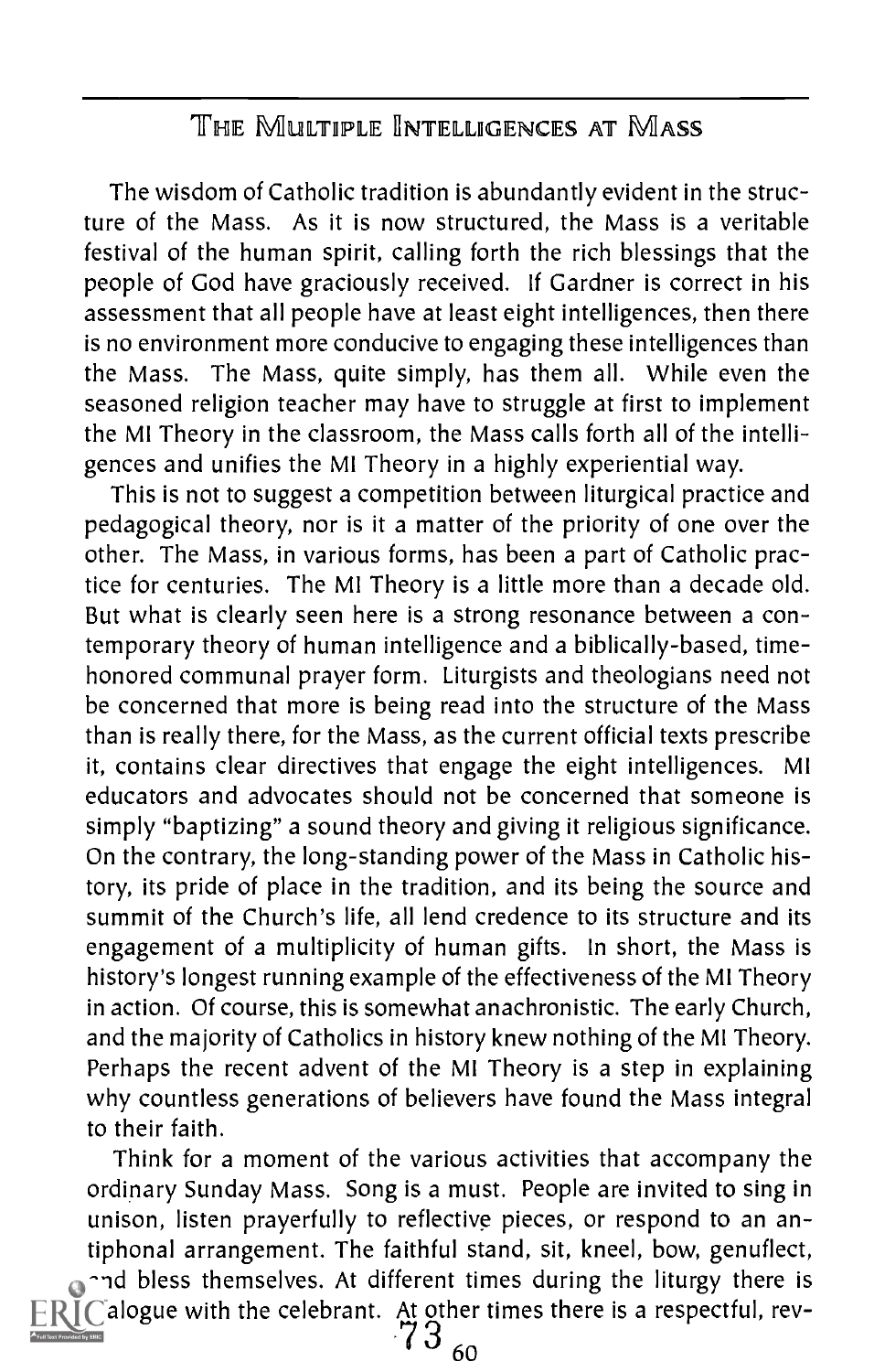erential silence. The eucharistic elements themselves are products of the earth, "fruit of the vine and work of human hands." There is a corporate movement toward the altar for communion, a shared greeting at the Sign of Peace, and more often than not a ritualized leavetaking of each other at the church doors. There are appropriate costumes for those involved in the drama, and color is a major part of the ambiance. Most importantly, there is an order and logic to the celebration upon which believers come to depend. For the most part, Catholics know what to expect when they go to Mass. It is precisely in that comfort zone, in that familiarity with the liturgical rites, that the Mass displays its most awesome power.

Children's liturgies are another good example of how the Mass engages many dimensions of the human spirit. It has become commonplace for children to dramatize a certain reading from the Scriptures, learn or create gestures to a song or to the Lord's Prayer and sing their hearts out in lively, invigorating melodies. By experiencing the spiritual power of such liturgies, many have grown attached to the beauty and simplicity of child-like faith.

Whether it is exclusively with children or the broader Sunday assembly, the Mass appeals to and utilizes a wide variety of human gifts. In fact, looking at each of the parts of the Mass, we can see each intelligence engaged in a general way simply by celebrating the Eucharist as it is prescribed in the Roman Missal.

#### CELEBRATING THE MASS

#### The Introductory Rites

The overriding purpose of the Introductory Rites is to unify all those present into a community. While the people may come as individuals or as individual units, the prayer of the Mass is a corporate, communal prayer. The people of God are one people, united in one voice, to

praise one God. What a perfect way to unite the community-by giving them one voice in song and in response. When the faithful join in song and in response to dialogical greetings and prayers, their unity is palpable.

Musical intelligence is highly uti-I throughout the Mass, beginning



 $6174$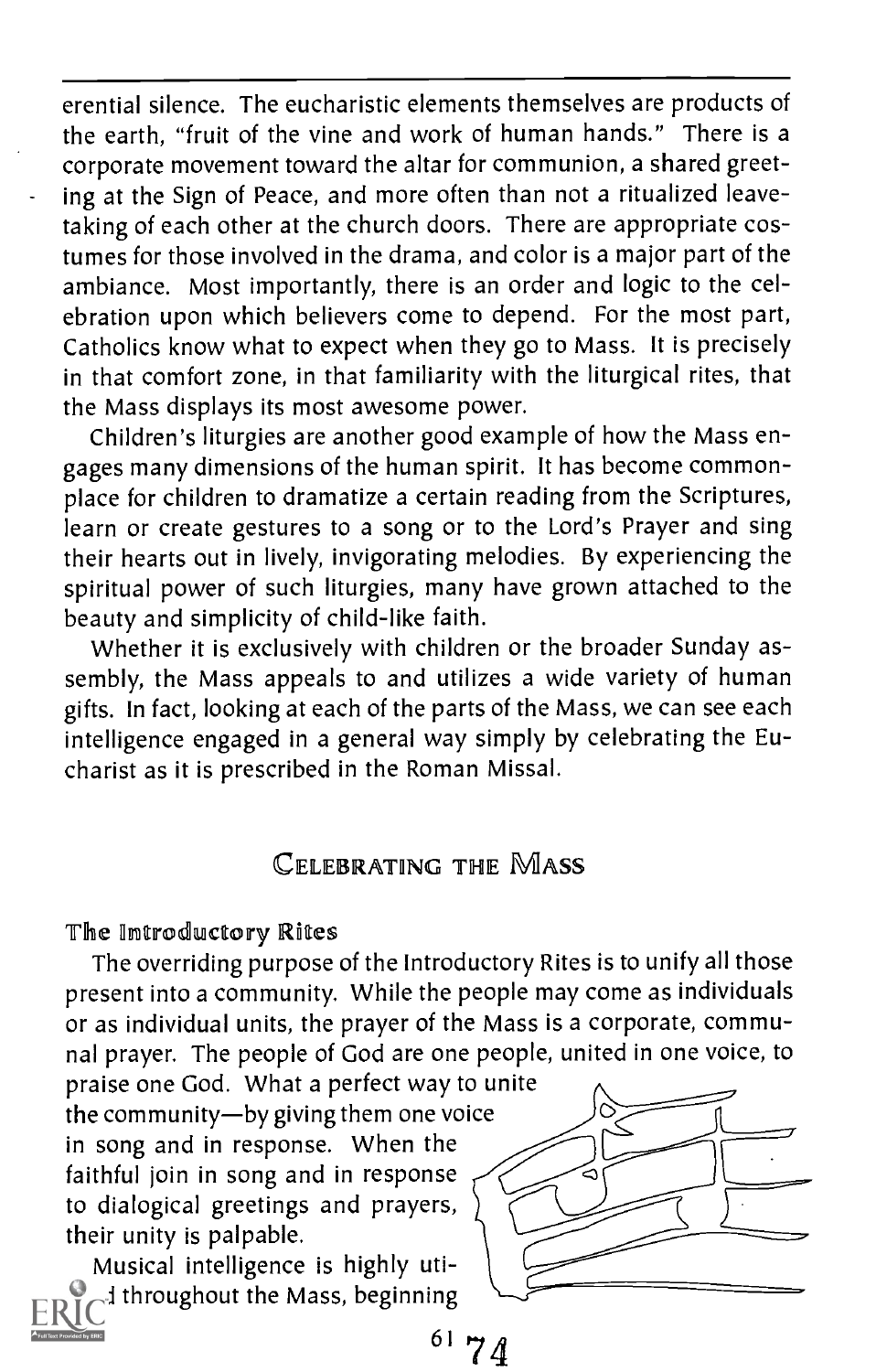with the opening hymn or gathering song. This is really not the beginning of the community's prayer, however. The act of coming into a space, getting settled and situated, and becoming comfortable is a



necessary part of properly joining in the prayer. Why is it that certain families and individual's tend to occupy the same seat or bench on Sundays? Why do classes sit together at school liturgies and always in the same place? Why is it that some find it difficult to focus if, because of circumstances beyond their control, they must sit on the opposite side of the aisle from their usual seat, thereby getting a new angle or view? All of these answers involve spa-

tial intelligence and the ability to find one's place in the physical environment. Spatial intelligence also comes into play before the liturgy. begins in the preparation of the worship space. The arrangement of furniture and flowers, banners and colors, all suggest the importance of making the space conducive for the action that will follow. Even the design and architectural structure of the church conveys a certain theological perspective about who God is and God's relationship with the people.

Churches that have greeters and ushers attend to interpersonal needs as the faithful are welcomed upon arrival and made to feel at home. In many places, it is customary, once the faithful are spatially oriented and settled in their seats, to offer a short, private, quiet prayer to God. This experience is highly intrapersonal and has the effect of centering one's self on God and the worship that follows. More tradi-



tional believers would not have progressed this far without having had already blessed themselves with holy water. A genuflection might have preceded the taking of one's seat. These activities address the bodily-kinesthetic intelligence, as does kneeling. Mass has yet to begin and already the worship experience is engaging the faithful on a variety of levels.

The dialogue, prayers, Biblical greeting, penitential rite, and responses that make up the Introductory Rites also help to prepare the



 $75\frac{62}{ }$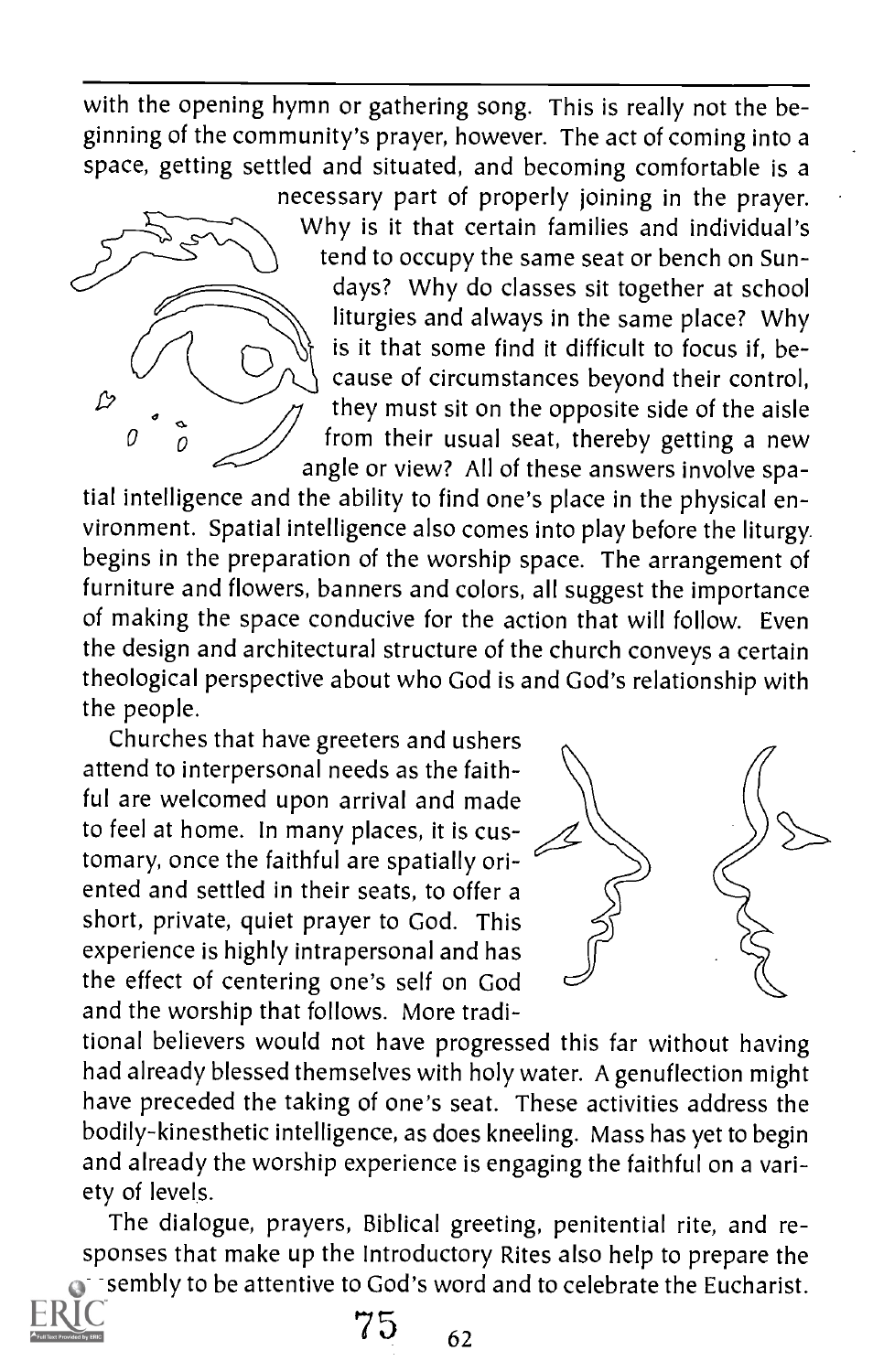The fact that they are called Introductory Rites suggests that this is an experience that points to another activity, and is not an end in itself. For this reason, the Introductory Rites are brief. However, they follow a certain pattern and logically serve an important purpose. They mark the beginning of the assembly's prayer and orient the faithful to God's word and the Lord's table.

#### Liturgy of the Word

The readings from the Scriptures predominantly make use of linguistic intelligence. Whether listening attentively or following along from a printed text, the faithful turn their attention to words, in spoken and written form, as a meditation on the

presence of God. The Liturgy of the Word also includes the Responsorial Psalm and Gospel Acclamation, both of which are best expressed in song. Musical intelligence is important here, but the



structure of the Responsorial Psalm and Gos-

pel Acclamation also involves the faithful in dialogical responses, where a song leader, cantor or choir sing, and the assembly responds. This communication, albeit musical, is also interpersonal. The assembly's posture should not go unnoticed here either, as the sitting receptivity of the First and Second Readings is transformed into attentive standing and Gospel respect. The bodily-kinesthetic dimension to various postures is a powerful expression of and support for the action of the liturgy. The three-fold blessing with the cross during the dialogue which greets the Gospel reading is another bodily-kinesthetic support for what the liturgy is trying to accomplish.

The purpose of the homily is to explain the readings and to apply their message to the lives of the assembly. Good homilies are inspired by, related to, and logically connected to the readings. Thus, listening to a good homily is going to put the assembly into a dialogue with the readings. In this sense, the homily is much more than a linguistic expression of the preacher. It is a logical, interpersonal communication between the assembly and God's word. Linguistic, logical, and interpersonal intelligences are required. Many presiders conclude the homily with a short period of silence to allow for reflecand consideration of what was said. Such a silence calls forth an



63 76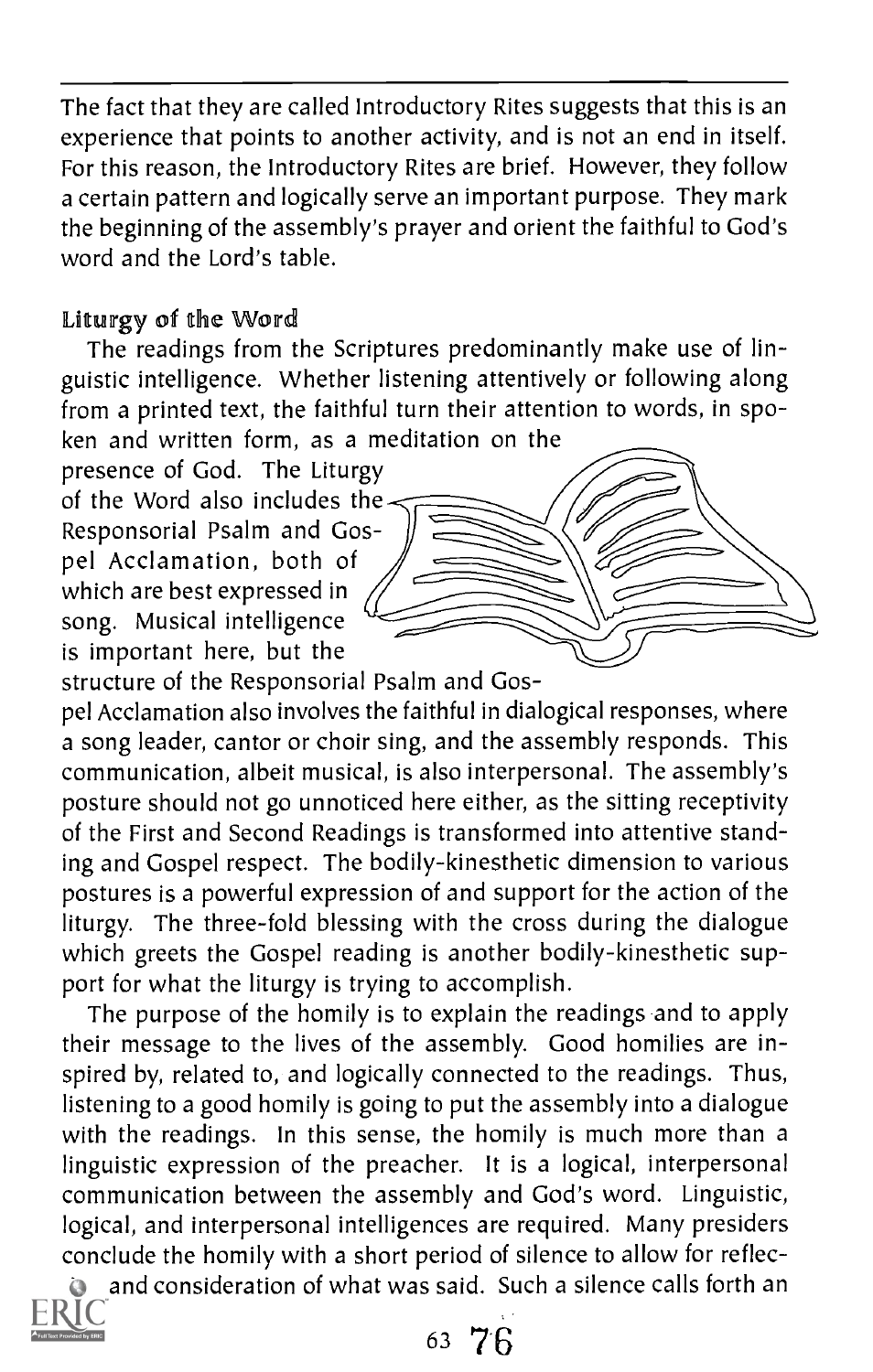intrapersonal movement through which believers may do some heartfelt introspection.

The Profession of Faith is a highly verbal, linguistic affirmation of faith on the part of the assembly. Recitation of any creed from memory requires a certain degree of linguistic skill. Both the Apostles' Creed and the Nicene Creed follow a type of chronological order in recalling the great events in salvation history. The recognition of the order and the proper sequencing of the creedal events necessitate a logical, mathematical reasoning.

The petitions, or Prayers of the Faithful, represent spoken prayers for the needs of the faithful and for all. Several intelligences are expressed here. The structure of each prayer calls for a response from the assembly, thus creating an interpersonal environment. The nature of the prayers for others and those beyond the immediate community call for a global awareness that is the epitome of interpersonal intelligence. Prayers for one's own community or for lo-



cal needs require a healthy self-awareness of anxieties or shortcomings that is properly described as intrapersonal intelligence. Often communities allow a period or prayer of silence for individuals to express the "needs of their hearts," thus calling upon intrapersonal intelligence again. Others invite individual members of the faithful to give voice to their own intentions. In any event, the petitions clearly go beyond the simple linguistic articulation of needs. The very nature of this ritual prayer is alternately interpersonal and intrapersonal.

#### Liturgy of the Eucharist

The Eucharistic Prayer, the great prayer of thanksgiving, is the focal point of the celebration. The prayer begins with the Preface, introduced by a dialogue between the presider and the assembly that is highly interpersonal. The preface itself invites a response, the Sanctus, typically sung and calling forth the musical intelligence.

While the bulk of the prayer from the Sanctus forward is often a spoken prayer of the presider and highly linguistic, the nature of the ritual and the built-in acclamations offer a considerable degree of engagement of the other intelligences. For example, all of the Eucha-

 $\bullet$  'stic Prayers contain references to the life and ministry of Jesus, re- $777^{64}$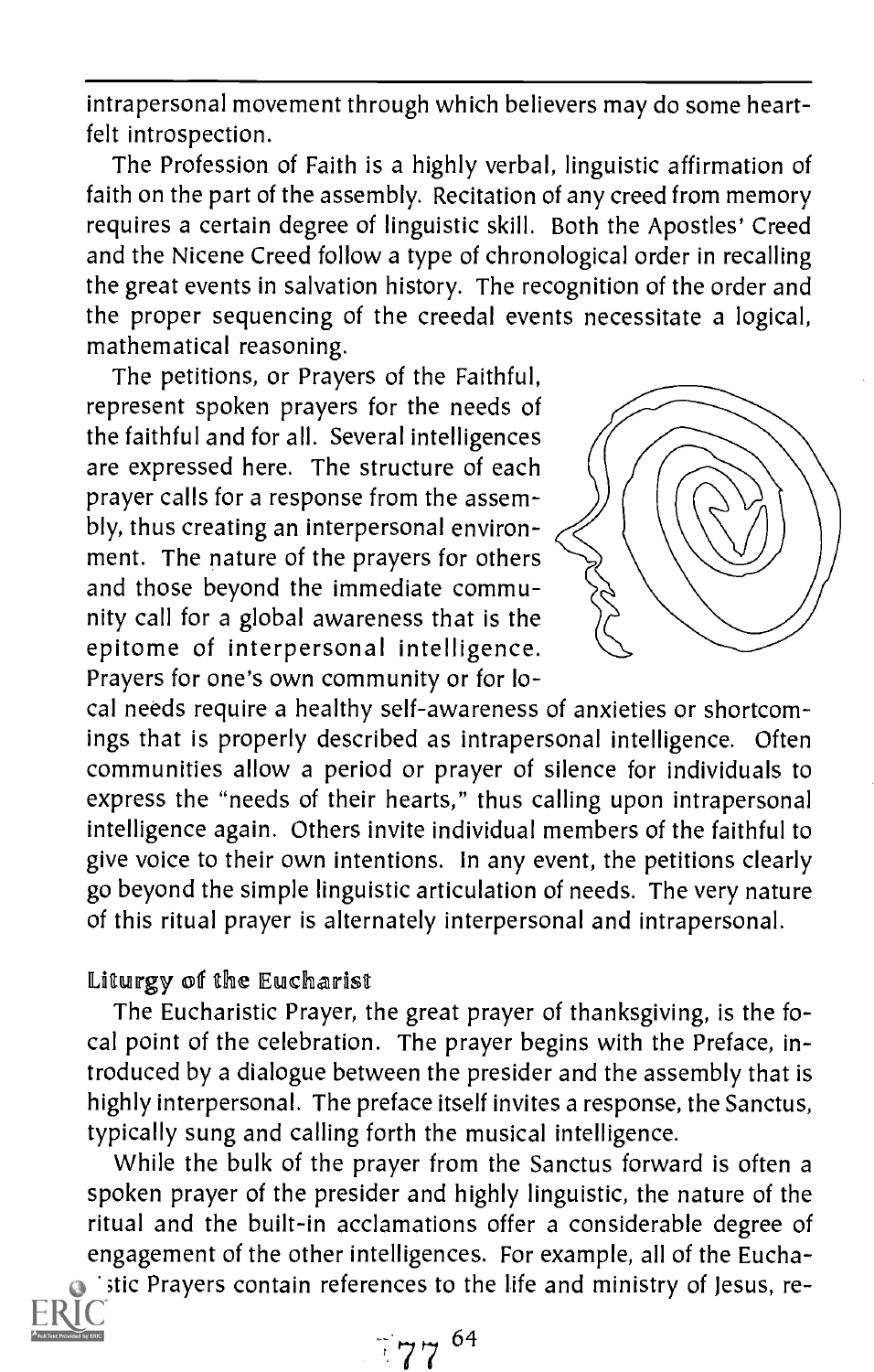calling especially his meal behaviors the night before he died. Specifically, the prayers recount his sharing of bread and wine with his followers and his commanding them to do the same in his memory. For most Christians, these words are familiar and are easily associated with mental images and pictures. The telling and retelling of the story, therefore, involves spatial intelligence in that engaged listeners often supply a mental picture of the event.

The structure of the ritual, its reliance on the repetition of certain forms, and the recalling of the central events of the faith over and over again give the liturgy a stability and a security that are often elusive in life. This is not to say that the liturgy is never novel or challenging; it is simply to suggest that the familiarity of liturgical prayer forms creates a comfort zone for the assembly because they come to rely on and to expect certain words, actions, re-

sponses and songs. This personal history of expectation that each one brings to the assembly is based on a logicalmathematical intelligence.

Posture is also an issue during the Eucharistic Prayer. This bodily-kinesthetic dimension to prayer provides a significant support for the assembly in its effort to focus on God. Whether kneeling or standing, the assembly is focused totally and completely on the act of thanksgiving. Visually, the assembly looks to the altar, to the outstretched arms of the presider, and to the elements on the table. Musically, the praises of God are proclaimed. Incense

may be used to create special aromas that draw attention to the fact that this is a sacred space and a sacred time. The people of God sit, stand, kneel, bow, respond, sing, and thereby engage many dimensions of the human spirit.

The eucharistic acclamations provide a way for the assembly to respond to the outpouring of God's grace and to affirm their faith. Usually sung, these short responses invite a musical, interpersonal dialogue that brings life and festivity to the prayer. In children's liturgies, the Eucharistic Prayers contain a variety of such responses and are, in fact, structured around the acclamations of the assembly. Such frequent use of sung responses makes the prayer less verbal and ab-



 $\cdot$ : t, and more amenable to children. All of the eucharistic accla-

$$
^{65}\backslash\ ^{\ast}78
$$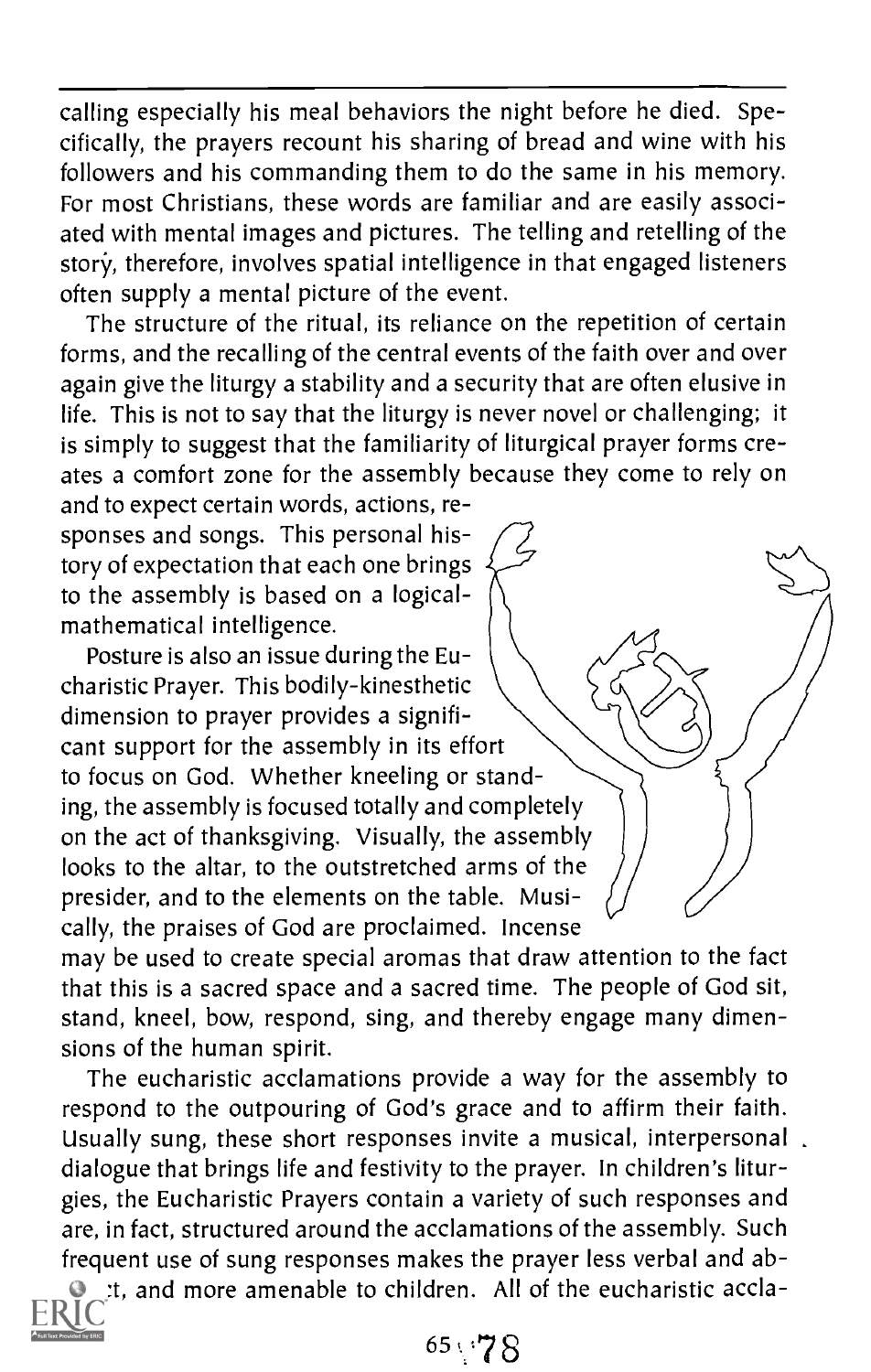mations-the Sanctus, Memorial Acclamation, Great Amen, and the children's acclamations-call forth a variety of intelligences. Musical, interpersonal, linguistic and logical intelligence are necessary at different times and in varying ways.

The Communion Rite is the climax of the liturgy and reaches full expression when the assembly eats and drinks the Body and Blood of the Lord. Liturgical law prescribes the precise composition of the eucharistic elements: unleavened bread and pure wine. Thus, the climax of the celebration connects us to the earth and to the natural order. One does not get to Eucharist without first having benefitted from the harvest of wheat and grapes. Indeed, it might be said that, in requiring the blessing and sharing of bread and wine, the eucharistic sacrifice calls forth the naturalistic intelligence. The beauty of the entire liturgy and especially of the Communion Rite is evident as the ritual calls forth the total attention and dedication of the assembly.

The Communion Rite begins with the Lord's Prayer, prayed in unison following Jesus' command. Whether recited or sung, the prayer recalls Jesus' own approach to prayer and to God, and proclaims a theology and a cosmology for the Christian life. Many assemblies introduce a bodily-kinesthetic experience to this normally linguistic or musical expression by inviting the assembly to join hands or by teaching the assembly prayerful gestures to accompany the prayer.

The Rite of Peace is at once interpersonal and bodily-kinesthetic,

typically taking the form of an offer of a handshake accompanied by a verbal greeting of peace. It is preceded by a dialogical greeting with the presider that reminds the assembly that the peace it shares has its origins in God.

The Lamb of God and the Fraction Rite are intended to be highly symbolic actions that visually give shape to the community's prayer. The breaking of the bread and pouring of the wine are the primary eucharistic symbols. The rubrics encourage the use of one large piece of bread and one large cup or other vessel to hold wine for the entire assembly. Thus, it is important that this action is clearly seen and not somehow lost or hidden on the

altar. The broken bread and poured wine are symbols of Christ and hat Christ offered for God's people. The dialogical responses of the

7.9 66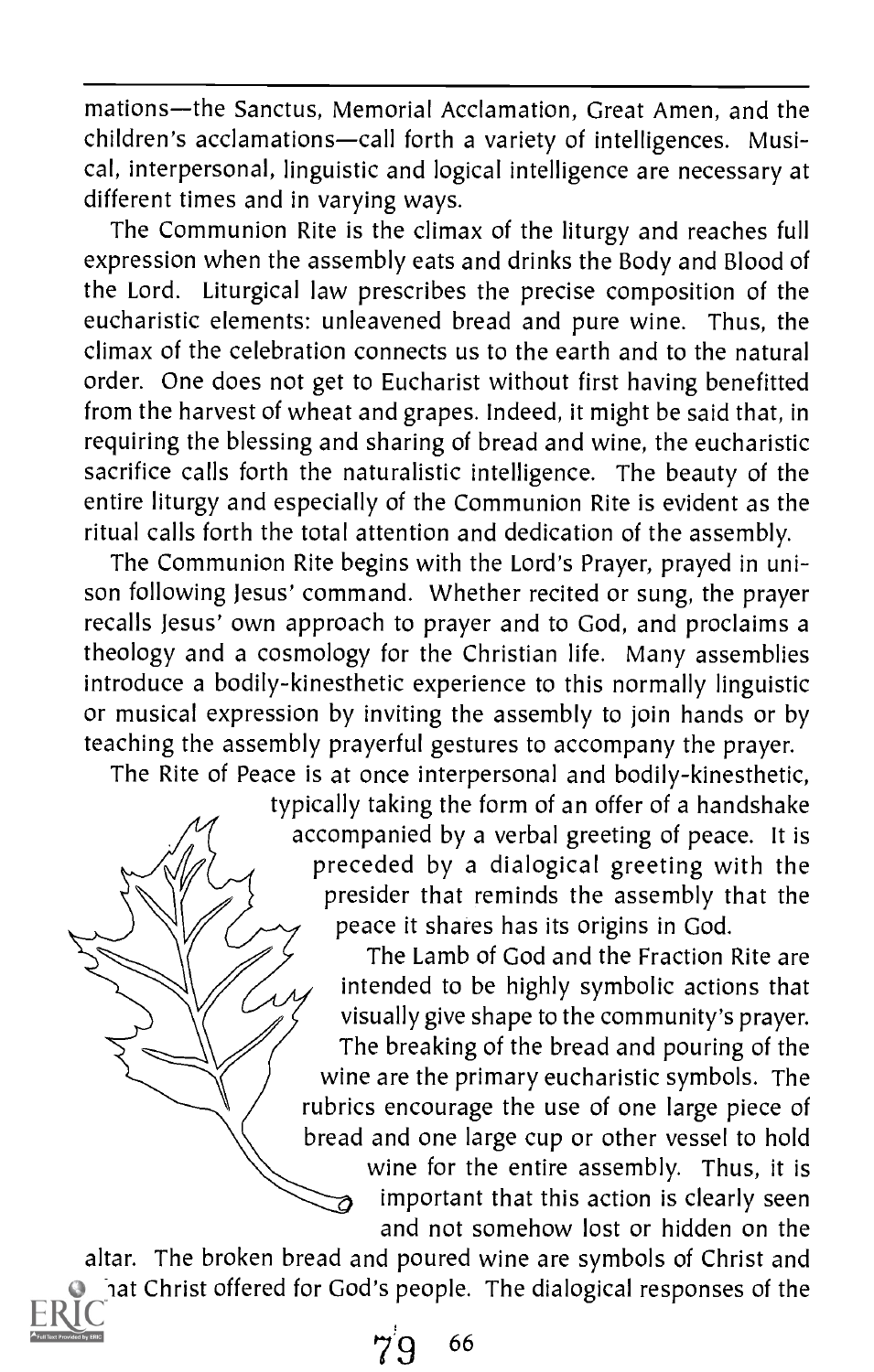Lamb of God and the invitation to communion provide an interpersonal context as the distribution of Communion begins.

There is an important spatial and bodily-kinesthetic dynamic to the entire Communion experience. The assembly approaches the altar, assumes a reverent posture to eat and drink, and returns to its original position. Interpersonal dialogue with the communion minister is an anticipated part of this ritual. Song usually accompanies this procession. Many communicants return to their places to offer a silent prayer of thanksgiving. Nearly every intelligence is engaged in the communion rite as the ritual itself reaches out to every aspect of the human person. The total person is engaged and graced, and properly so, for this is the source and summit of the Christian life. The dignity and wisdom of eucharistic prayer has never before been realized in such terms or through such a lens, but it is true nonetheless. The culmination of the Mass in the Communion Rite, with the people of God partaking of the Lord's Body and Blood, is truly a celebration of the multiple intelligences. Engaged throughout the entire liturgy, the multiple human intelligences reach their zenith in the Communion Rite.

The entire Mass, while rooted in the long standing tradition of the church, is a showcase for the multiple human intelligences. Is it any wonder that, when properly planned and celebrated, the Mass can be a moving experience for people of faith? Given Gardner's theory, it is easy to understand how and why Mass engages and celebrates every aspect of human giftedness.

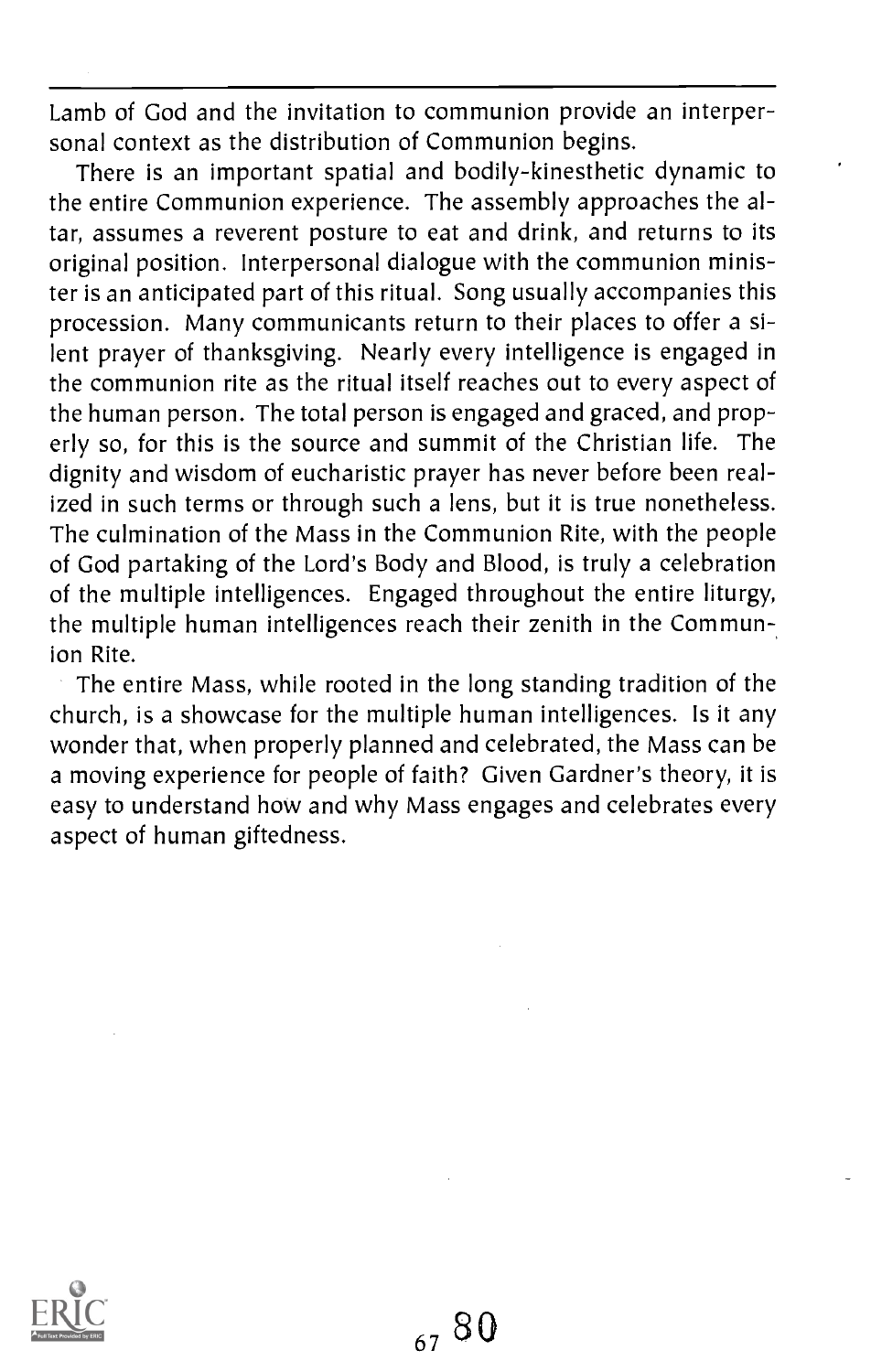## BIBLIOGRAPHY

Aquinas, Thomas. Summa Theologicae. Ed. Timothy McDermott. Westminister, MD: Publisher, 1989.

Armstrong, Thomas. Multiple Intelligences in the Classroom. Alexandria, VA: ASCD, 1994.

-. Seven Kinds of Smart. New York: Plume/Penguin, 1993.

Association for Supervision and Curriculum Development (ASCD). Multiple Intelligences Topic Pack. Alexandria, VA: ASCD, 1998.

Association for Supervision and Curriculum Development (ASCD). Exploring Our Multiple Intelligences. CD-ROM. Alexandria, VA: ASCD, 1997.

Barkman, Robert. Coaching Science Stars. Tucson, AZ: Zephyr Press, 1991.

Bodo, Murray. Song of the Sparrow. Cincinnati: St. Anthony Messenger, 1976.

Bruetsch, Anne. Multiple Intelligences Lesson Plan Book. Tucson, AZ: Zephyr Press, 1995.

Butler, Alban. Lives of the Saints. San Francisco: Harper & Row, 1985. Campbell, Bruce. The Multiple Intelligences Handbook. Stanwood, WA: Campbell & Assoc., 1994.

Catholic Church, Roman Missal. Collegeville, MN: The Liturgical Press, 1985.

Copland, Aaron. Fanfare for a Common Man in The Copland Collection: Copland Conducts Copland. Sony Corporation: DIDC 070791, SM3K 36550, disc #1, track #4.

Flannery, Austin, O.P. (Ed.). Vatican Council II: The Conciliar and Post Conciliar Documents. Northport, NY: Costello Publishing Co., 1987.

Gardner, Howard. The Disciplined Mind. New York: Simon & Schuster, 1999.

-. Frames of Mind. New York: Basic Books, 1985.

Lazear, David. Seven Pathways of Learning: Teaching Students and Parents About Multiple Intelligences. Tucson, AZ: Zephyr Press, 1994.

- - -. Seven Ways of Knowing: Teaching for Multiple Intelligences. Pallatine, IL: Skylight Publishing, 1991.

-. Seven Ways of Teaching: The Artistry of Teaching with Multiple Intelligences. Pallatine, IL: Skylight Publishing, 1991.

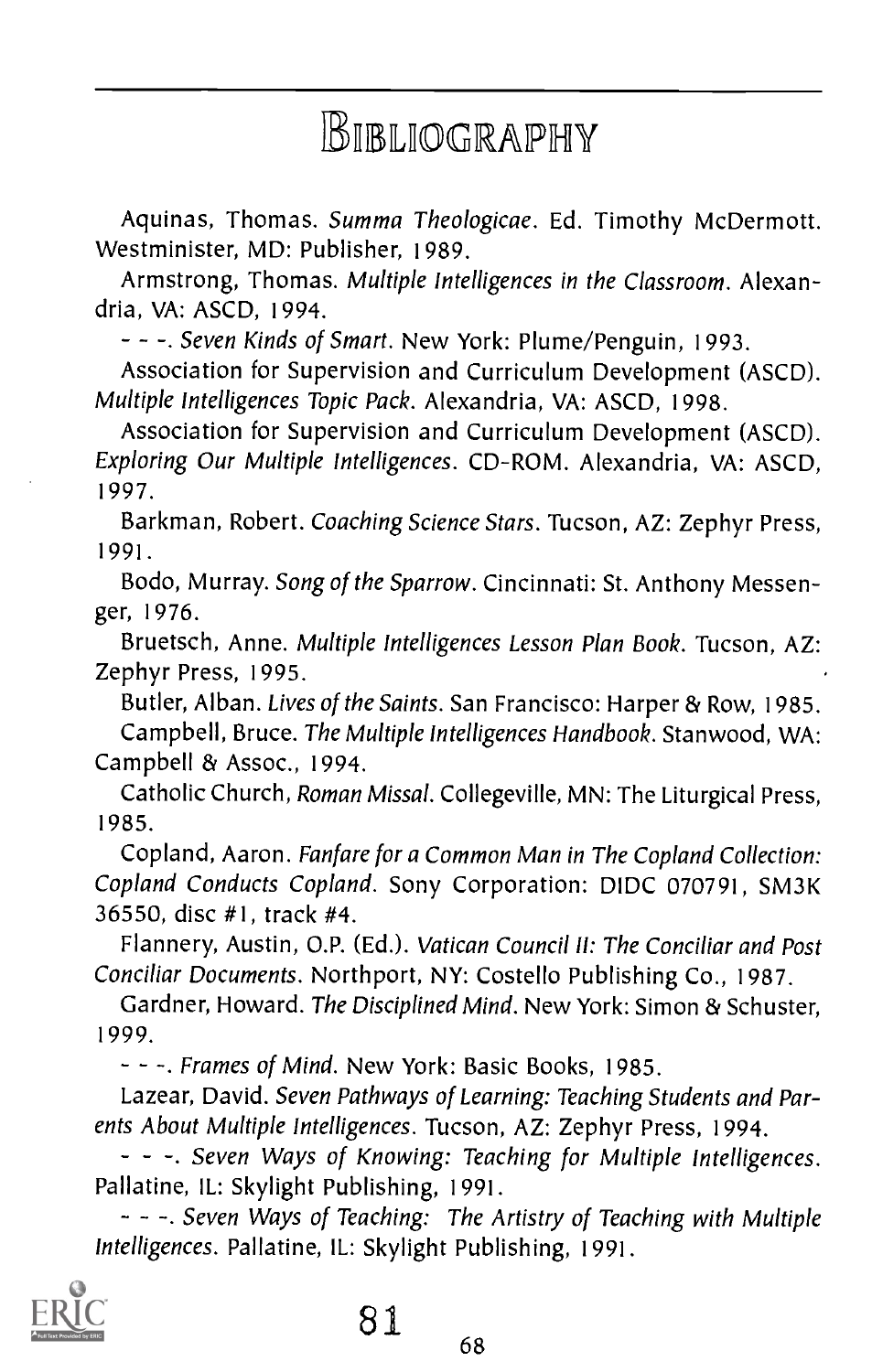- - -. Teaching for Multiple Intelligences. Bloomington, IN: Phi Delta Kappa Educational Foundation, 1992.

New American Bible. New York: Catholic Book Publishing Company, 1970.

Noddings, Nel. The Challenge to Care in Schools. New York: Teachers' College Press, 1989.

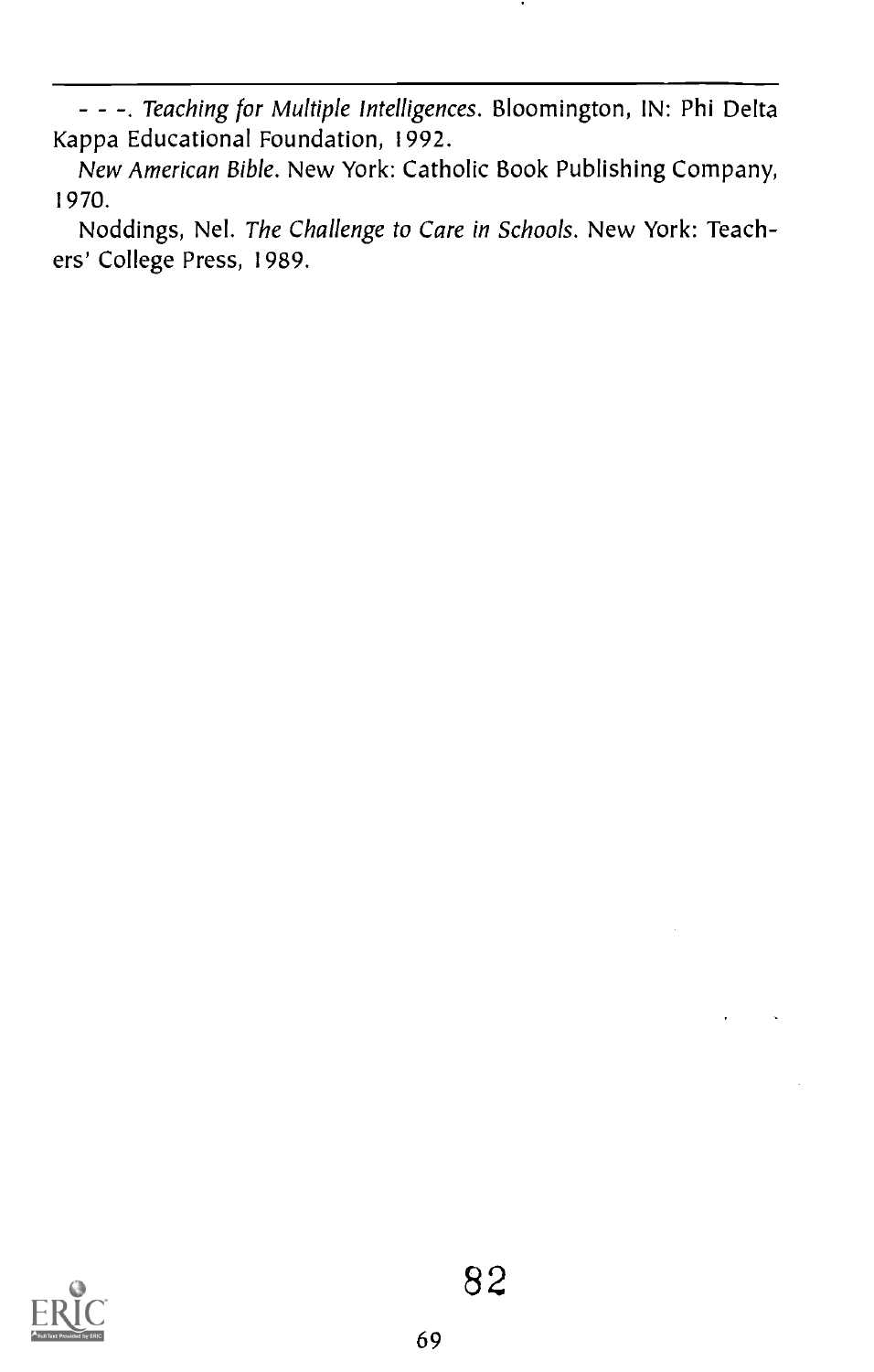This book serves as a great resource for religion teachers seeking to grow as professionals, and also for department chairpersons who want to introduce the Multiple Intelligence Theory and practice to their faculty. It should be read by all members of a department and serve as a conversation starter and valuative tool for their classroom instruction.

 $\Diamond$ 

Lars Lund Assistant Superintendent for Faith Formation and Religion Curriculum Archdiocese of San Francisco

In his text, Gifts of the Spirit: Multiple Intelligences in Religious Education, Father Ron Nuzzi provides cogent, practical direction for religious educators that they might effectively teach heterogeneous groups of learners by employing a broad range of teaching and learning approaches.

> The Late Joseph Rogus Kuntz Professor of Education University of Dayton Dayton, OH

> > 83

**NATIONAL** CATHOLIC **EDUCATIONAL ASSOCIATION**